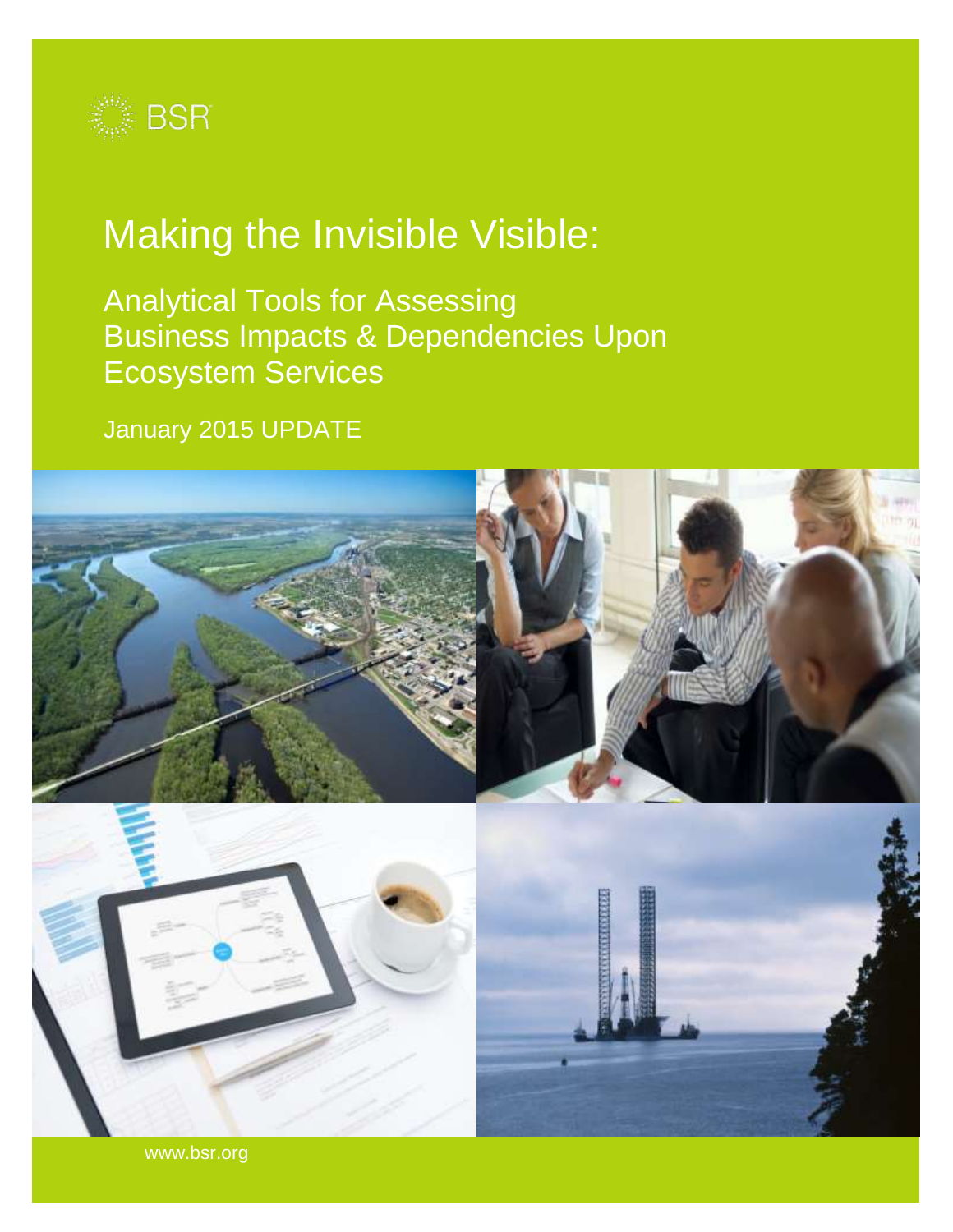This working paper was written by Sissel Waage and Corinna Kester. The detailed tool-tracking tables were developed by Corinna Kester. It emerged from the efforts of BSR's [Ecosystem Services Working Group,](http://www.bsr.org/en/our-work/working-groups/ecosystem-services-tools-markets) which was formally launched in January 2007. At the end of the initiative's first year, it was clear to the group's corporate members that a new suite of analytical tools were being developed to support decision-making that integrates ecosystem services. Corporate members asked BSR to informally track the emergence of these new tools and assess their robustness, credibility, and relevance to business settings.

Therefore, from late 2007 to the present, BSR's Ecosystem Services Working Group has tracked the full suite of tools that are being created in the ecosystem services domain and has issued periodic updates in the form of working papers.

This paper was originally issued in January 2013 and has been revised to include new developments through the end of December 2013. Its purpose is to help corporate employees understand the full range of analytical tools that have been (and are being) developed to identify, measure, assess, and, in some cases, value multiple ecosystem services concurrently within decision-making processes. We hope that it will help corporate representatives to understand their full range of options in selecting analytical tools to assess a company's ecosystem services impacts and dependencies.

The scope of this paper is restricted to decision-making aids that consider multiple ecosystem service metrics concurrently. Therefore, it does not include carbon calculators, water usage measurement tools, and other aids that consider only one metric. We focus on tools that seek to optimize across multiple parameters in one application of the analytical approach.

In researching this paper, we conducted both a literature review, primarily based on online documents, and interviews with thought and practice leaders. Our intent has been to generate the most inclusive list (of which we are aware) of current and emerging, multivariate ecosystem services tools and decisionmaking aids.

We are grateful for support and input from the corporate members of BSR's Ecosystem Services Working Group, including (in no particular order): Sarah Connick, Rich Woods, Laura Napoli, Nina Springer, Greg Biddinger, Joanna Cochrane, Mikkel Kallesoe, Sachin Kapila, Roberto Bossi, David Norris, Ann George, Cristian Strickler, Teague Raica, Shirley Oliveira, Rachel Kennedy, Mark Johnston, Maarten Kuijper, Judy Gunderson, Mark Weick, Jonathan DiMuro, Rich Helling, Melissa Barbanell, Gail Ross, Nathan Monash, Tabby Resane, Nick Cotts, and Craig Duxbury.

Please direct comments or questions to Sissel Waage at [swaage \(at\) bsr.org](mailto:swaage%20(at)%20bsr.org) and Corinna Kester at [ckester](mailto:ckester@bsr.org) (at) bsr.org.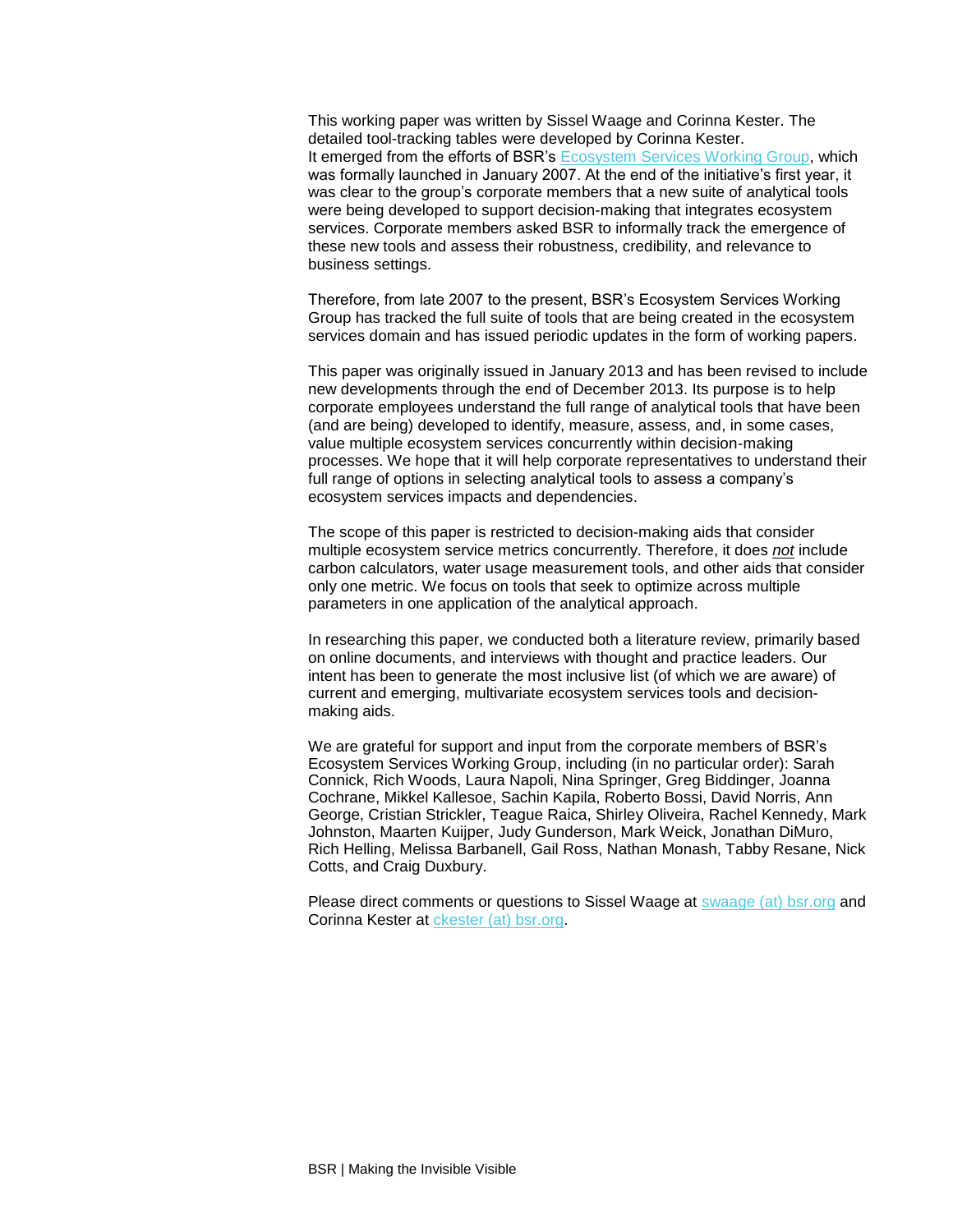#### **DISCLAIMER**

BSR publishes occasional papers as a contribution to the understanding of the role of business in society and the trends related to corporate social responsibility and responsible business practices. BSR maintains a policy of not acting as a representative of its membership, nor does it endorse specific policies or standards. The views expressed in this publication are those of its authors and do not reflect those of BSR members.

#### **ABOUT BSR**

BSR is a global nonprofit organization that works with its network of more than 250 member companies to build a just and sustainable world. From its offices in Asia, Europe, and North America, BSR develops sustainable business strategies and solutions through consulting, research, and cross-sector collaboration. Visit [www.bsr.org](http://www.bsr.org/) for more information about BSR's more than 20 years of leadership in sustainability.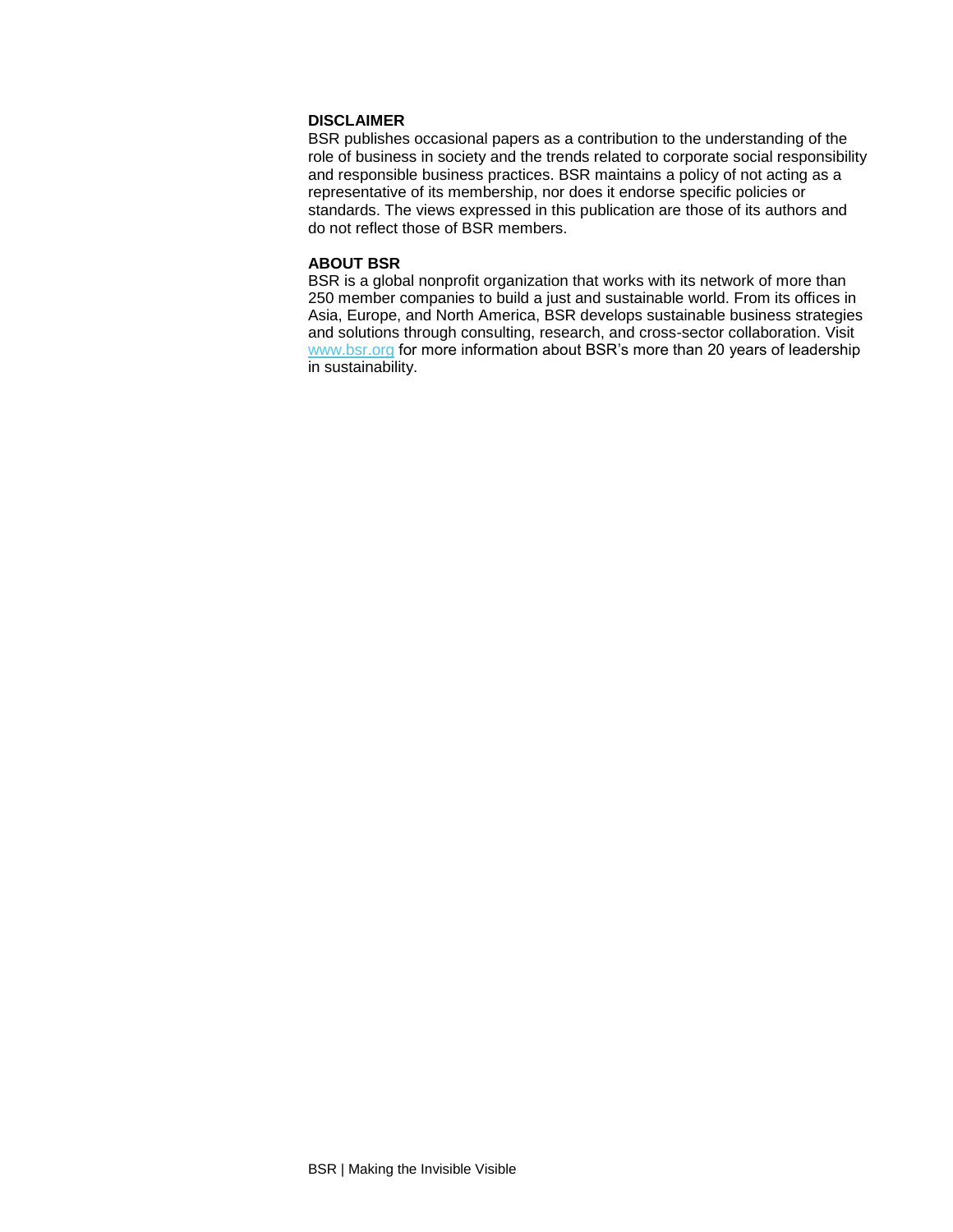# **Contents**

- **5 Introduction**
- **9 The Emerging Tool Landscape**
- **12 Verification and Validation**
- **15 Looking Forward**
- **17 Appendix: Categories of Tools** Updated January 2015

**Table 1:** Framework Tools for High-Level Screening **Table 2:** Landscape- and Watershed-Level Tools **Table 3:** Site-Specific and Parcel-Level Tools **Table 4:** Product-Level Tools **Table 5:** Valuation Tools **Table 6:** Classification Systems **Table 7:** Data Sources **Table 8:** Data Sources for Specific Regions **Table 9:** Tools for Specific Types of Ecosystems **Table 10:** Sector-Specific Tools **Table 11:** Assessment Resources **Table 12:** Training Resources **Table 13:** Other Resources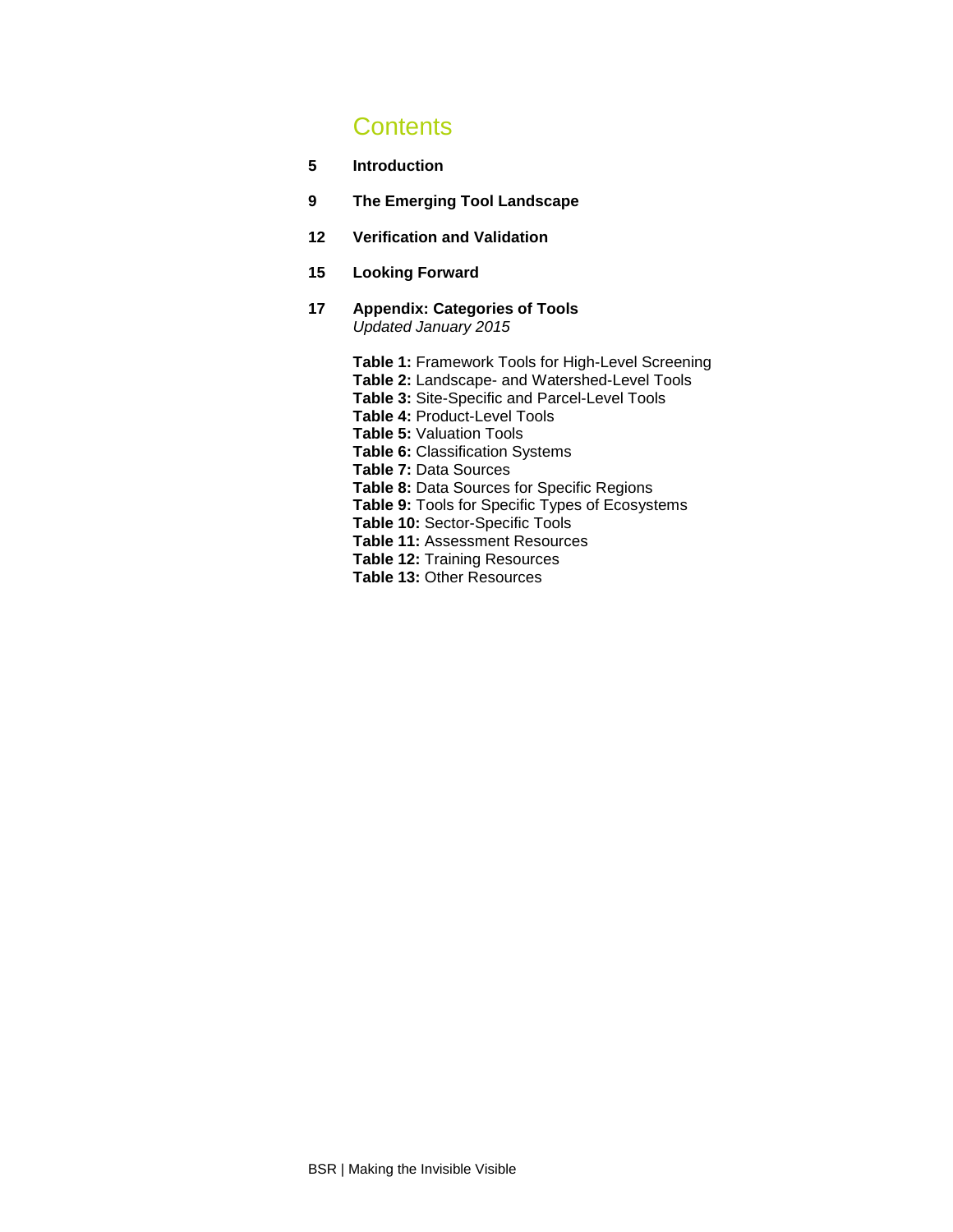#### **Ecosystem Services**

Ecosystem services are the benefits provided by functioning ecosystems to people. Though they seldom acknowledge them, people realize these benefits in terms of factors that contribute to personal health, jobs, and safety.

The 2005 Millennium Ecosystem Assessment (MEA) organized ecosystem services into four overarching categories:

- » **Provisioning services,** which are goods or products produced by ecosystems (e.g., food, freshwater, wood and fiber, etc.)
- » **Regulating services,** which are natural processes regulated by ecosystems (e.g., climate regulation, food regulation, disease regulation, water purification, etc.)
- » **Cultural services,** which are nonmaterial benefits obtained from ecosystems (e.g., aesthetic, spiritual, educational, recreational, etc.)
- » **Supporting services**, which are functions that maintain all other services (e.g., nutrient cycling, soil formation, primary production, etc.)

Source: Millennium Ecosystem Assessment[, www.maweb.org.](http://www.maweb.org/)

# **Introduction**

Has your company started fielding questions about impacts and dependencies on natural capital and ecosystem services? If so, what measures should you use? Which analytical approaches should you apply? Why?



These questions are becoming more common within corporate meeting rooms as interest in natural capital and ecosystem services rises. The evidence of this building wave includes:

- » **The Dow Jones Sustainability Indices** (DJSI) takes into consideration whether or not companies in some industries, such as forestry, have processes in place to understand their impacts and dependencies on ecosystem services.<sup>1</sup>
- » **The [International Finance Corporation](http://www1.ifc.org/wps/wcm/connect/corp_ext_content/ifc_external_corporate_site/home)** (IFC) conducts due diligence based on a range of factors, including impacts and dependencies on biodiversity and ecosystem services.
- **Seventy-nine global financial institutions** referred to as the [Equator Banks](http://www.equator-principles.com/index.php/members-reporting/members-and-reporting) are factoring ecosystem services impacts and dependencies into their due diligence practices.
- » **Forty-one financial institutions, as well as the global [Association of](http://www.accaglobal.com/gb/en.html)  [Chartered Certified Accountants](http://www.accaglobal.com/gb/en.html) (ACCA)**, have signed the [Natural Capital](http://www.naturalcapitaldeclaration.org/)  [Declaration](http://www.naturalcapitaldeclaration.org/) to "demonstrate our commitment to the eventual integration of natural capital considerations into private sector reporting, accounting, and decision-making, with standardization of measurement and disclosure of natural capital use by the private sector."
- » More than **16 national and regional governments** are addressing ecosystem services in public [sector actions or even](http://www.bsr.org/en/our-insights/report-view/global-public-sector-trends-in-ecosystem-services-2009-2012) policy.
- » At least **24 nations** are deploying some form of [natural capital accounting.](http://www.wavespartnership.org/waves/sites/waves/files/images/Moving_Beyond_GDP.pdf)

 $\overline{a}$ 

<sup>1</sup> Personal communication via email from Mattias Mueller of DJSI's research entity, Sustainable Asset Management (SAM), who refers to page 82 of the 2012 SAM "[Sustainability Yearbook](http://www.sustainability-index.com/images/sam-yearbook-2012-final_tcm1071-337504.pdf)," and the forestry and paper sector as an example of where ecosystem services criterion is applied.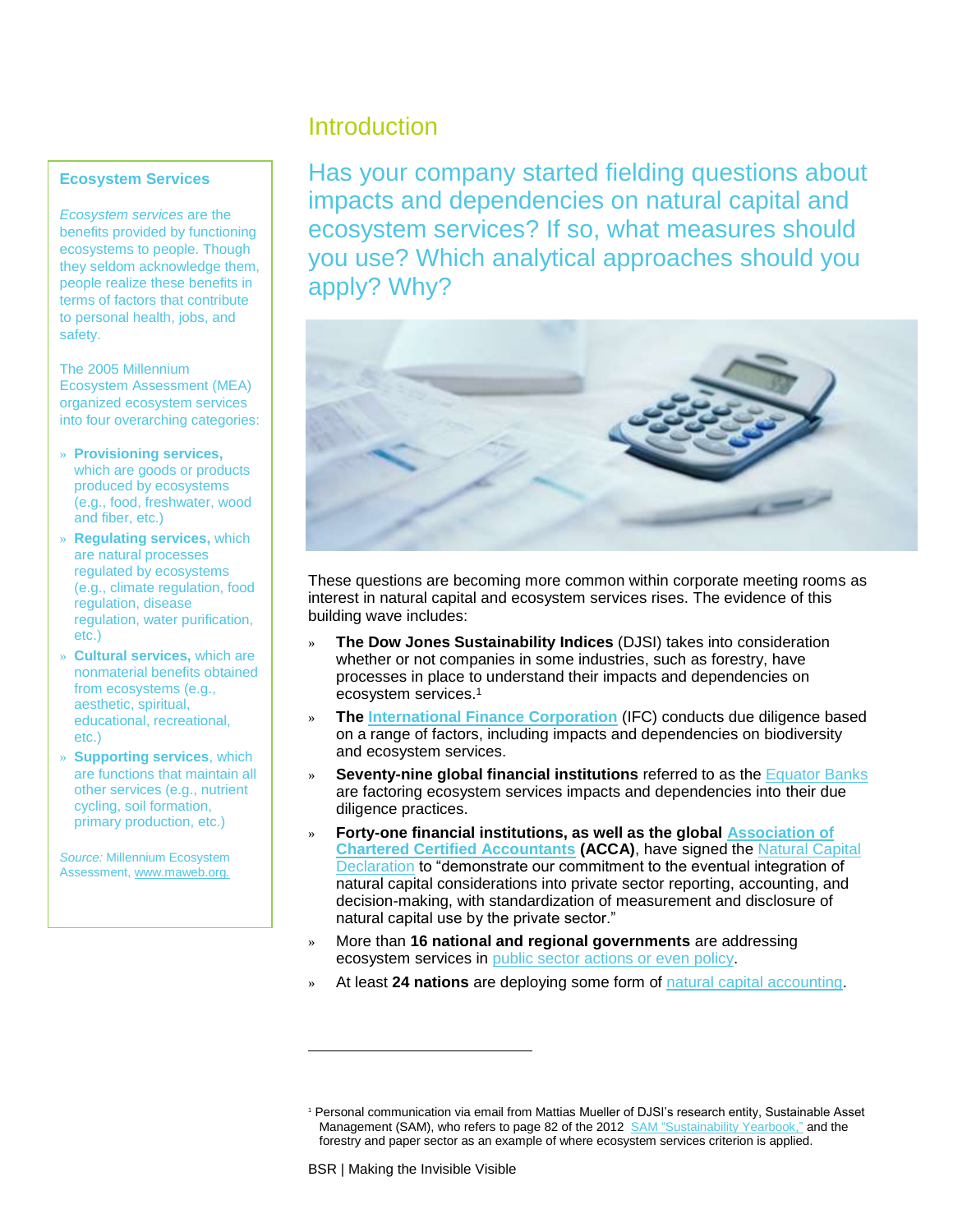As interest grows, corporate decision-makers would be well advised to understand how they can begin to measure and manage their businesses' impacts and dependencies on ecosystem services.

Numerous companies have indeed begun to explore applications of ecosystem services concepts. Corporate practice currently covers a wide range of applications—though many efforts are in the early stages. Some initiatives seek to integrate ecosystem services into accounting, while other efforts hinge on new reporting approaches. Other companies are focused on assessing current or possible future ecosystem services impacts and dependencies, in order to factor these findings into new project planning, impact assessment, and/or risk management. The full spectrum, as well as a list of specific companies that are taking particular actions, is laid out in a separate BSR report on corporate uptake [of ecosystem services concepts and approaches.](http://www.bsr.org/en/our-insights/report-view/private-sector-uptake-of-ecosystem-services-concepts-and-frameworks)

The findings of the first known set of independent interviews with corporate leaders on ecosystem services applications, which BSR [reported](http://www.bsr.org/en/our-insights/report-view/the-quiet-revolution-in-expectations-of-corporate-environmental-performance) on and continued through 2013, indicate that an ecosystem services approach can offer decision-makers a more complete picture. In particular, business leaders report that ecosystem services assessments have provided information about environmental dependencies that have not been considered traditionally in corporate decision-making. For example, an ecosystem services assessment can uncover questions such as:

- Will the water that a company needs to operate in a particular area be available, given projected rainfall patterns, underground aquifer recharge rates, demands of other users in the watershed, and other dynamics that may affect water flows and access over time?
- Are operations at risk from current or future impacts and dependencies on ecosystem services, particularly when considered in terms of total availability of those ecosystem service 'flows' over time?
- Is a major capital investment judicious in that particular area, in light of current and future availability of and dependencies on ecosystem services?

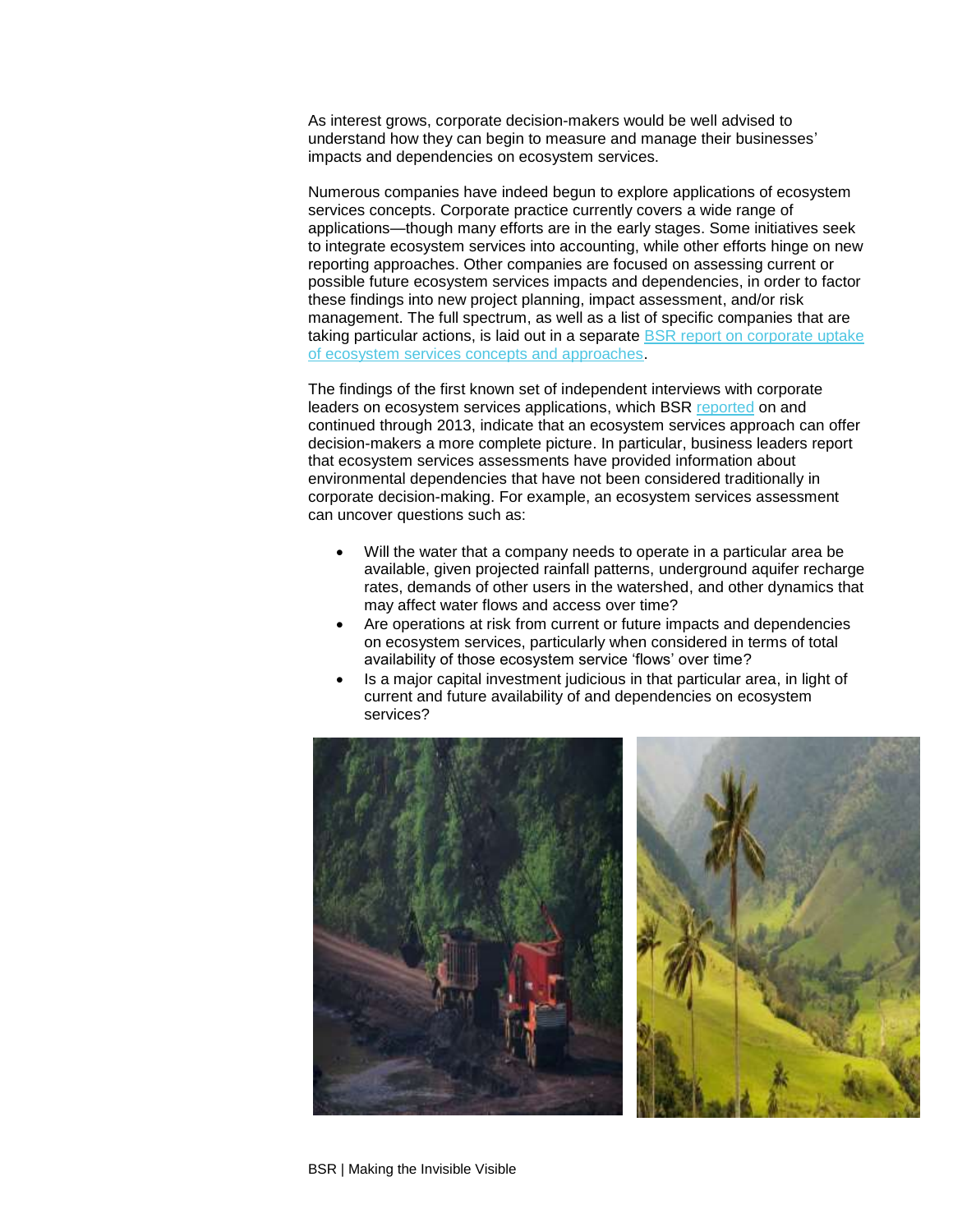As more companies explore what ecosystem services concepts can offer in practice, BSR's interviews with early adopters new and emerging tools have uncovered numerous questions, such as:

- » **What indicators should be measured and analyzed in an ecosystem services approach?** How? With what data (or data-gathering methods) and what assessment tools?
- » **Why should companies select certain tools instead of others?**
- » **Have the ecosystem services tools been verified and validated?** Have they undergone a third-party examination? If so, was the process itself scrutinized and supported? By whom?
- » **Do these tools mesh neatly with existing corporate performance measurement and management systems?**
- » **What are the costs and benefits of applying these tools in private sector settings?**
- » **Are there documented case studies of a particular tool's application in the private sector?** If so, do these cases specify the appropriate application context? Do they demonstrate that the tool results in new insights that improve business decisions (such as by decreasing risk, increasing competitiveness, improving operational efficiencies, addressing customer needs, etc.)? Do they document the costs of applying the tools?
- » **Can corporate managers feel confident that they are selecting a credible measurement and assessment approach and that the benefits will outweigh its costs?**

Few of these questions have clear answers. While this situation is unsurprising given the field's emerging nature, it presents challenges to corporate managers who are tasked with deciding how their companies will assess their impacts and dependencies on ecosystem services.

In response, BSR has developed this report to assist the businesspeople who are asking questions about ecosystem services. It is intended to help corporate decision-makers understand and assess the current state of play within the ecosystem services tool landscape.

Our analysis is based on seven years of tracking the field and collaborating in what is (to the best of our knowledge) the world's only [comparative tool testing,](http://www.bsr.org/reports/BSR_ESTM_WG_Comp_ES_Tools_Synthesis3.pdf) conducted by BSR's [Ecosystem Services Working Group](http://www.bsr.org/en/our-work/working-groups/ecosystem-services-tools-markets) in collaboration with the U.S. Geological Survey (USGS) and the U.S. Bureau of Land Management (BLM). The results were laid out in a 2013 [paper](http://www.sciencedirect.com/science/article/pii/S221204161300051X) published in a peer reviewed journal.

Based on years of past work on ecosystem services tools, this Working Paper offers a unique view of the full suite of existing and emerging tools. It also suggests potentially promising areas of corporate application and summarizes the challenges that private sector representatives reported during interviews in 2011, 2012, and 2013. Finally, the report lays out a few pathways forward that could accelerate pilot testing, as well as the process of verifying and validating ecosystem services tools.

Overall, this Working Paper depicts an emerging tool domain. The tools available today may (or may not) be those that companies will be applying several years from now. Because history is still being written, this Working Paper offers a pointin-time assessment.

BSR | Making the Invisible Visible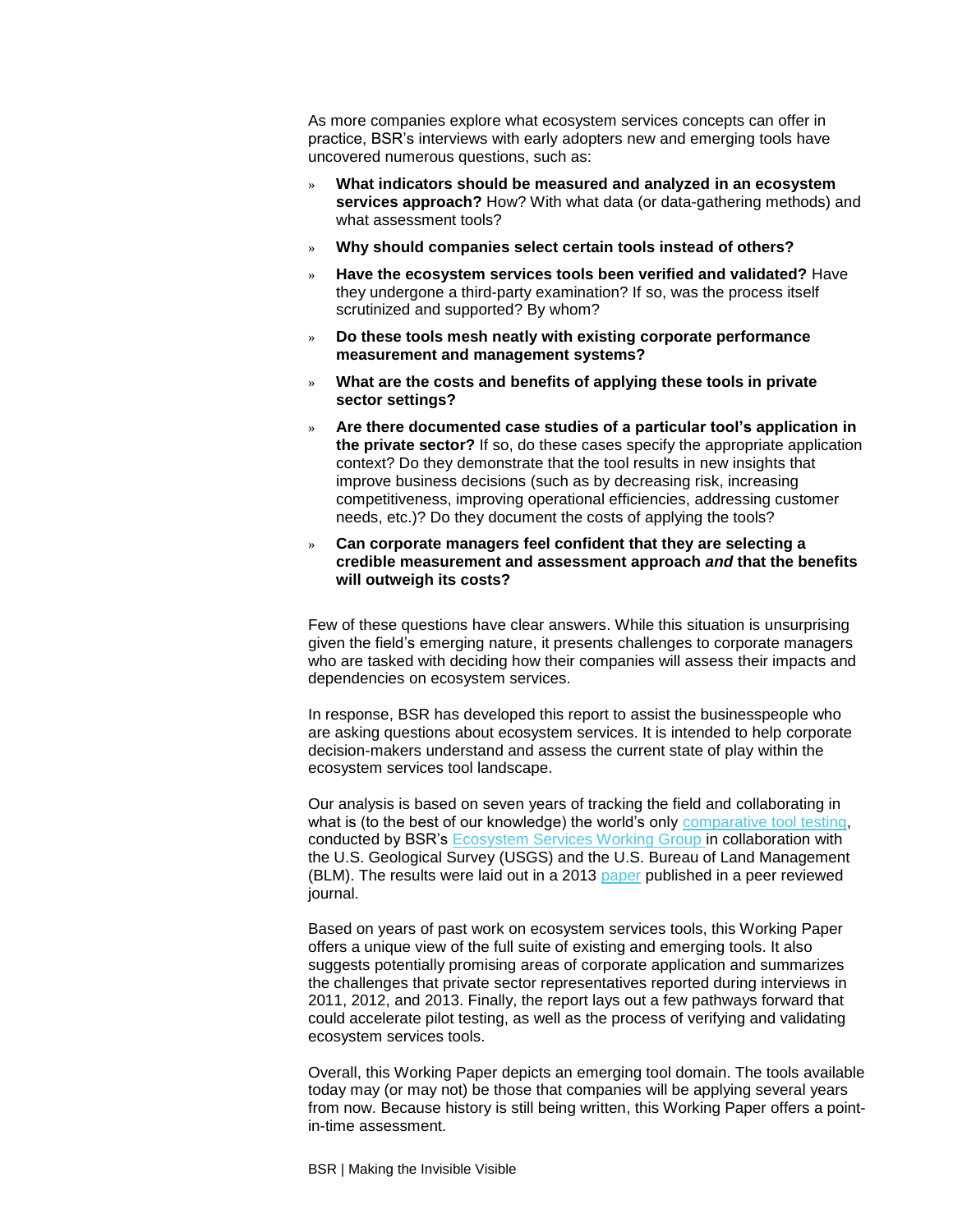At present, many companies look first at the World Resources Institute's (WRI) Corporate Ecosystem Services Review [\(ESR\)](http://www.wri.org/publication/corporate-ecosystem-services-review), which is a do-it-yourself structured methodology available through a free Excel spreadsheet that can be downloaded from the WRI website. Beyond this initial step, there are a wide range of opinions, as laid out in the appendix.

For corporate decision-makers, the takeaway message is that key stakeholders are increasingly looking at ecosystem services. They will likely have more and more questions about a company's impacts and dependencies on ecosystem services. Therefore, it would be wise for corporate representatives to begin identifying and testing robust and feasible ways to integrate ecosystem services into decision-making processes. The private sector has an opportunity to engage with the thought leaders and tool developers, ideally through pilot testing of tools in corporate settings. This work is an essential part of forging a path forward.

We welcome comments on this Working Paper, as well as about other BSR [analyses of applications of ecosystem services in corporate contexts.](http://www.bsr.org/en/our-work/working-groups/ecosystem-services-tools-markets) Please email your thoughts and suggestions to Sissel Waage (swaage [\(at\) bsr.org\)](mailto:swaage@bsr.org).

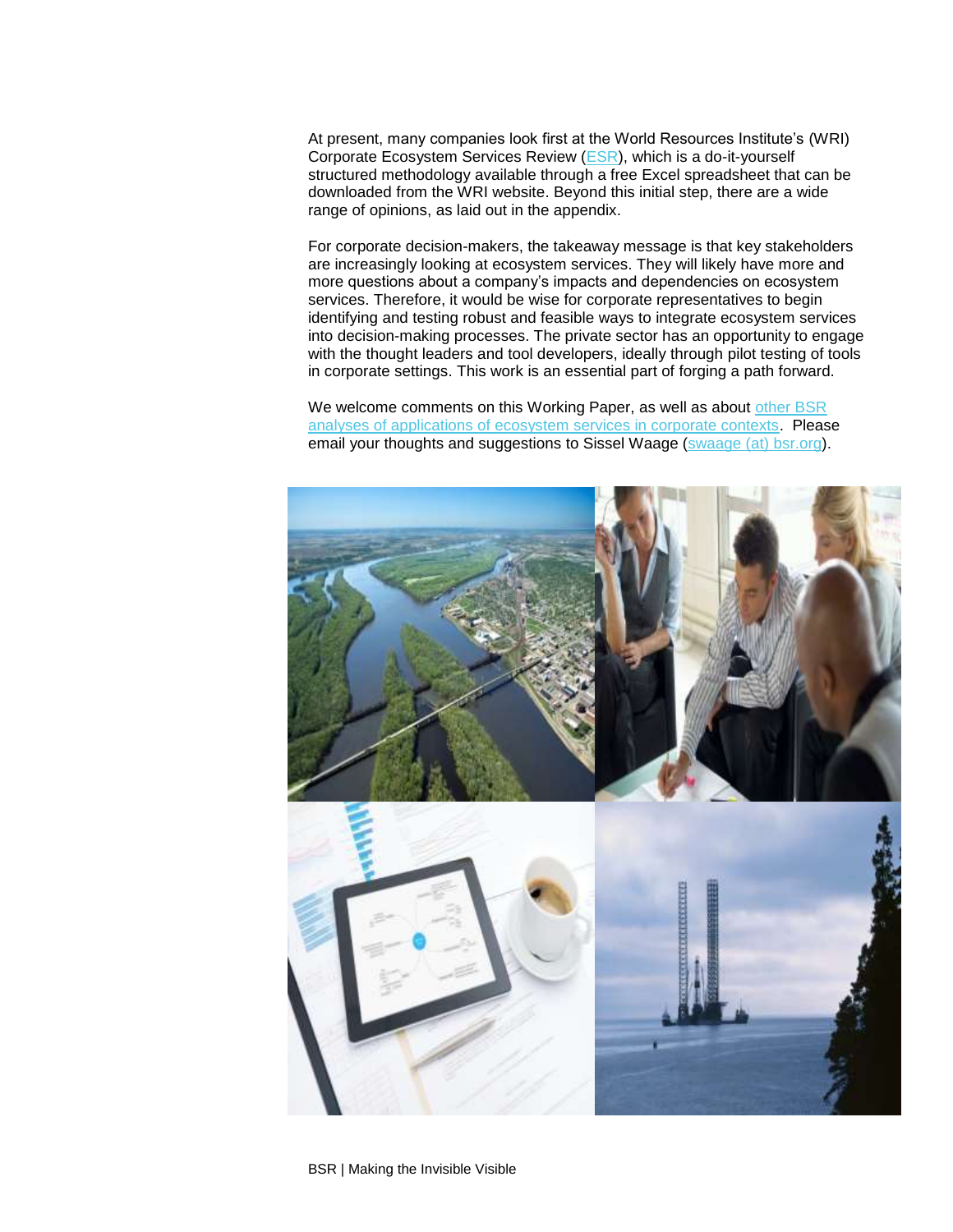# The Emerging Tool Landscape

The ecosystem services tool domain is rapidly expanding. Tools have emerged from academic institutions, nonprofit organizations, public sector agencies, and companies around the world. Some are global in scope; others were developed to be applied in specific regions. Some tools are based on a set of questions that are organized in an Excel spreadsheet; others require users to enter quantitative ecological data into a format that can generate geographic information system (GIS) maps.

The range of approaches to assessing corporate impacts and dependencies on ecosystem services is wide and growing. (For a detailed list of tools and descriptions of the various approaches of each, please see a recent peerreviewed [article](http://www.sciencedirect.com/science/article/pii/S221204161300051X) on the topic, as well as past BSR reports, such as "New [Business Decision-Making Aids in an Era of Complexity, Scrutiny, and](http://www.bsr.org/en/our-insights/report-view/new-business-decision-making-aids-in-an-era-of-complexity)  [Uncertainty.](http://www.bsr.org/en/our-insights/report-view/new-business-decision-making-aids-in-an-era-of-complexity)")

This proliferation has resulted in a complex tool landscape. Some people describe it as difficult to navigate, while others assert that it is overwhelming. Many tool developers use similar language to describe very different approaches and distinct analytical architectures upon which their tools are based. As the figures below depict, it is unclear to many newcomers how, if at all, many tools relate to one another, as well as to existing corporate decision-making processes and protocols.



#### **Figure 1. Growing Set of Tools with Unclear Complementarities and Distinctions**

Note: The specific tools shown in this figure are illustrative and intended to represent the expanding range of tools that are available.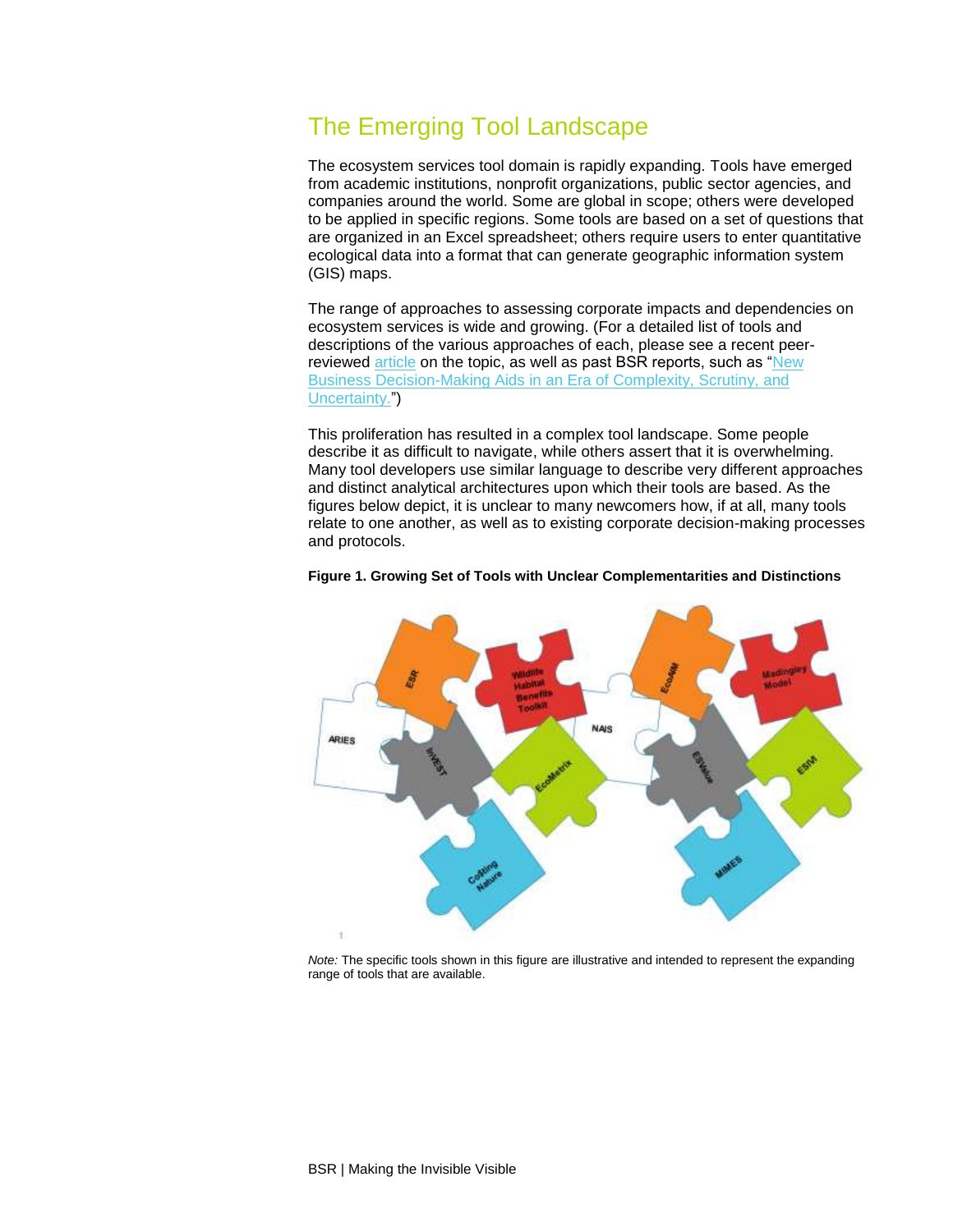#### **Figure 2. Lack of Clarity about How Tools Mesh with Existing Corporate Decision-Making Processes**



Despite the many existing questions, it is increasingly clear that corporate managers will need to craft a feasible approach for responding to requests from investors, corporate ranking organizations, and other stakeholders around disclosing information about their companies' impacts and dependencies on ecosystem services.

In light of this situation, a myriad of questions face corporate managers, with few answers, most notably:

- » What tool should a company select? Why?
- » How confident can a corporate manager feel about these tools*—*in terms of both the accuracy of the resulting analysis and the value they add to the *company's decision*-making processes, particularly in relation to tool application costs?
- » Have these tools been verified and validated in robust and transparent processes? Which tools are credible? According to what metrics?

This Working Paper suggests some answers to these questions, insofar as anyone can provide answers about an emerging domain. The paper's real value, however, lays in the most up-to-date list of tools (that we know of) relevant to the private sector for identifying, measuring, assessing, considering trade-offs, and, in some cases, valuing ecosystem services.

In terms of scope, we have included only those tools that have been developed to examine multiple ecosystem services concurrently. These tools have been designed to understand impacts and dependencies on ecosystem services within complex, interrelated systems. Therefore, this report does not include singleissue analytical tools, such as carbon calculators, water calculators, or approaches that only measure biodiversity. While these single-parameter tools are important, they do not easily enable users to take an integrated, systems approach—which is the core distinguishing feature of an ecosystem services assessment approach.

BSR | Making the Invisible Visible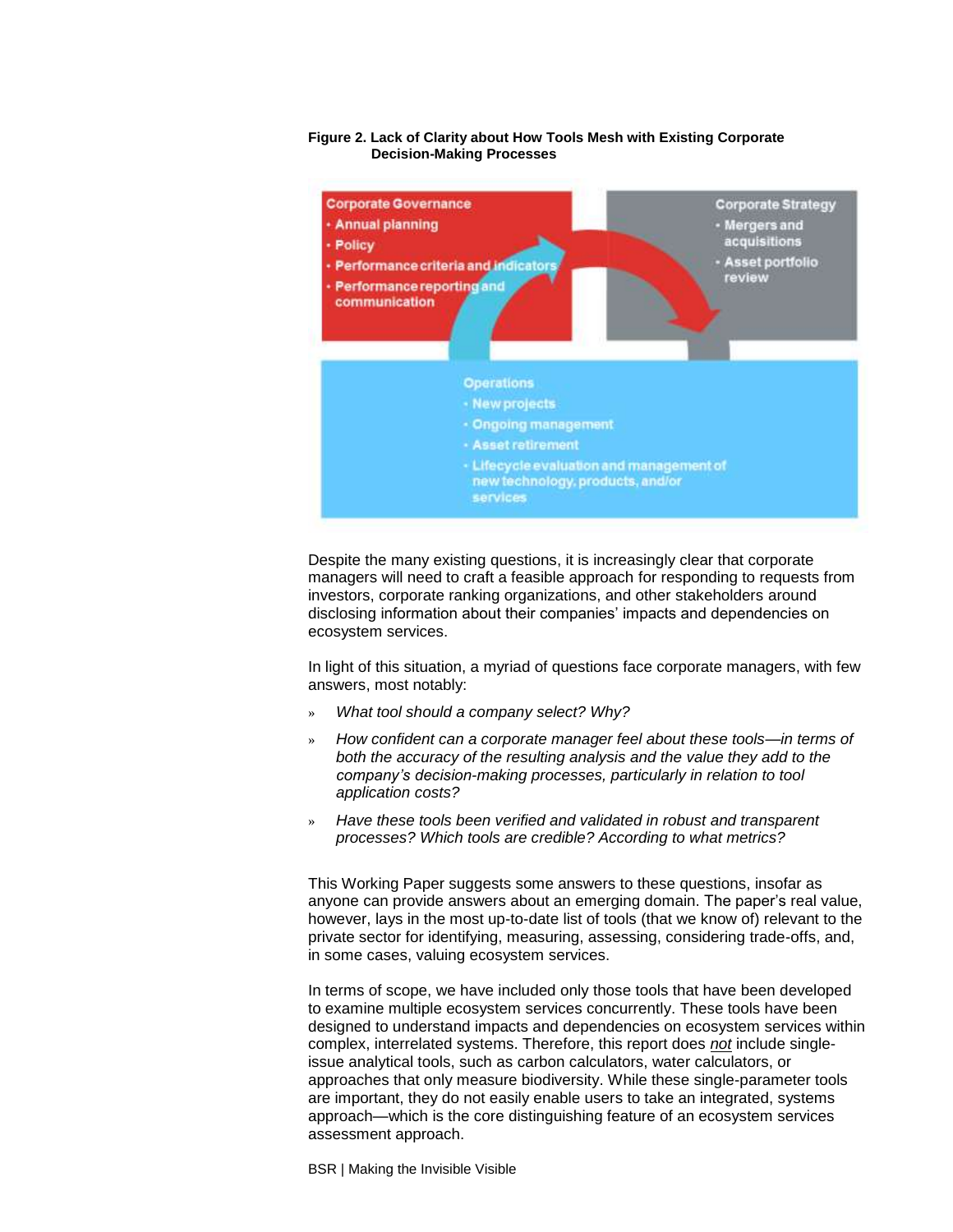Combining these screening criteria with the potential for application in private sector settings, we have developed a series of tables that lay out the current tools and decision-making aids. Given the number of tools, we have grouped them into the following categories (in the form of separate tables):

- » **Table 1:** Framework Tools for High-Level Screening
- » **Table 2:** Landscape- and Watershed-Level Tools
- » **Table 3:** Site-Specific and Parcel-Level Tools
- » **Table 4:** Product-Level Tools
- » **Table 5:** Valuation Tools
- » **Table 6:** Classification Systems
- » **Table 7:** Data Sources
- » **Table 8:** Data Sources for Specific Regions
- Table 9: Tools for Specific Types of Ecosystems
- » **Table 10:** Sector-Specific Tools
- » **Table 11:** Assessment Resources
- » **Table 12:** Training Resources
- » **Table 13:** Other Resources

We hope that these tables will help corporate decision-makers ask more informed questions about ecosystem services concepts, approaches, indicators, and assessment approaches. In addition, we have provided high-level suggestions about [potential corporate applications](http://www.bsr.org/reports/BSR_Supplementary_Future_Expectations_Corporate_Environmental_Performance.pdf) in the past, which may also be useful in developing a pathway forward.



BSR | Making the Invisible Visible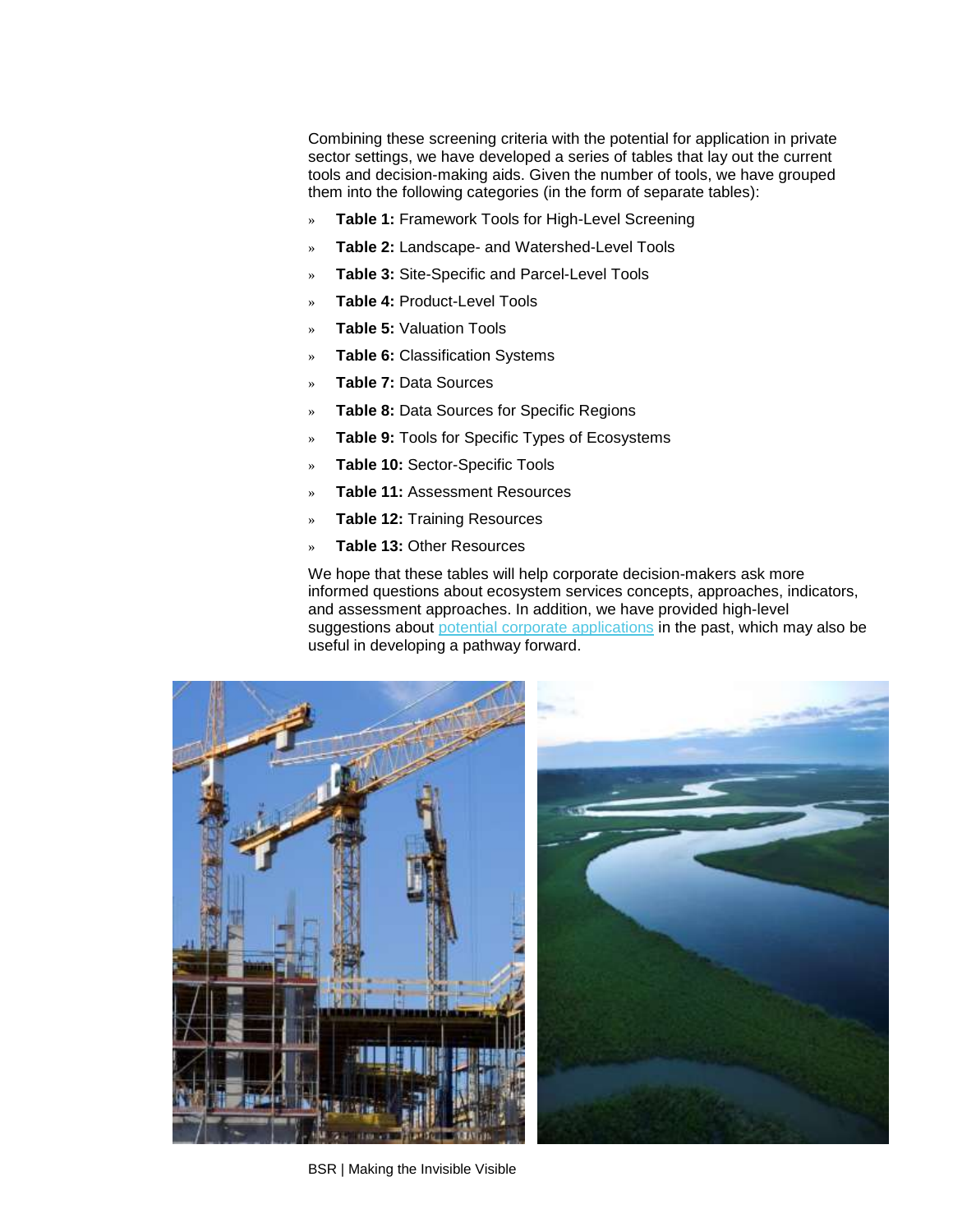# Verification and Validation

#### **Key Definitions**

The Institute of Electrical and Electronics Engineers (IEEE) defines the terms as follows:

**Validation** [is] the assurance that a product, service, or system meets the needs of the customer and other identified stakeholders. It often involves acceptance and suitability with external customers.

**Verification** [is] the evaluation of whether or not a product, service, or system complies with a regulation, requirement, specification, or imposed condition. It is often an internal process.

Note: Excerpted from the "I[EEE](http://ieeexplore.ieee.org/xpl/articleDetails.jsp?tp=&arnumber=6086685&contentType=Standards&sortType%3Dasc_p_Sequence%26filter%3DAND%28p_Publication_Number%3A6086683%29)  [Guide to Project Management](http://ieeexplore.ieee.org/xpl/articleDetails.jsp?tp=&arnumber=6086685&contentType=Standards&sortType%3Dasc_p_Sequence%26filter%3DAND%28p_Publication_Number%3A6086683%29)."

The Verified Carbon Standard (VCS), for example, applies these concepts by asserting that:

All projects and credits under the VCS Program must be independently audited to ensure compliance with rigorous VCS requirements for environmental integrity. This is a central aspect of VCS quality assurance. Under VCS, auditors known as validation/verification bodies (VVBs) are tasked with validating project descriptions and verifying actual emission reductions. Currently, more than three dozen VVBs are located across five continents. VVBs are accredited to work in specific sectors, known in the industry a[s sectoral](http://v-c-s.org/project-types)  [scopes,](http://v-c-s.org/project-types) ranging from energy to agriculture and forestry.

Note: Excerpted from [a discussion](http://www.v-c-s.org/verification-validation/what-vvb) on [the VCS website.](http://www.v-c-s.org/verification-validation/what-vvb)

The ecosystem services tool domain, while maturing, remains a young field. The reason is simple. Few, if any, of today's tools have been subjected to a robust, transparent, independent verification and validation process, particularly in terms of applications in private sector settings. These processes are key to assuring the intended users that particular tools are accurate and consistent. And thus, they are essential for establishing credibility and supporting widespread adoption.

Specifically, the verification process focuses on ensuring that a tool performs as intended and that its equations and analytical components are free of errors. Such a verification process would ideally be part of the development of all new tools. However, in practice, available funding may limit tool verification.

In addition, tool developers would ideally validate or test their tools to compare their conceptual models against real-world data and ensure that their tools are both free of errors and effective at achieving the desired results. Some elements that can be useful for validating tools include:

- » **Clear validation plan:** One of the requirements, for example, of the U.S. Food and Drug Administration's [Principles of Software Validation](http://www.fda.gov/MedicalDevices/DeviceRegulationandGuidance/GuidanceDocuments/ucm085281.htm) is that developers create and follow a plan to guide the overall validation process.
- » **Process transparency:** When tool developers transparently communicate their tool verification and validation processes, stakeholders can evaluate and develop trust in these processes.
- » **Reliability:** To test a new measurement tool, social scientists typically assess the reliability of its results across multiple users and in multiple settings. Ecologists use statistical approaches to determine the necessary sample sizes and whether the pilot results show that the tool is adequately rigorous.
- **Standards:** In more heavily regulated areas, standards are a common way to validate tools and approaches. The [Financial Accounting Standards Board](http://www.fasb.org/home) (FASB), for example, outlines standards for how to conduct processes, what internal documentation must take place, and what information must be shared.
- Peer review: Used for both **professional practice** and **academic literature**, the peer-review process is a common validation method. Though practices vary, the usual approach is to submit an article or study to at least two reviewers, who follow a clearly defined, transparently communicated review process. If it passes the review process, the journal then publishes it.
- » **Consensus:** Though not strictly necessary for a market-facing tool, best practice in standards development, as outlined by the [International](http://www.iso.org/iso/home/standards_development.htm)  [Organization](http://www.iso.org/iso/home/standards_development.htm) for Standards (ISO), is based on expert, multistakeholder consensus. Some tool developers may seek consensus in order to further strengthen their tool.

These principles can be used to inform verification and validation processes for ecosystem services tools. Without such processes, many corporate decisionmakers will likely have concerns that a tool's conclusions may later prove erroneous and thus could lead to poor decisions.

Numerous areas of practice underscore the importance of verifying and validating analytical approaches, standards, and/or tools. For example, these approaches are applied to software and computer systems, as well as to monitor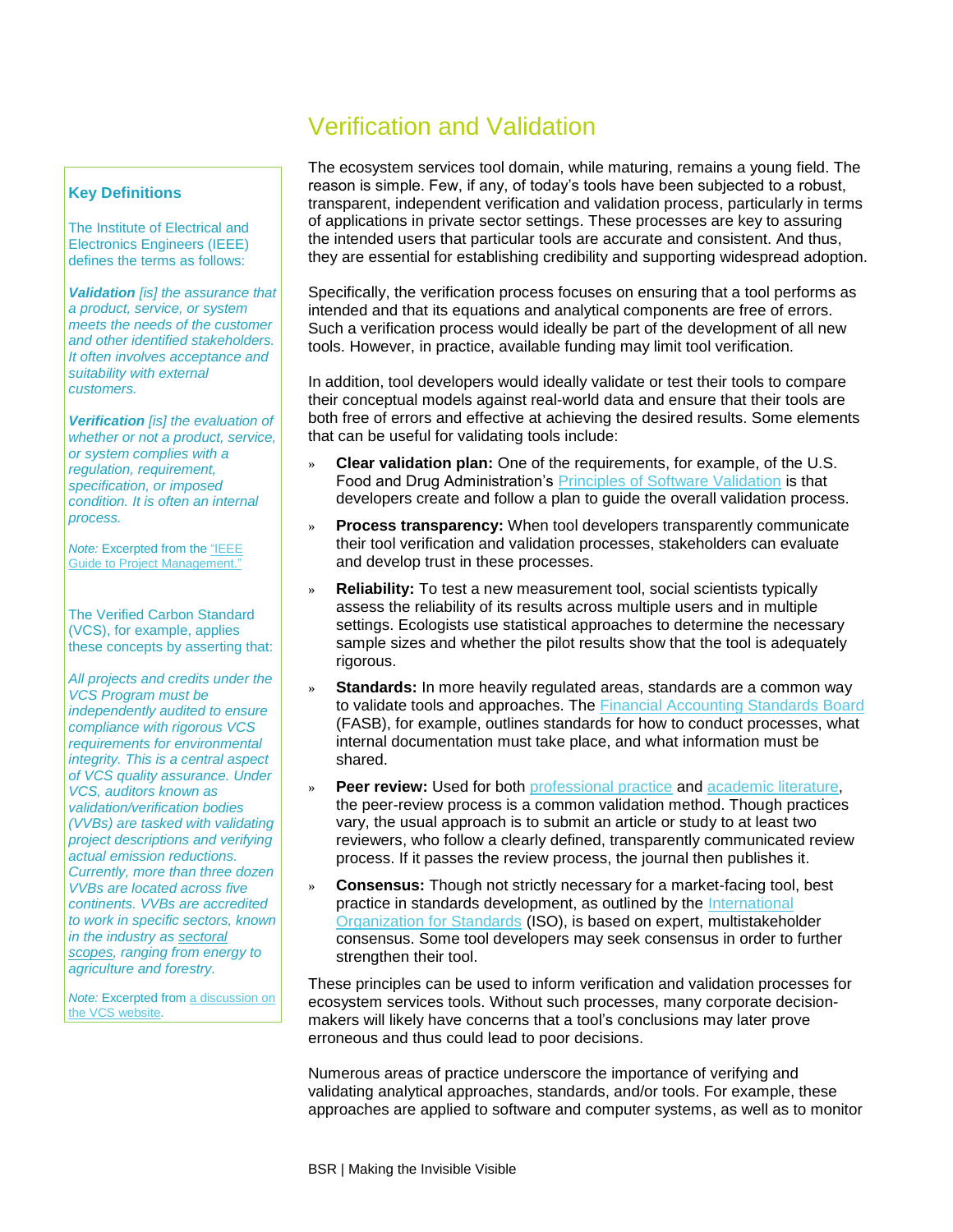the safety of food, pharmaceuticals, medical devices, motor vehicles, and traffic and transport processes, among other areas.

By way of illustration, in the climate domain around carbon transactions, the [Verified Carbon Standard](http://v-c-s.org/) (VCS) asserts that: "[I]ndependent auditing ensures all reductions are verified by professional, third-party validation/verification bodies."<sup>2</sup> In addition, the [Climate, Community, and Biodiversity Alliance](http://www.climate-standards.org/ccb-standards/) (CCBA) has developed standards that "must be used through a two-step process [of]: [1] validation [that] demonstrates good project design to generate significant climate, community, and biodiversity benefits [and] [2] verification, [which] is a rigorous independent endorsement of the quality of project implementation and the delivery of multiple benefits."

Overall, validation and verification are commonly understood terms and processes that are applied to a wide range of sectors and issues. These processes are widely perceived as an essential component of establishing credibility.

While there are numerous peer-reviewed articles on ecosystem services tools, such as the **InVEST** tool<sup>3</sup> (Integrated Valuation of Environmental Services and Tradeoff, see Table 2), few tools (if any) have been subjected to an independent, robust, transparent process of verification and validation that follows multiple guiding principles, such as those outlined above.

Looking forward, it will be important that a respected entity establish a clear process, which can be used to review tools and ultimately lead to validation and verification. Numerous entities, such as the Intergovernmental Platform on [Biodiversity and Ecosystem Services](http://www.ipbes.net/) (IPBES), the U.S. [National Academy of](http://www.nasonline.org/)  [Sciences,](http://www.nasonline.org/) or a coalition of respected UN entities and NGOs, such as those that led the [Millennium Ecosystem Assessment](http://www.unep.org/maweb/en/index.aspx) (MEA) which was coordinated by the World Resources Institute (WRI).

In the interim, corporate decision-makers should conduct more pilot tests of ecosystem services concepts and tools within private sector contexts. A few potential contexts for corporate applications of ecosystem services are laid out in the box below. Ideally, companies would document their applications and detail the methods used, costs incurred, skills required for application, and the insights the company gained, and make them available within publicly available materials.

 $\overline{a}$ 

<sup>2</sup> VCS, "What Is a GHG Program?" [http://v-c-s.org/GHG\\_program.](http://v-c-s.org/GHG_program)

<sup>&</sup>lt;sup>3</sup> For example, see: [http://www.tandfonline.com/doi/abs/10.1080/21513732.2011.647835,](http://www.tandfonline.com/doi/abs/10.1080/21513732.2011.647835) as well as [http://onlinelibrary.wiley.com/doi/10.1111/j.1749-](http://onlinelibrary.wiley.com/doi/10.1111/j.1749-6632.2009.04152.x/abstract;jsessionid=9B355939B5C764602AD47C7816DD07A1.d02t01) [6632.2009.04152.x/abstract;jsessionid=9B355939B5C764602AD47C7816DD07A1.d02t01](http://onlinelibrary.wiley.com/doi/10.1111/j.1749-6632.2009.04152.x/abstract;jsessionid=9B355939B5C764602AD47C7816DD07A1.d02t01) and [http://www.naturalcapitalproject.org/pubs/tradeoffs-2012.pdf.](http://www.naturalcapitalproject.org/pubs/tradeoffs-2012.pdf) In addition, numerous other publications by the Natural Capital Project, developers of the InVEST tool, which pertain to the tool, are listed at: [http://www.naturalcapitalproject.org/publications.html.](http://www.naturalcapitalproject.org/publications.html)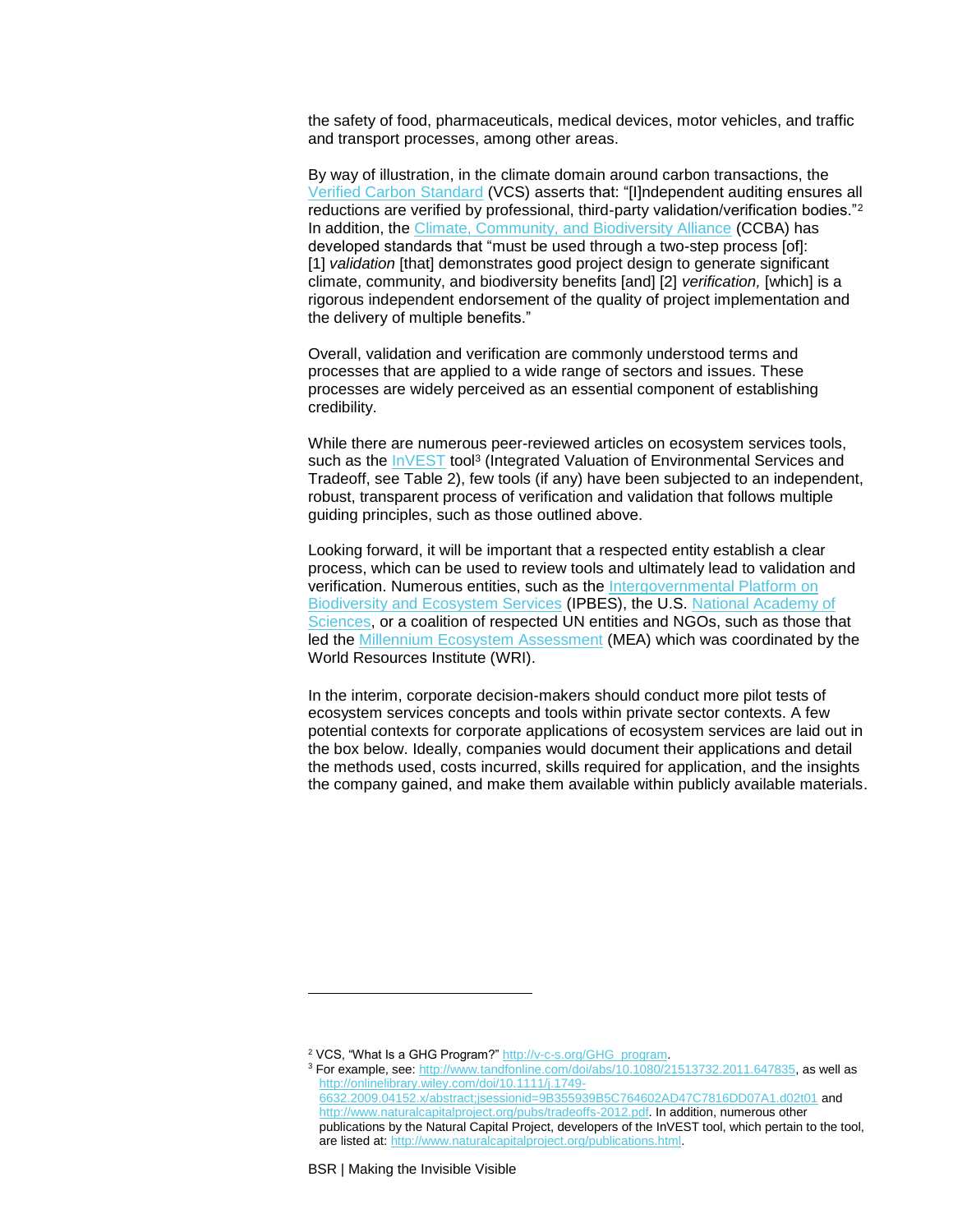#### **Box 1: Potential Corporate Application Sites for Tools**

Discussions among BSR's Ecosystem Services Working Group members indicate some promising applications of ecosystem services tools within companies, such as:

- » **New project planning and development,** particularly in terms of impact assessment and permitting processes, to show companies, governments, and other stakeholders where and how impacts or cobenefits may result
- » **Real estate strategy** and management
- » **Property portfolio priority-setting exercises** to assess relative risk and opportunity for property retention, disposition, remediation, restoration, and other options
- » **Ongoing management and decommissioning** of operations
- » **Valuation** of the impacts on or benefits to ecosystem services
- » **Corporate performance and communication dashboard or scorecard,** in terms of measuring performance and progress toward a corporate-level ecosystem services goal
- » **Scenario planning and modeling,** such as developing a strategy for adapting to climate change
- » **Project planning** within a landscape-level context, in terms of the use of natural resources, beneficiaries, and minimum ecological parameters for the continued flow of ecosystem services
- » Outlining additional relevant areas for inclusion in **environmental and social impact assessments** (ESIAs)
- » Assessment of products' **lifecycle ecological impacts**
- » Selection of **potential building sites**
- » Understanding the functions of ecosystem services at the **facility level**
- » Identifying corporate dependencies on ecosystem services at various geographical and supply chain sites as a part of **supply chain management**
- » Exploring new potential corporate **strategies**
- » Optimizing the **sourcing of natural resources**
- » **Engaging stakeholders** in at least some of the aforementioned contexts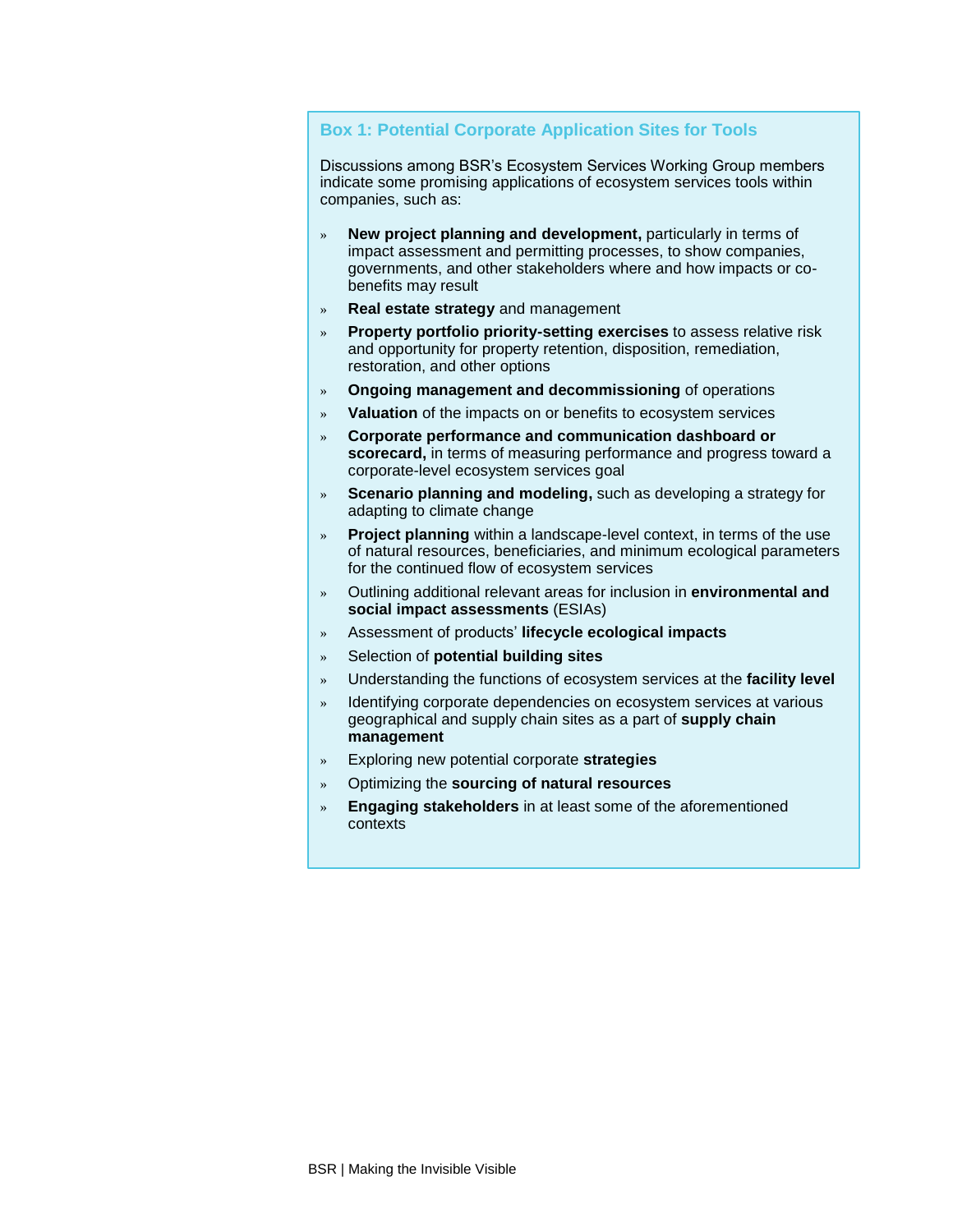# Looking Forward

#### **Essential Tool Attributes**

Based on discussions within BSR's Ecosystem Services Working Group, corporate decision-makers assert that ideally they want tools to have the following attributes:

- » **Scalability, adaptability, and repeatability** for different locations, conditions, types of company activity, etc.
- » Ability to generate and compare **scenarios**
- » **Ease of use** (related to time and resources)
- » Generation of **spatially explicit display of information** (e.g., maps)
- **Transparency, in terms of** tool inputs, operation, and outputs that are easy to understand and communicate
- » **No need for new metrics reported in aggregate across the entire company,** unless there is a corporatewide policy that names ecosystem services
- » **Ability to integrate the tool into existing corporate decision-making processes** (e.g., ESIAs or site restoration)

The ecosystem services tools domain is still emerging. In the coming years, it will become essential for a respected international entity to define and launch a process for verifying and validating ecosystem services tools based on a clear, transparent, and independent process.

It is unclear whether the tools of today will be the tools of tomorrow. Which tools prove useful depends upon what the coming review processes unearth, both in terms of analytical approaches and applications.

Looking forward, ecosystem services concepts and tools will continue to be developed and tested, as well as ultimately verified and validated. In the process, the tool domain as a whole will mature. However, the arena will likely remain crowded and confusing as more tools are developed in the coming years.

A few [scenarios](http://www.bsr.org/en/our-insights/report-view/seeing-the-future-business-context) could accelerate both corporate engagement and pilot testing:

- » **If a growing set of national or subnational regulations focused on ecosystem services impacts and dependencies were passed, then there would likely be a need for clear tools and measurement approaches.** Government exploration of ecosystem services issues has been on the rise (as documented in [BSR's public policy tracking](http://www.bsr.org/en/our-insights/report-view/global-public-sector-trends-in-ecosystem-services-2009-2013) Working Paper), but developing policy and enforcing new regulations takes time. Calamitous events can, however, trigger new policy or even regulation. A few more big storms submerging or significantly disrupting coastal metropolitan areas around the world could spark government action around restoration of natural storm buffers, as well as other elements associated with well-functioning ecosystems. Governments would ideally also allocate funds to support review and assessment of tools to assess progress on flows of ecosystem services over time.
- » **If lenders and/or insurance companies changed their lending practices based on new insights about risks presented to a project's (or company's) ecosystem services impacts and dependencies, then work on ecosystem services measurement tools would quickly mature—with financial services assessment tools leading this trend.** The approaches and tools needed by financial services analysts would likely include both a set of questions or checklists on whether a company has a process in place, as well as more granular quantitative and map-based (GIS) data on regional ecosystem services flows, demand, and other relevant trends. To get these analytical tools in place, financial services firms and insurance companies could jointly fund the granular analytical tools and databases to enable all players to better understand risk.
- » **If the private sector pilot tested more tools and shared their results publicly, then it would drive improvements in tools and provide greater clarity about which ones add value to what application contexts.** Both ecosystem services tools and business decision-makers could benefit from the tools' pilot test applications and refinement in business settings. Such private sector testing is essential to understanding the value the tools add, as well as for building the support for application within companies. Specifically, developers need to refine tools so that businesses are better able to mesh these new analytical processes with their existing corporate decision-making processes.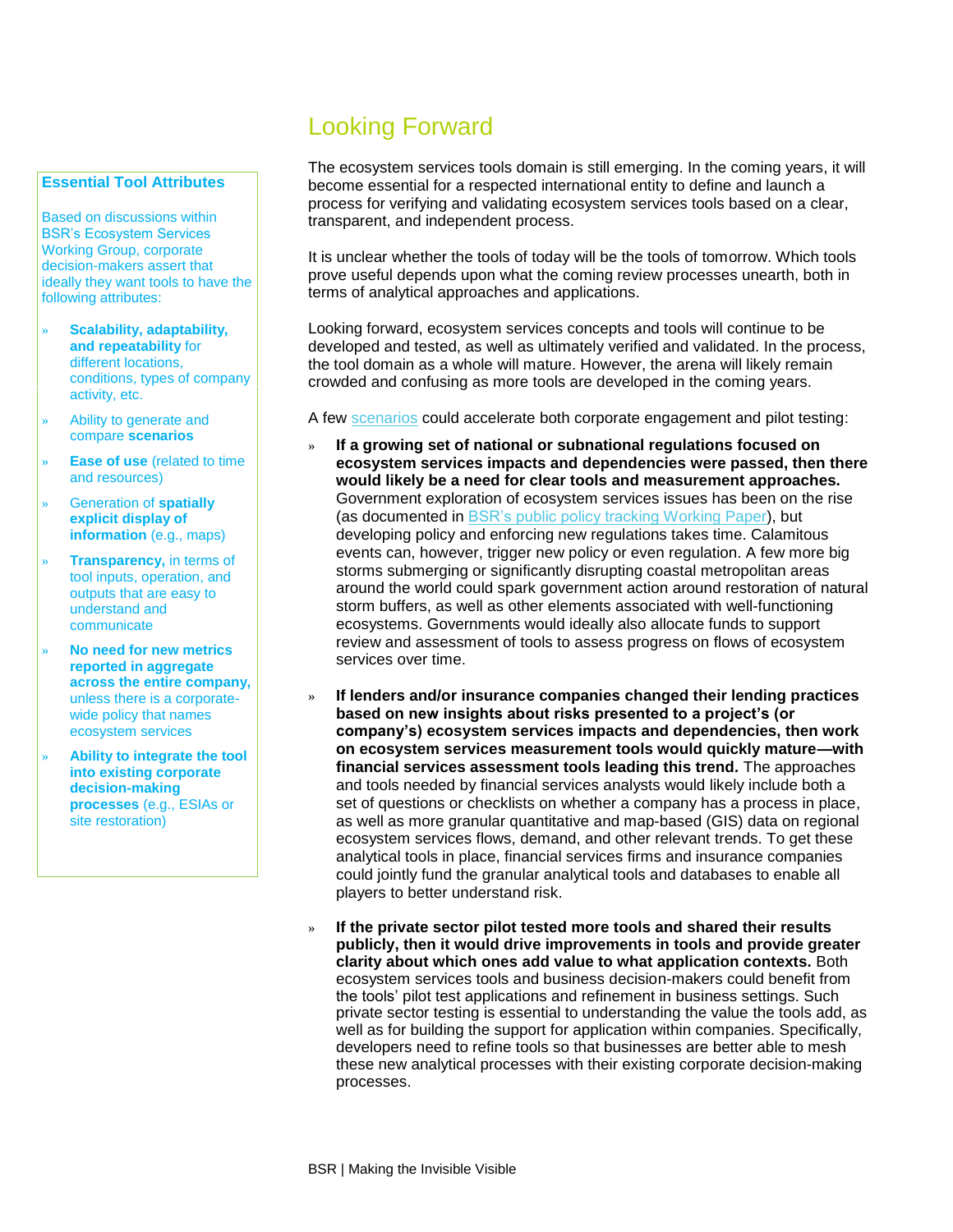Ultimately, tool developers will need to demonstrate the benefits that companies will realize from applying these new ecosystem services tools and decision aids. In addition, business managers will need clarity about how, when, and why to apply tools to particular business activities and issues, most notably including environmental, social, and health impact assessments (ESHIAs) and lifecycle assessments (LCAs). Having clear evidence of tool credibility and widespread support—based on the tools' verification and validation—will also be essential to justify applying ecosystem services concepts and tools in corporate settings.

Corporate representatives and ecosystem services tool developers have an opportunity to engage and explore what will add value to corporate decisionmaking processes, particularly in terms of identifying business risks and opportunities.

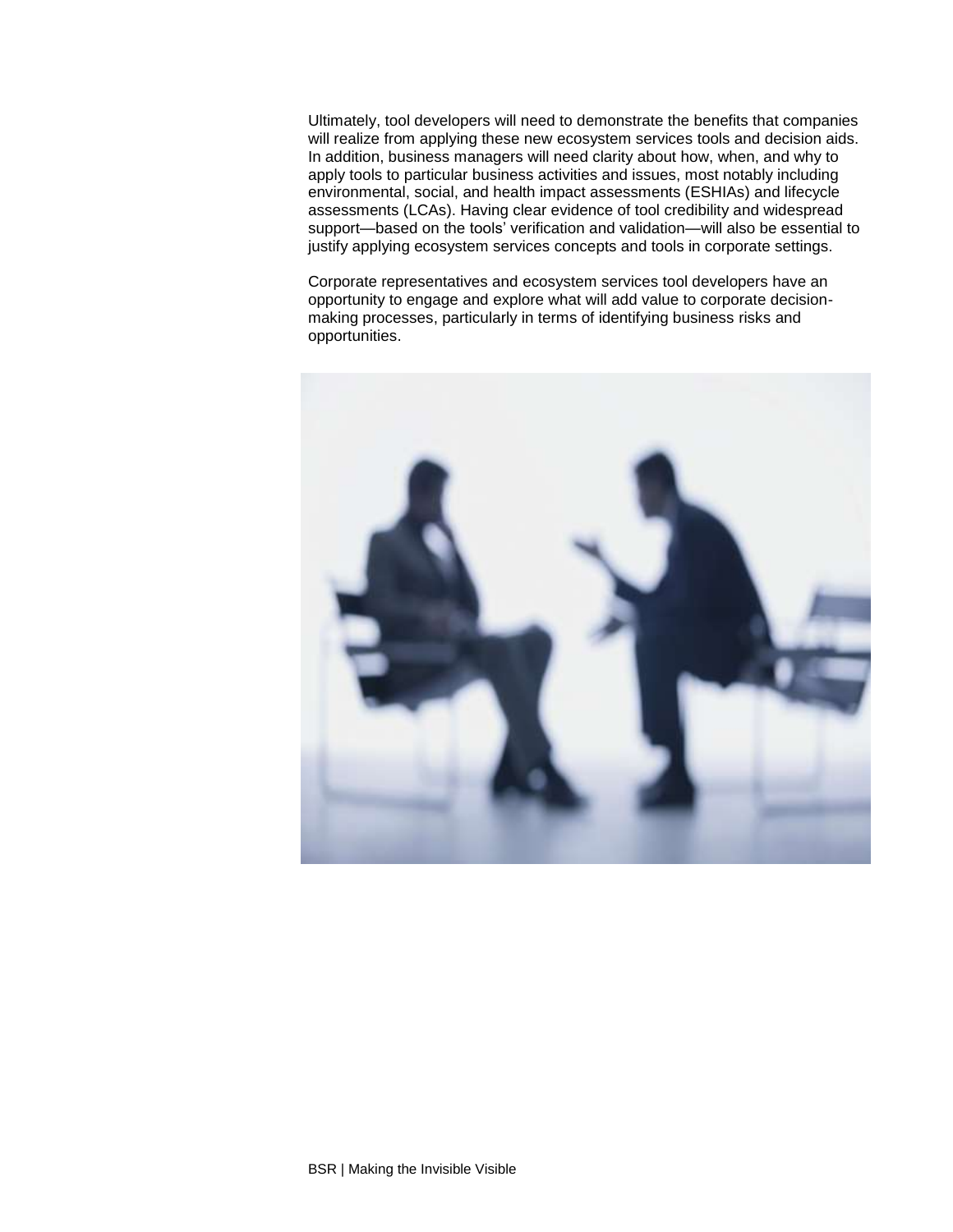# Appendix: Categories of Tools

Updated January 2015. Please note that, wherever possible, the tool description is a direct quotation from the tool developer.

When applicable, the key phrases in a description are highlighted in boldface.

### **Table 1:** Framework Tools for High-Level Screening

| <b>Tool Name</b>                                                                                      | <b>Target Audience and</b><br><b>Ideal Application</b>                                                                                                                                                                                                                                                         | <b>Description</b>                                                                                                                                                                                                                                                                                                                                                                                                                                                                                                                                                                                             | <b>Tool Developer</b>                                                      |
|-------------------------------------------------------------------------------------------------------|----------------------------------------------------------------------------------------------------------------------------------------------------------------------------------------------------------------------------------------------------------------------------------------------------------------|----------------------------------------------------------------------------------------------------------------------------------------------------------------------------------------------------------------------------------------------------------------------------------------------------------------------------------------------------------------------------------------------------------------------------------------------------------------------------------------------------------------------------------------------------------------------------------------------------------------|----------------------------------------------------------------------------|
| Approach for<br>reporting on<br>ecosystem services<br>(under development)                             | <b>Target audience:</b><br>Corporate decision-makers<br>and reporting staff<br>Ideal application:<br>Draft that may inform and<br>ultimately be shaped to<br>guide implementation of<br>and reporting on<br>ecosystem services<br>activities<br>Tool type:<br>List of questions and<br>parameters to report on | "The Global Reporting Initiative (GRI) has been<br>assessing opportunities to translate emerging<br>thinking around ES [ecosystem services] into<br>sustainability reporting indicators and<br>approaches that can be used as a starting point<br>by organizations in all sectors."                                                                                                                                                                                                                                                                                                                            | <b>Global Reporting</b><br><b>Initiative</b>                               |
| <b>Biodiversity and</b><br><b>Ecosystem Services</b><br><b>Assessment Tool</b><br>(under development) | <b>Target audience:</b><br>Corporate decision-makers<br>Ideal application:<br>Company-wide<br>assessment of risks and<br>opportunities<br>Tool type:<br>To be determined                                                                                                                                       | The tool "provides business managers quick<br>access to information on potential corporate<br>risks and opportunities related to BES<br>[biodiversity and ecosystem services]. Using<br>global maps and indicators, it aims to help<br>managers improve corporate visioning and goal<br>setting, prioritization of global BES risks and<br>opportunities, and alert individual business units<br>of potential BES risks and opportunities in their<br>areas."                                                                                                                                                  | <b>The Nature</b><br><b>Conservancy and</b><br>The Dow Chemical<br>Company |
| <b>Ecosystem Services</b><br><b>Benchmark</b>                                                         | <b>Target audience:</b><br>Financial asset managers<br>and insurers<br>Ideal application:<br>Assessing companies<br>within an investment<br>portfolio<br>Tool type:<br>Framework (Excel-based)                                                                                                                 | "The Natural Value Initiative (NVI) has developed<br>a toolkit to (1) enable the finance sector to<br>evaluate how well [target] sectors are<br>managing biodiversity and ecosystem<br>services risks and opportunities and (2)<br>engage with companies to reduce their risk<br>exposure through the responsible management<br>and harvesting of natural resources."<br>The published version of the benchmark focuses<br>on the food and beverage sector, but the<br>framework has also been applied to the<br>extractives and pharmaceutical sectors. It<br>assesses company policies, programs, and risks. | <b>The Natural Value</b><br><b>Initiative</b>                              |
| <b>Ecosystem Services</b><br><b>Review</b>                                                            | <b>Target audience:</b><br>Corporate managers<br>Ideal application:<br>Identifying risks and<br>opportunities and outlining<br>strategies<br>Tool type:<br>Guidance document and<br>Excel-based questionnaire                                                                                                  | "The Ecosystem Services Review is a structured<br>methodology for corporate managers to<br>proactively develop strategies for managing<br>business risks and opportunities arising from<br>their company's dependence and impact on<br>ecosystems."                                                                                                                                                                                                                                                                                                                                                            | <b>World Resources</b><br>Institute (WRI)                                  |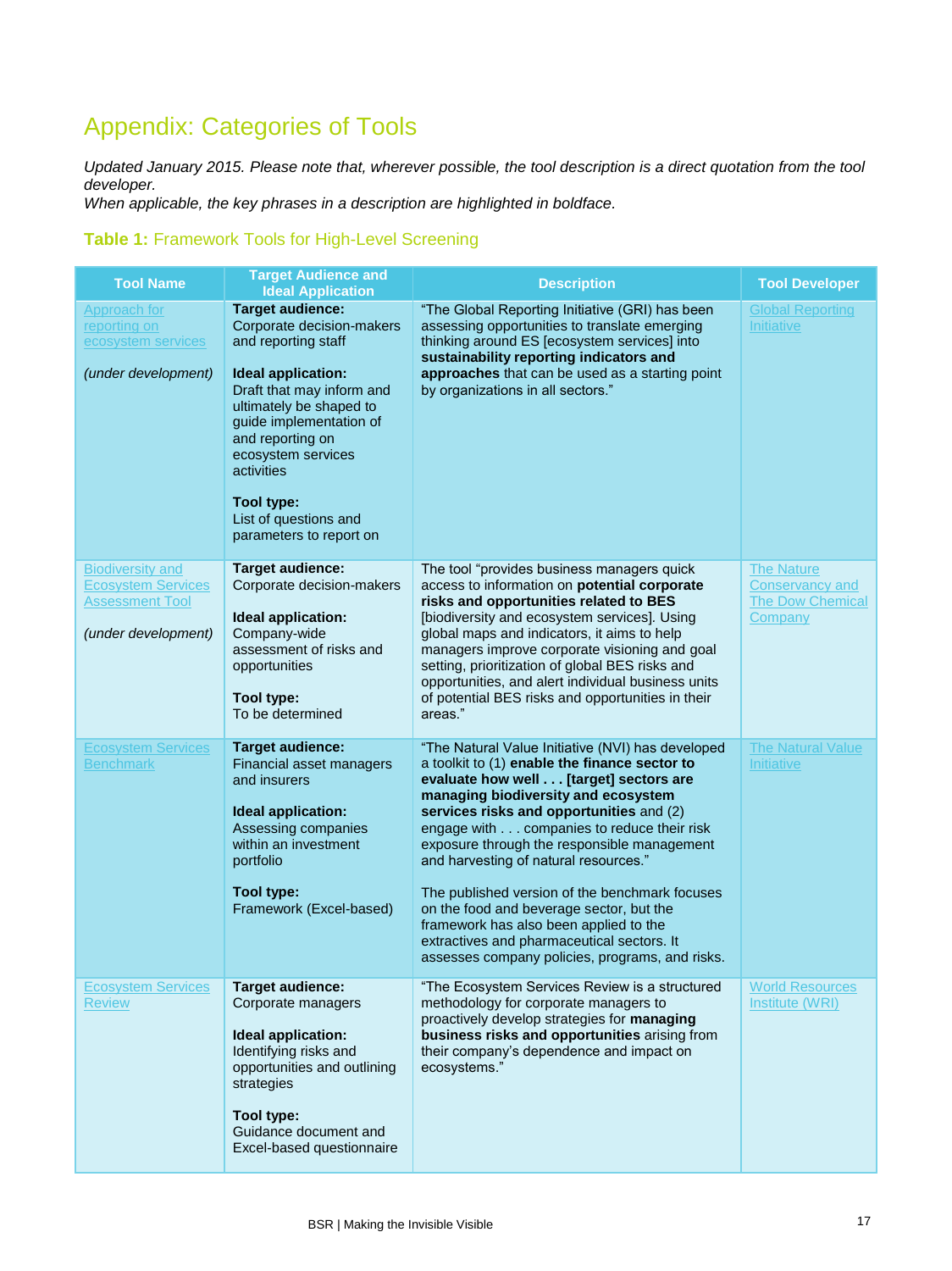| <b>Ecosystem Services</b><br><b>Review for Impact</b><br><b>Assessment</b>                              | <b>Target audience:</b><br>Corporate impact<br>assessment experts and<br>decision-makers<br><b>Ideal application:</b><br>Integrating ecosystem<br>services into impact<br>assessments<br>Tool type:<br>Framework (Excel-based) | "The Ecosystem Services Review for Impact<br>Assessment provides practical instructions to<br>environmental and social practitioners on how to<br>incorporate ecosystem services throughout<br>environmental and social impact assessment,<br>including (1) a conceptual framework of how the<br>project, ecosystem services, and human well-<br>being are linked and (2) step-by-step instructions<br>to systematically incorporate ecosystem services."<br>It is supported by a more detailed document,<br>"Weaving Ecosystem Services into Impact<br>Assessment: A Step-by-Step Method."<br>It also features a Technical Appendix designed for<br>ESIA practitioners who require a detailed<br>understanding of the ESR for IA, walking them<br>through each step and sub-step of the method<br>using an illustrative case study. | <b>World Resources</b><br>Institute (WRI)                                       |
|---------------------------------------------------------------------------------------------------------|--------------------------------------------------------------------------------------------------------------------------------------------------------------------------------------------------------------------------------|--------------------------------------------------------------------------------------------------------------------------------------------------------------------------------------------------------------------------------------------------------------------------------------------------------------------------------------------------------------------------------------------------------------------------------------------------------------------------------------------------------------------------------------------------------------------------------------------------------------------------------------------------------------------------------------------------------------------------------------------------------------------------------------------------------------------------------------|---------------------------------------------------------------------------------|
| <b>Ecosystem Services</b><br><b>Screening Criteria</b><br>Framework                                     | <b>Target audience:</b><br><b>Conservation practitioners</b><br>Ideal application:<br>To determine if conditions<br>are favorable for an<br>ecosystem services<br>approach to conservation<br>Tool type:<br>Framework          | This framework can be used "to determine if<br>conditions are favorable for an environmental<br>services approach to conservation. Screening<br>will help evaluate key strengths, weaknesses, and<br>information gaps that need to be addressed if an<br>environmental services approach is taken<br>forward."<br>It lists 10 screening criteria for an organization to<br>consider when using an ecosystem services<br>approach, with key questions related to each.                                                                                                                                                                                                                                                                                                                                                                | <b>Natural Capital</b><br>Project (NatCap)<br>and The Nature<br>Conservancy     |
| <b>Environmental Risk,</b><br>Opportunity and<br><b>Valuation</b><br><b>Assessment</b><br>added in 2014 | <b>Target audience:</b><br><b>Business leaders</b><br>Ideal application:<br>Evaluation of natural<br>capital risks, opportunities,<br>and trade-offs<br>Tool type:<br>Framework                                                | "It is an analytical framework tool that integrates<br>an Ecosystem Services Review approach with a<br>Corporate Ecosystem Valuation approach. A key<br>advantage of the tool is that it can be adapted for<br>many different business applications for any<br>sector."                                                                                                                                                                                                                                                                                                                                                                                                                                                                                                                                                              | <b>Sustain Value</b>                                                            |
| E.Valu.A.Te<br>(Externality<br>Valuation<br><b>Assessment Tool)</b>                                     | <b>Target audience:</b><br><b>Business leaders</b><br>Ideal application:<br>Evaluation of<br>environmental externalities<br>at the site level<br>Tool type:<br>Framework                                                       | "An online tool that provides interactive, step-by-<br>step guidance to help corporates complete a<br>site-specific evaluation of environmental<br>externalities. This includes a complete case<br>study that details the decisions, data, models, and<br>results made by a company at each step of the<br>tool."                                                                                                                                                                                                                                                                                                                                                                                                                                                                                                                    | University of<br><b>Cambridge Natural</b><br><b>Capital Leaders</b><br>Platform |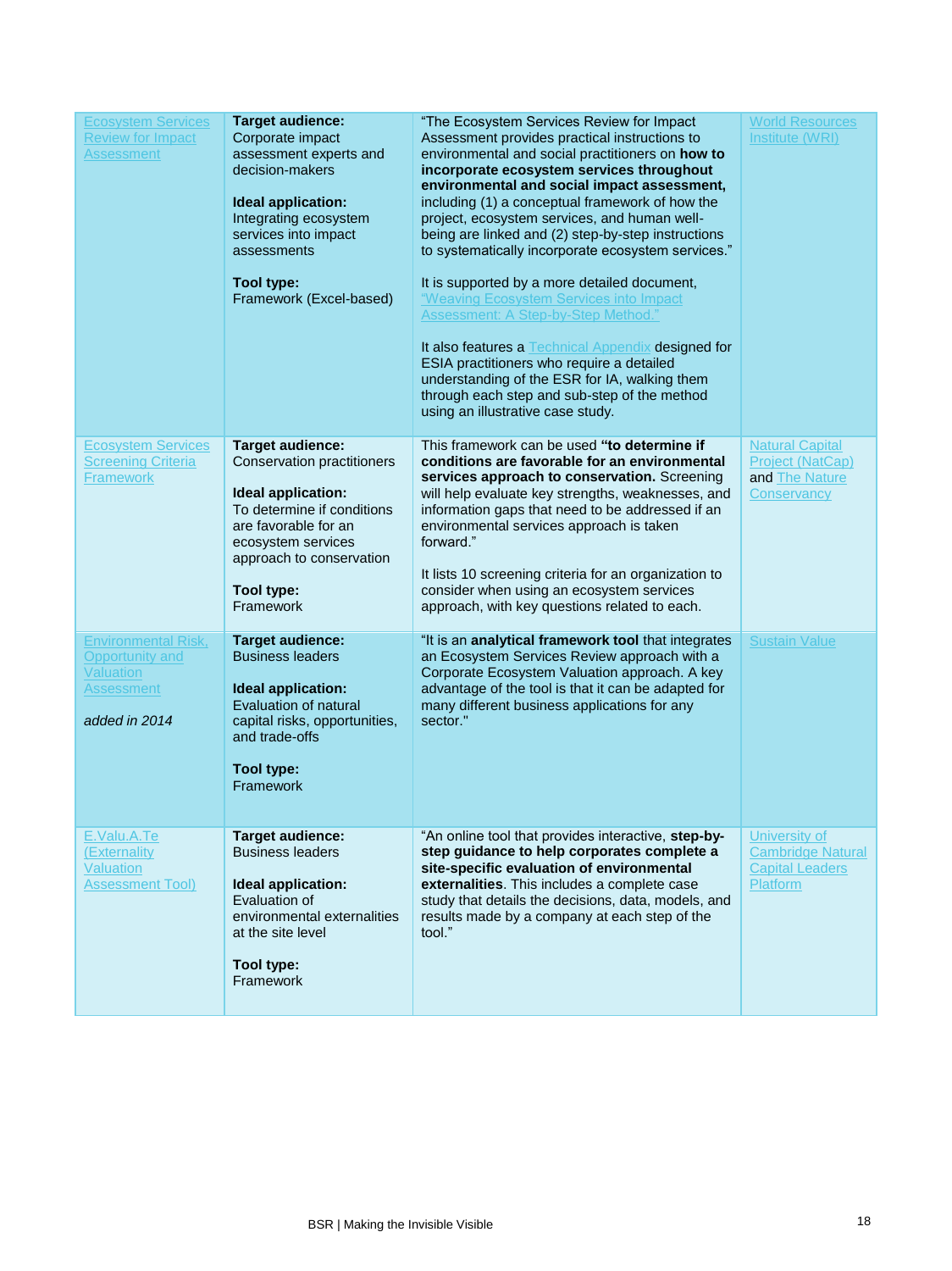### **Table 2:** Landscape- and Watershed-Level Tools

| <b>Tool Name</b>                                                                                           | <b>Target Audience and</b><br><b>Ideal Application</b>                                                                                                                                   | <b>Description</b>                                                                                                                                                                                                                                                                                                                                                                                                                                                                                                                                                                                                                                                                                                                                                                                                                                                                                                                                                                                                                                                                                                                                        | <b>Tool</b><br><b>Developer</b>                                                   |
|------------------------------------------------------------------------------------------------------------|------------------------------------------------------------------------------------------------------------------------------------------------------------------------------------------|-----------------------------------------------------------------------------------------------------------------------------------------------------------------------------------------------------------------------------------------------------------------------------------------------------------------------------------------------------------------------------------------------------------------------------------------------------------------------------------------------------------------------------------------------------------------------------------------------------------------------------------------------------------------------------------------------------------------------------------------------------------------------------------------------------------------------------------------------------------------------------------------------------------------------------------------------------------------------------------------------------------------------------------------------------------------------------------------------------------------------------------------------------------|-----------------------------------------------------------------------------------|
| <b>ARIES</b><br>(Artificial<br>Intelligence for<br><b>Ecosystem</b><br>Services)                           | <b>Target audience:</b><br>Land managers, policy<br>analysts, and scientists<br>Ideal application:<br>Ecosystem services<br>assessment and<br>management<br>Tool type:<br>Computer model | "ARIES is a web-based technology offered to users<br>worldwide to assist rapid ecosystem service assessment<br>and valuation. Its purpose is to make environmental<br>decision-making easier and more effective. ARIES helps<br>users discover, understand, and quantify environmental<br>assets and the factors influencing their values, for specific<br>geographic areas and based on user needs and priorities."                                                                                                                                                                                                                                                                                                                                                                                                                                                                                                                                                                                                                                                                                                                                      | <b>Gund Institute</b><br>for Ecological<br>Economics,<br>University of<br>Vermont |
| <b>Co\$ting Nature</b>                                                                                     | <b>Target audience:</b><br>Land managers, policy<br>analysts, and scientists<br>Ideal application:<br>Regional ecosystem<br>assessment and<br>planning<br>Tool type:<br>Computer model   | "Co\$ting Nature is a web-based tool for analyzing the<br>ecosystem services provided by the natural environment,<br>identifying the beneficiaries of these services, and<br>assessing the impacts of human interventions. This PSS<br>[policy support system] is a test bed for the development and<br>implementation of conservation strategies focused on<br>sustaining and improving ecosystem services. The PSS<br>incorporates detailed spatial data sets at 1 square kilometer<br>and 1 hectare resolution for the entire world, spatial models<br>for biophysical and socioeconomic processes along with<br>scenarios for climate and land use. The PSS calculates a<br>baseline for current ecosystem services provision and allows<br>a series of interventions (policy options) or scenarios of<br>change to be used to understand their impact on ecosystem<br>service delivery."<br>"The version 1 model covers water, carbon, hazard<br>mitigation, nature-based tourism, biodiversity, and<br>conservation priority, as well as current pressures and future<br>threats. It currently does not include land use and climate<br>scenarios." | <b>King's College</b><br>London and<br><b>AmbioTEK</b>                            |
| Decision<br>Analysis for a<br><b>Sustainable</b><br>Environment,<br>Economy, and<br><b>Society (DASES)</b> | <b>Target audience:</b><br>Land managers, policy<br>analysts, and scientists<br>Ideal application:<br>Multicriteria decision<br>analysis<br>Tool type:<br>Web-based model                | "An open-source, web-based decision analysis framework<br>that takes into account the environmental, economic,<br>and societal aspects of issues. This includes impacted<br>stakeholders as well as the physical, chemical, and biological<br>aspects of ecosystems."                                                                                                                                                                                                                                                                                                                                                                                                                                                                                                                                                                                                                                                                                                                                                                                                                                                                                     | U.S.<br>Environmental<br>Protection<br>Agency (EPA)                               |
| <b>EcoAIM</b><br>(Eco Asset,<br>Inventory, and<br>Management)                                              | <b>Target audience:</b><br>Land managers, policy<br>analysts, and scientists<br>Ideal application:<br>Ecosystem services<br>assessment and<br>management<br>Tool type:<br>Computer model | "EcoAIM is a tool developed to 1) inventory ecological<br>services and help in making decisions regarding<br>development, transactions, and ecological restoration;<br>2) develop specific estimates of ecosystem services in a<br>geographically relevant context; and 3) evaluate trade-offs<br>among ecosystem services that result from resource<br>management decisions."                                                                                                                                                                                                                                                                                                                                                                                                                                                                                                                                                                                                                                                                                                                                                                            | <b>Exponent</b>                                                                   |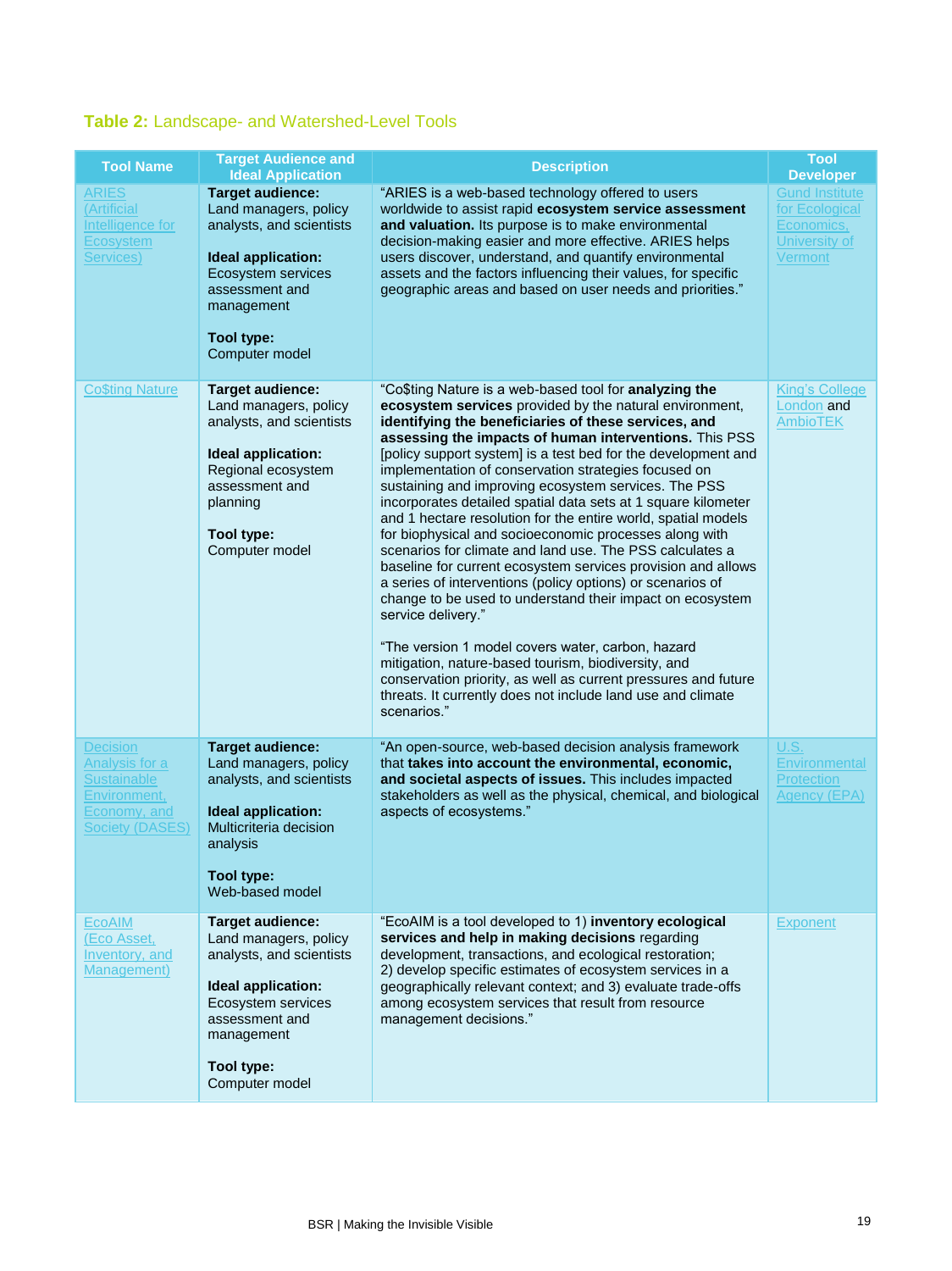| EcoServ-GIS                                                                | <b>Target audience:</b><br>Land managers, policy<br>analysts, and scientists<br>Ideal application:<br>Ecosystem services<br>assessment and<br>management<br>Tool type:<br>Computer model | "EcoServ-GIS is a geographic information systems (GIS)<br>toolkit that generates fine scale (10 or 50 m resolution) maps<br>illustrating the requirement for each ecosystem service as<br>well as the capacity for service provision, using<br>scientifically-based, standardized methods and widely<br>available data sets.<br>The EcoServ-GIS toolkit has been made freely available to<br>all Wildlife Trusts. Other organizations wishing to use the<br>toolkit for noncommercial use are encouraged to approach<br>their local trusts and local authorities to develop a joint<br>project plan."                                                                                                                                                                                                                                               | Durham<br><b>Wildlife Trust</b>                                                                                                             |
|----------------------------------------------------------------------------|------------------------------------------------------------------------------------------------------------------------------------------------------------------------------------------|-----------------------------------------------------------------------------------------------------------------------------------------------------------------------------------------------------------------------------------------------------------------------------------------------------------------------------------------------------------------------------------------------------------------------------------------------------------------------------------------------------------------------------------------------------------------------------------------------------------------------------------------------------------------------------------------------------------------------------------------------------------------------------------------------------------------------------------------------------|---------------------------------------------------------------------------------------------------------------------------------------------|
| Ecospace<br><i>(under</i><br>development)                                  | <b>Target audience:</b><br>Land managers, policy<br>analysts, and scientists<br><b>Ideal application:</b><br>Ecosystem services<br>assessment via mapping<br>Tool type:<br>Mapping       | "This project is funded by the European Research Council<br>and aims to develop new methods and insights for the<br>mapping of and accounting for ecosystem services.<br>The project is implemented in the Netherlands (Limburg<br>Province), Indonesia (Central Kalimantan Province), and<br>Norway (Telemark Fylke). For these three provinces, specific<br>maps are being produced for ecosystem services and<br>ecosystem assets, in both physical and monetary units. In<br>addition, ecosystem services are linked to land use<br>management options, which are defined on the basis of<br>stakeholder consultation."<br>Ecospace is one of three ecosystem accounting<br>methodologies piloted by the WAVES (Wealth Accounting<br>and the Valuation of Ecosystem Services) experts<br>committee.                                             | Wageningen<br><b>UR</b> (University<br>and Research<br>Centre)                                                                              |
| <b>Eco-Synergy</b>                                                         | <b>Target audience:</b><br><b>Business managers</b><br>Ideal application:<br>Ecosystem services<br>assessment<br>Tool type:<br>Analytical tool and<br>service                            | "Eco-Synergy is a design philosophy, combined with a set of<br>analytic tools, which helps companies to systematically<br>identify beneficial synergies between their operations<br>and the surrounding ecological resources. The approach<br>is based on a mutual value proposition: Industrial systems<br>can be designed to work in harmony with natural ecosystems<br>so that both can flourish.<br>The Eco-Synergy approach begins by analyzing the demand<br>and supply of ecosystem services within a selected<br>boundary, e.g., a local site, town, or region. Demand is<br>estimated from resource use and emissions, while supply is<br>estimated from ecosystem characteristics. This provides<br>insight into potential mismatches between the demand for<br>specific services and the capacity of ecosystems within the<br>boundary." | Center for<br>Resilience,<br><b>Ohio State</b><br><b>University</b>                                                                         |
| <b>Ecosystem</b><br><b>Management</b><br><b>Decision Support</b><br>(EMDS) | <b>Target audience:</b><br>Land managers, policy<br>analysts, and scientists<br>Ideal application:<br>Ecosystem services<br>assessment and<br>management<br>Tool type:<br>Computer model | "The Ecosystem Management Decision Support [EMDS]<br>system is an application framework for knowledge-based<br>decision support of ecological assessments at any<br>geographic scale. The system provides a very general<br>solution method (e.g., a framework) for conducting<br>environmental assessments.<br>In order to conduct an assessment with EMDS, the user<br>constructs a data catalog that identifies the sources of all<br>GIS themes that can enter into an assessment, and<br>constructs a knowledge base that describes the relations<br>among all the ecosystem states and processes of interest to                                                                                                                                                                                                                               | The EMDS<br>Consortium is<br>comprised of<br>the<br>U.S. Forest<br>Service,<br>InfoHarvest,<br>and<br><b>The University</b><br>of Redlands. |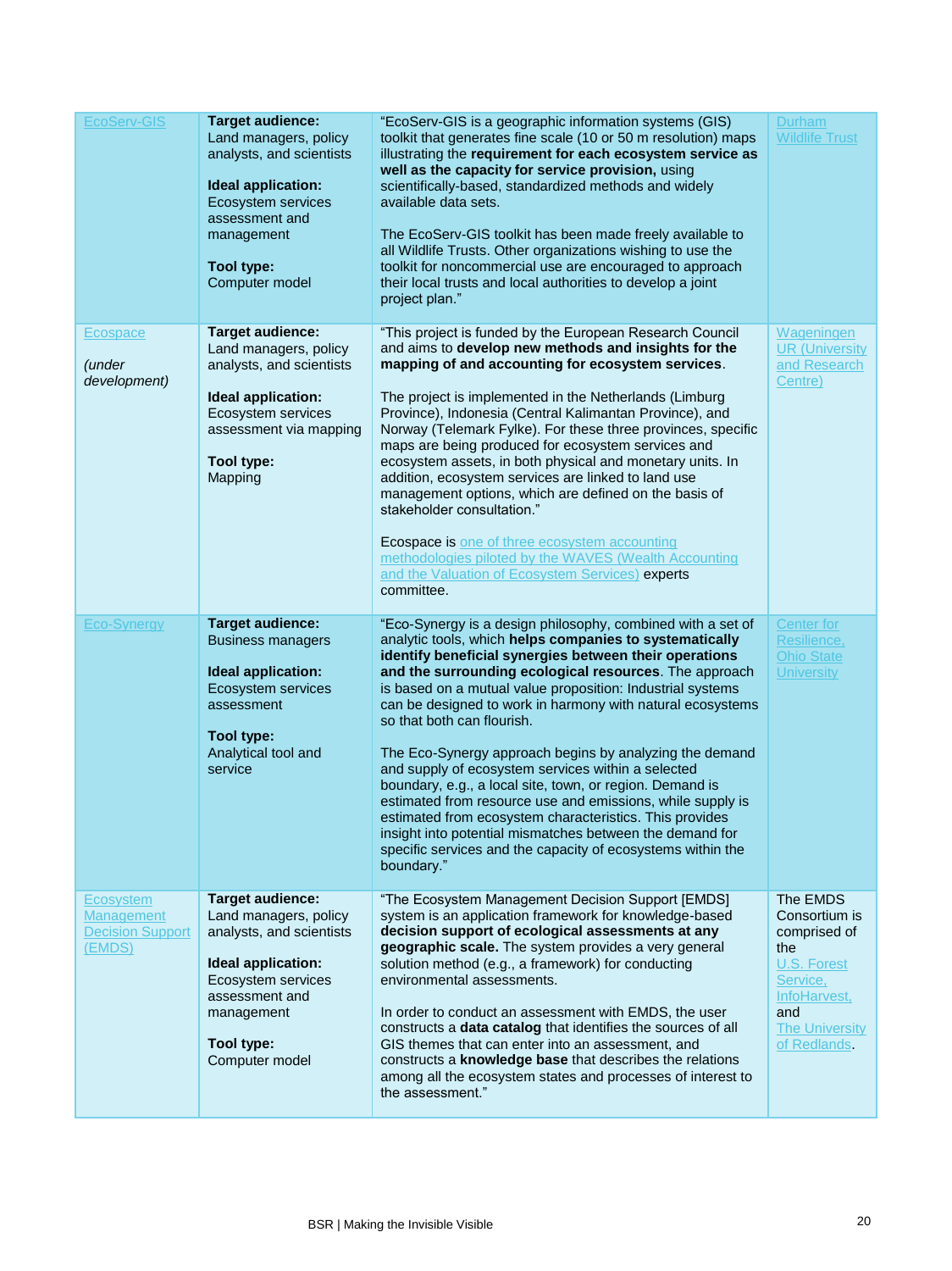| Ecosystem<br><b>Services</b><br><b>Evaluation Tool</b><br>(EcoSET)<br>(under<br>development)       | <b>Target audience:</b><br>Land managers, policy<br>analysts, and scientists<br>Ideal application:<br>Ecosystem services<br>assessment<br>Tool type:<br>Computer model                   | "The aim of this project is to generate a user-friendly<br>automatic ecosystem service evaluation tool to calculate on-<br>demand maps of ecosystem service provision anywhere<br>globally."                                                                                                                                                                                                                                                                                                                                                                                                                                                                                                                                                                                                                                   | <b>Biodiversity</b><br>Institute<br>Oxford                        |
|----------------------------------------------------------------------------------------------------|------------------------------------------------------------------------------------------------------------------------------------------------------------------------------------------|--------------------------------------------------------------------------------------------------------------------------------------------------------------------------------------------------------------------------------------------------------------------------------------------------------------------------------------------------------------------------------------------------------------------------------------------------------------------------------------------------------------------------------------------------------------------------------------------------------------------------------------------------------------------------------------------------------------------------------------------------------------------------------------------------------------------------------|-------------------------------------------------------------------|
| <b>Ecosystem</b><br><b>Services</b><br>Identification,<br>Valuation, and<br>Integration<br>(ESIVI) | <b>Target audience:</b><br>Land managers, policy<br>analysts, and scientists<br>Ideal application:<br>Ecosystem services<br>assessment and<br>management<br>Tool type:<br>Excel model    | "The ESIVI tool provides an integrated and flexible<br>approach to identifying, valuing, and integrating<br>ecosystem services into project and policy decisions.<br>The ESIVI framework uses a mix of qualitative and<br>quantitative inputs and scoring metrics to guide users<br>through a three-stage ecosystem services assessment<br>involving scoping, impact assessment, and mitigation.<br>The tool can be used by a wide range of users for projects<br>and policies anywhere in the world and at any stage in their<br>development. The output is a comprehensive and<br>transparent assessment which can be integrated into existing<br>frameworks (such as environmental and social impact<br>assessments) or used as the basis for a standalone report to<br>inform the development of policies and strategies." | <b>URS</b>                                                        |
| <b>EnviroAtlas</b>                                                                                 | <b>Target audience:</b><br>General audience<br>Ideal application:<br><b>Understanding benefits</b><br>from nature<br>Tool type:<br>Web-based model                                       | "EnviroAtlas is a collection of tools and resources that<br>provides geospatial data, maps, research, and analysis<br>on the relationships between nature, people, health, and the<br>economy. Using EnviroAtlas, you can see and explore<br>information related to the benefits that humans receive from<br>nature."<br>"We intend to link the Final Ecosystem Goods and Services<br>Classification System (FEGS-CS) with the EnviroAtlas. By<br>integrating and using the two products together, a user can<br>benefit from a standardized classification framework which<br>can be connected to spatially explicit information relating to a<br>particular place."                                                                                                                                                          | U.S.<br><b>Environmental</b><br><b>Protection</b><br>Agency (EPA) |
| <b>ESValue</b>                                                                                     | <b>Target audience:</b><br>Land managers, policy<br>analysts, and scientists<br>Ideal application:<br>Ecosystem services<br>assessment and<br>management<br>Tool type:<br>Computer model | "ESValue measures the relative value of each key<br>ecosystem service rather than the absolute monetary value,<br>which can be controversial and subject to uncertainty. The<br>tool has two primary components: 1) the ecological effects<br>model, which uses commonly available data to model the<br>effect of development on ecosystem services, and 2) the<br>ecosystem services valuation model, which uses input by<br>stakeholders to model the relative value of ecosystem<br>services to stakeholders."                                                                                                                                                                                                                                                                                                              | Cardno<br><b>ENTRIX</b>                                           |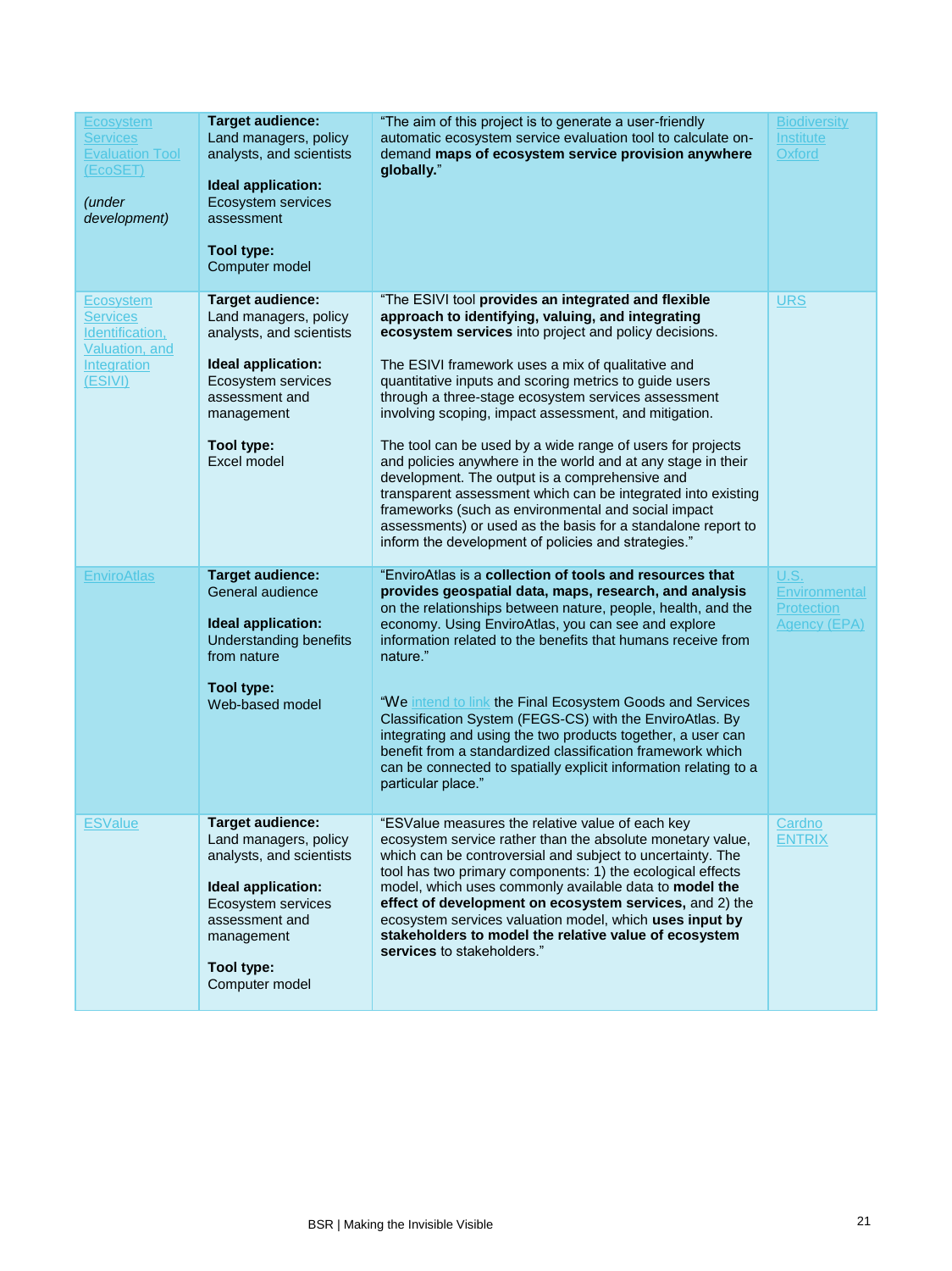| <b>InVEST</b><br>(Integrated<br>Valuation of<br>Environmental<br>Services and<br>Tradeoffs) | <b>Target audience:</b><br>Land managers, policy<br>analysts, and scientists<br><b>Ideal application:</b><br>Ecosystem services<br>assessment and<br>management<br><b>Tool type:</b><br>Computer model | "InVEST is a family of tools to map and value the goods<br>and services from nature that are essential for sustaining<br>and fulfilling human life. In VEST enables decision-makers to<br>assess the trade-offs associated with alternative choices and<br>to identify areas where investment in natural capital can<br>enhance human development and conservation in terrestrial,<br>freshwater, and marine ecosystems."<br>"In 2014, NatCap launched InVEST 3.0.0, the first version of<br>InVEST with standalone versions for of all but one of our 16<br>ecosystem service models and analysis tools. This major<br>milestone lowers a number of critical barriers to using<br>InVEST: costly ArcGIS software is no longer necessary, our<br>tools run more quickly, and are infinitely more flexible.<br>Accompanying the model set, InVEST 3.0.0 now includes a<br>number of accessory tools to make ecosystem service<br>analyses easier. InVEST 3.0.0 now includes a tool for<br>scenario generation that will help users get started<br>comparing the ecosystem service outcomes of possible<br>futures. InVEST 3.0.0 also includes a tool for hydrological<br>routing that is faster and easier to use than routing in<br>ArcGIS, and a Python scripting toolset, which makes it easier<br>for programmers to modify InVEST models to suit their<br>needs." | <b>Natural</b><br><b>Capital Project</b><br>(NatCap)  |
|---------------------------------------------------------------------------------------------|--------------------------------------------------------------------------------------------------------------------------------------------------------------------------------------------------------|-----------------------------------------------------------------------------------------------------------------------------------------------------------------------------------------------------------------------------------------------------------------------------------------------------------------------------------------------------------------------------------------------------------------------------------------------------------------------------------------------------------------------------------------------------------------------------------------------------------------------------------------------------------------------------------------------------------------------------------------------------------------------------------------------------------------------------------------------------------------------------------------------------------------------------------------------------------------------------------------------------------------------------------------------------------------------------------------------------------------------------------------------------------------------------------------------------------------------------------------------------------------------------------------------------------------------------------------------------------------------|-------------------------------------------------------|
| InVEST for<br>Impact<br><b>Assessment</b><br>(under<br>development)                         | <b>Target audience:</b><br>Land managers and<br>project developers<br>Ideal application:<br>Inclusion of ecosystem<br>services in impact<br>assessment<br>Tool type:<br>Computer model                 | "The Natural Capital Project (NatCap) is developing a<br>tailored software tool that draws on InVEST models to<br>incorporate ES into ESIAs and impact-offset decisions.<br>A beta tool is expected in mid-2014."                                                                                                                                                                                                                                                                                                                                                                                                                                                                                                                                                                                                                                                                                                                                                                                                                                                                                                                                                                                                                                                                                                                                                     | <b>Natural</b><br><b>Capital Project</b>              |
| <b>Land Change</b><br><b>Modeler</b> for<br><b>ArcGIS</b>                                   | <b>Target audience:</b><br>Land managers, policy<br>analysts, and scientists<br><b>Ideal application:</b><br>Modeling land change<br><b>Tool type:</b><br><b>GIS software extension</b>                | "Land Change Modeler for ArcGIS is an innovative land<br>planning and decision support software extension to<br>ArcGIS. Widely used for the prioritization of conservation<br>and planning efforts, Land Change Modeler allows you to<br>rapidly analyze land cover change, simulate future land<br>change scenarios, model REDD emission scenarios, and<br>model species impacts and biodiversity."                                                                                                                                                                                                                                                                                                                                                                                                                                                                                                                                                                                                                                                                                                                                                                                                                                                                                                                                                                  | <b>Clark Labs</b>                                     |
| <b>Land Utilisation</b><br>and Capability<br><b>Indicator (LUCI)</b>                        | <b>Target audience:</b><br>Land managers, policy<br>analysts, and scientists<br>Ideal application:<br>Modeling ecosystem<br>services<br>Tool type:<br>GIS software extension                           | "LUCI explores the capability of a landscape to provide a<br>variety of ecosystem services, such as agricultural<br>production, erosion control, carbon sequestration, flood<br>mitigation, habitat provision, etc. It compares the services<br>provided by the current utilization of the landscape to<br>estimates of its potential capability, and uses this information<br>to identify areas where change might be beneficial, and<br>where maintenance of the status quo might be desirable.<br>LUCI is a second generation extension and accompanying<br>software implementation of the Polyscape framework; it<br>requires ESRI's ArcGIS 10.1."                                                                                                                                                                                                                                                                                                                                                                                                                                                                                                                                                                                                                                                                                                                | <b>Victoria</b><br><b>University of</b><br>Wellington |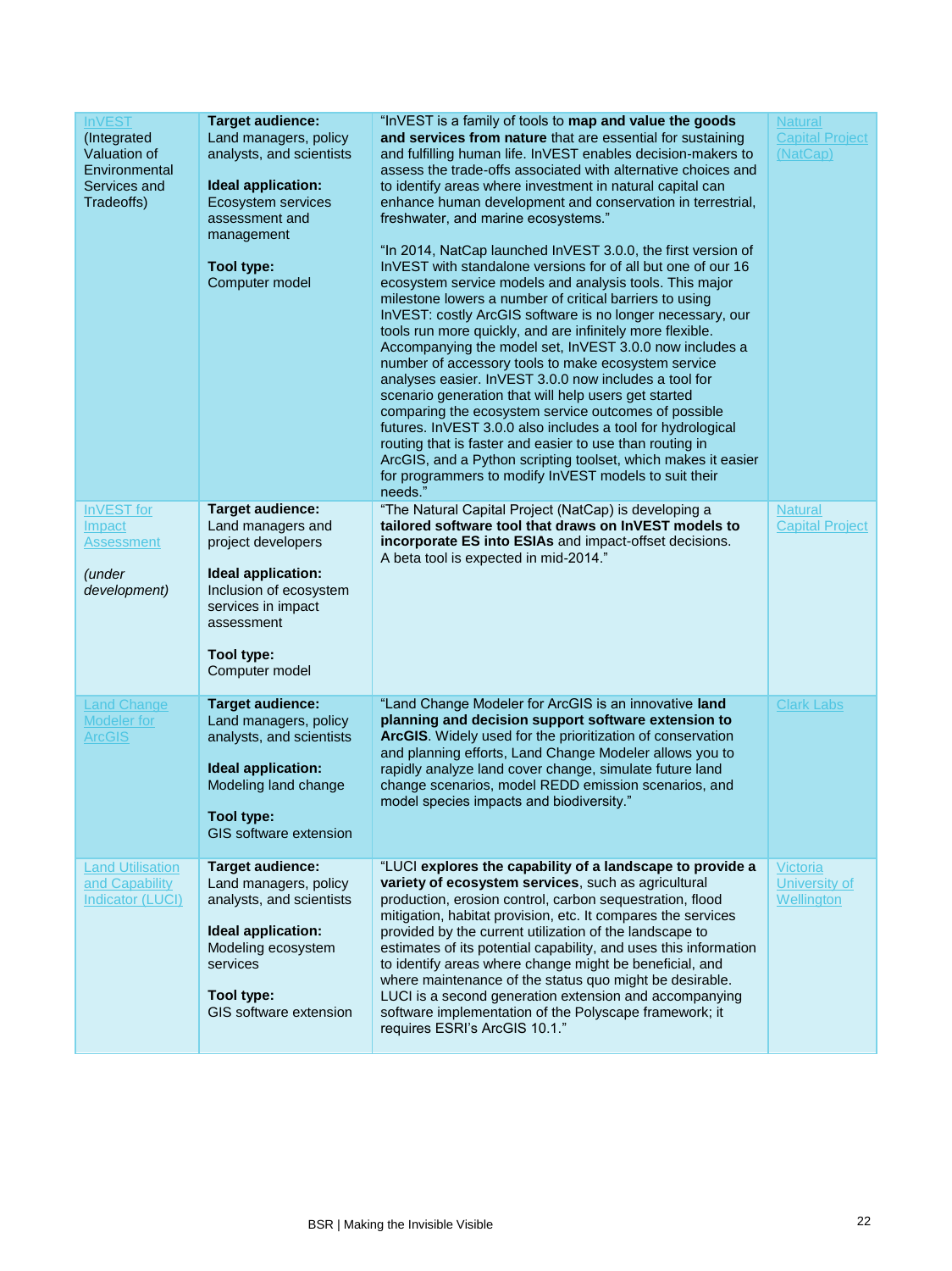| <b>Local Ecological</b><br><b>Footprinting Tool</b><br>(LEFT)                       | <b>Target audience:</b><br>Land managers, policy<br>analysts, and scientists<br>Ideal application:<br>Ecosystem assessment<br>Tool type:<br>Online mapping tool                          | "LEFT presents a simple yet effective method for mapping<br>ecologically important landscapes beyond protected<br>areas. The method uses existing globally available web-<br>based databases and models to provide an ecological score<br>based on five key ecological features (biodiversity,<br>fragmentation, threat, connectivity, and resilience) for every<br>300-meter pixel within any given region in the world.<br>Coordinates (latitude and longitude) of the site location are<br>all that are required as input and the resulting output is a<br>colored map indicating ecological value across the<br>landscape.'                                                                                                                                                                                                                                                                                             | <b>Biodiversity</b><br><b>Institute</b><br>Oxford                                                                                                        |
|-------------------------------------------------------------------------------------|------------------------------------------------------------------------------------------------------------------------------------------------------------------------------------------|-----------------------------------------------------------------------------------------------------------------------------------------------------------------------------------------------------------------------------------------------------------------------------------------------------------------------------------------------------------------------------------------------------------------------------------------------------------------------------------------------------------------------------------------------------------------------------------------------------------------------------------------------------------------------------------------------------------------------------------------------------------------------------------------------------------------------------------------------------------------------------------------------------------------------------|----------------------------------------------------------------------------------------------------------------------------------------------------------|
| <b>Madingley Model</b>                                                              | <b>Target audience:</b><br>Policy analysts and<br>scientists<br>Ideal application:<br>Modeling terrestrial and<br>marine ecosystems<br>Tool type:<br>Computer model                      | "Ecologists, biologists and environmental scientists at<br>Microsoft Research and the United Nations Environment<br>Programme World Conservation Monitoring Centre (UNEP-<br>WCMC), have spent 3 years developing the world's first<br>'General Ecosystem Model', or GEM, a model that<br>simulates all life on Earth (land and oceans). The model is<br>the first to couple all of the key biological processes that<br>underpin the life cycle and behaviour of all of the millions of<br>trillions of the planet's organisms - photosynthesis, feeding,<br>metabolism, reproduction, dispersal, and death - in order to<br>attempt to capture how such processes lead to the structure<br>and function of whole ecosystems. In some ways, what we<br>have begun to do is build the equivalent of the climate<br>models that are used to predict the future of the earth's<br>atmosphere and oceans, but for ecosystems." | <b>Microsoft</b><br>Research and<br>the UN<br><b>Environment</b><br>Programme<br>World<br>Conservation<br><b>Monitoring</b><br>Centre<br>(UNEP-<br>WCMC) |
| <b>Madrona</b>                                                                      | <b>Target audience:</b><br>Land managers, policy<br>analysts, and scientists<br>Ideal application:<br>Land and ocean<br>assessment<br>Tool type:<br>Computer model                       | "Madrona provides software developers with a set of building<br>blocks that can be mixed and matched to create cutting-<br>edge, web-based tools for decision support and spatial<br>planning at any scale. It can be used in sectors ranging<br>from natural resource management to ocean and land use<br>planning, urban and community planning, energy,<br>transportation, health care, and more."                                                                                                                                                                                                                                                                                                                                                                                                                                                                                                                       | <b>EcoTrust</b>                                                                                                                                          |
| <b>Marine</b><br>Integrated<br><b>Decision</b><br><b>Analysis System</b><br>(MIDAS) | Target audience:<br>Marine managers, policy<br>analysts, and scientists<br>Ideal application:<br>Land and ocean<br>assessment<br>Tool type:<br>Computer model                            | MIDAS "was developed to assist the MMA [Marine Managed<br>Areas] users and managers in understanding the critical<br>factors that influence MMA effects so that they can plan<br>accordingly, to estimate likely MMA effects based on the<br>ecological, socioeconomic, and governance conditions, and<br>finally, to advise management plan revisions that will result in<br>optimization of outcomes and outputs."<br>"MIDAS-SeaPlan is a marine spatial decision support system<br>for Massachusetts. Its underlying modeling framework is<br>MIMES [Multi-scale Integrated Models of Ecosystem<br>Services], which enables dynamic spatial modeling. When<br>completed, MIDAS-SeaPlan will demonstrate a suite of<br>scenarios involving human use trade-offs to help inform<br>marine spatial planning."                                                                                                               | <b>Boston</b><br><b>University</b>                                                                                                                       |
| <b>MEASURES</b>                                                                     | <b>Target audience:</b><br>Land managers, policy<br>analysts, and scientists<br>Ideal application:<br>Ecosystem services<br>assessment and<br>management<br>Tool type:<br>Computer model | MEASURES "provides an estimate of ecosystem services<br>such as water quality and carbon sequestration<br>associated with a proposed change of land use based on<br>user-entered criteria, which can help planners, landowners,<br>and citizens determine how to mitigate any negative impacts<br>that would result from a proposed change."<br>MEASURES has been integrated into a free software<br>program, called InFOREST, available to anyone interested in<br>learning about the effects of changing land use on a<br>particular tract of forest or farmland in Virginia.                                                                                                                                                                                                                                                                                                                                             | <b>Virginia Tech</b>                                                                                                                                     |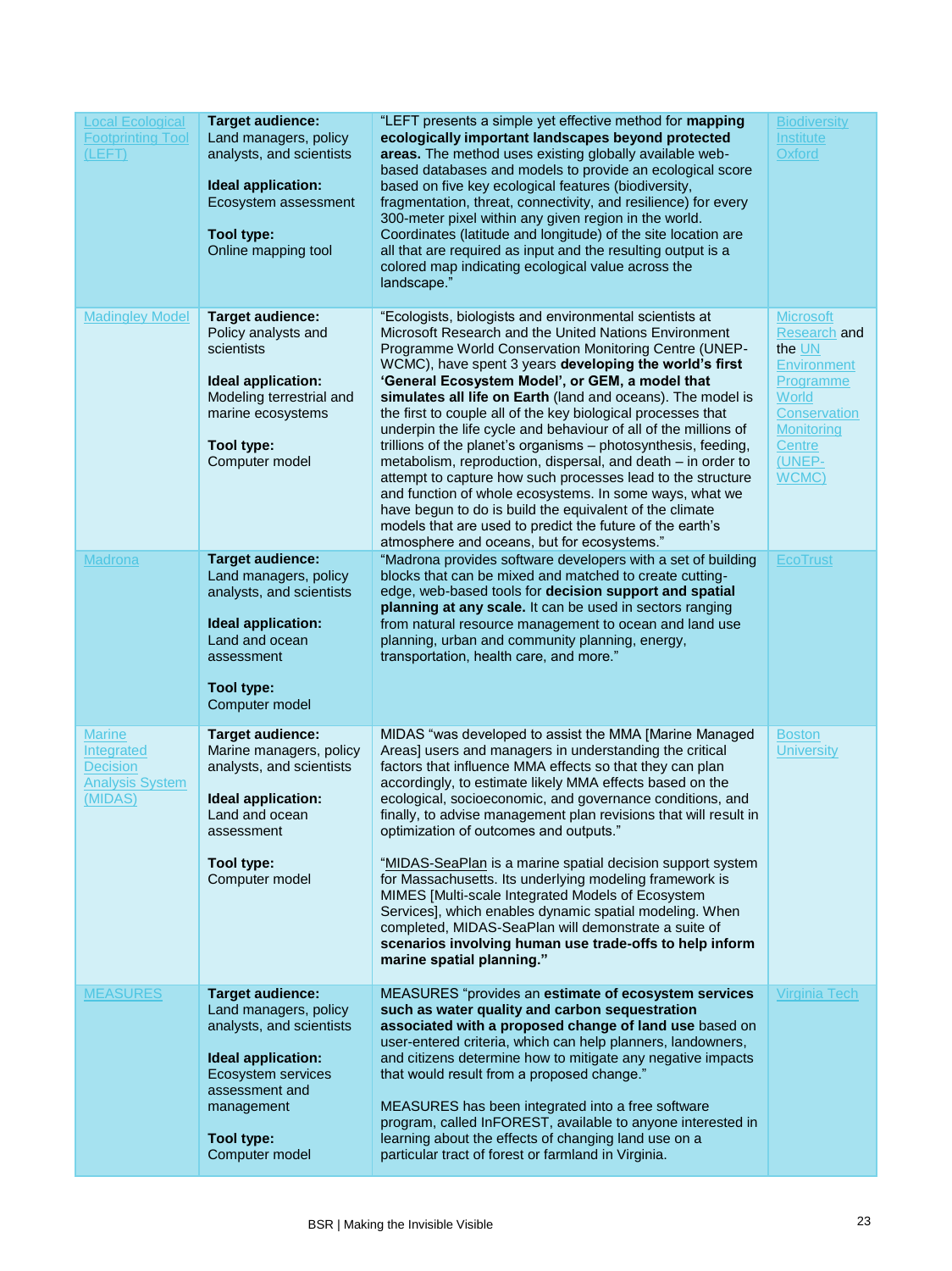| Multi-scale<br>Integrated<br>Models of<br>Ecosystem<br><b>Services</b><br>(MIMES)                 | <b>Target audience:</b><br>Land managers, policy<br>analysts, and scientists<br>Ideal application:<br>Ecosystem services<br>assessment and<br>management<br>Tool type:<br>Computer model                              | "The Multi-scale Integrated Models of Ecosystem Services<br>(MIMES) is a suite of models for land use change and<br>marine spatial planning decision-making. The models<br>quantify the effects of land and sea use change on<br>ecosystem services and can be run at global, regional, and<br>local levels.<br>The MIMES use input data from GIS sources, time series,<br>etc., to simulate ecosystem components under different<br>scenarios defined by stakeholder input."              | <b>AFORDable</b><br><b>Futures</b><br>(Accounting<br><b>FOR</b><br><b>Desirable</b><br>Futures) |
|---------------------------------------------------------------------------------------------------|-----------------------------------------------------------------------------------------------------------------------------------------------------------------------------------------------------------------------|--------------------------------------------------------------------------------------------------------------------------------------------------------------------------------------------------------------------------------------------------------------------------------------------------------------------------------------------------------------------------------------------------------------------------------------------------------------------------------------------|-------------------------------------------------------------------------------------------------|
| <b>NatureServe</b><br><b>Vista</b>                                                                | <b>Target audience:</b><br>Land managers, policy<br>analysts, and scientists<br><b>Ideal application:</b><br>Land use planning<br><b>Tool type:</b><br>Computer model                                                 | "NatureServe Vista is a powerful, flexible, and free decision-<br>support system that helps users integrate conservation<br>with land use and resource planning of all types.<br>Planners, resource managers, scientists, and<br>conservationists can use NatureServe Vista to integrate<br>conservation values with other planning and assessment<br>activities, such as land use, transportation, energy, natural<br>resource, and ecosystem-based management."                          | <b>NatureServe</b>                                                                              |
| Operationalizing<br><b>Ecosystem</b><br>Services for<br><b>Restoration</b>                        | <b>Target audience:</b><br>Conservation<br>practitioners<br>Ideal application:<br>Integrating ecosystem<br>services into<br>conservation projects<br>Tool type:<br>Framework                                          | "Through this guided step-by-step approach, practitioners<br>are able to create a link between ecosystems, the provision<br>of services, and human well-being.<br>The framework provides a structured methodology to<br>easily include ecosystem services into conservation<br>projects by considering and adding the human component.<br>It is adaptive, compatible with, and applicable to existing<br>planning processes, and can be used at different temporal<br>and spatial scales." | <b>Harte</b><br><b>Research</b><br>Institute (HRI)                                              |
|                                                                                                   |                                                                                                                                                                                                                       |                                                                                                                                                                                                                                                                                                                                                                                                                                                                                            |                                                                                                 |
| Polyscape<br><i>(under</i><br>development)                                                        | <b>Target audience:</b><br>Land managers, policy<br>analysts, and scientists<br><b>Ideal application:</b><br>Land use planning<br><b>Tool type:</b><br>Computer model                                                 | "A GIS framework designed to explore spatially explicit<br>synergies and trade-offs amongst ecosystem services to<br>support landscape management (from individual fields<br>through to catchments of 10,000 km <sup>2</sup> scale)."<br><b>Learn more on the Polyscape website.</b>                                                                                                                                                                                                       | Victoria<br>University of<br>Wellington                                                         |
| Regional<br><b>Vulnerability</b><br><b>Assessment</b><br>Environmental<br><b>Decision Toolkit</b> | <b>Target audience:</b><br>Land managers, policy<br>analysts, and scientists<br>Ideal application:<br>Estimating the large-<br>scale changes that might<br>result from policy actions<br>Tool type:<br>Computer model | "EPA's Regional Vulnerability Assessment program is<br>designed to produce the methods needed to understand a<br>region's environmental quality and its spatial pattern.<br>The objective is to assist decision-makers in making more<br>informed decisions and in estimating the large-scale<br>changes that might result from their actions."                                                                                                                                            | U.S.<br>Environmental<br>Protection<br><b>Agency (EPA)</b>                                      |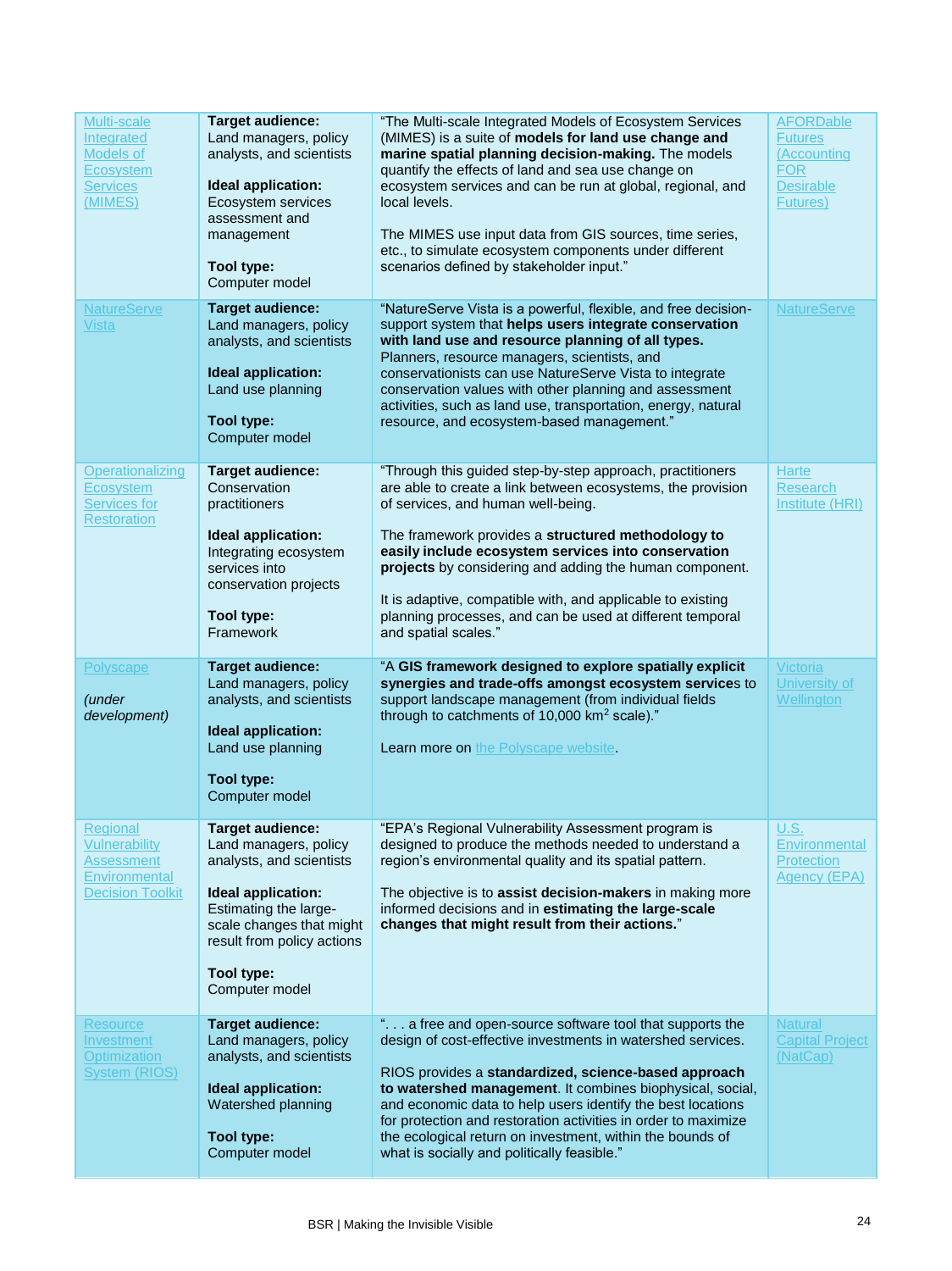| <b>SAORES</b>                                                        | <b>Target audience:</b><br>Land managers, policy<br>analysts, and scientists<br>Ideal application:<br>Ecosystem planning<br>Tool type:<br>Computer model                                                        | "The concept of ecosystem services (ES) has become<br>mainstreamed in environmental planning and management<br>recently, and with that various tools for quantifying<br>ecosystem services have emerged. However, designing the<br>tools for integrated assessment and optimization of multiple<br>ES has become a challenging task. In order to promote the<br>efficiency of ecosystem planning and management, we<br>develop a spatial decision support tool named SAORES,<br>which provides a platform for exploratory scenario<br>analysis and optimal planning design, rather than ES<br>assessment."                                                                    | <b>Chinese</b><br><b>Academy of</b><br><b>Sciences</b>                                                                         |
|----------------------------------------------------------------------|-----------------------------------------------------------------------------------------------------------------------------------------------------------------------------------------------------------------|-------------------------------------------------------------------------------------------------------------------------------------------------------------------------------------------------------------------------------------------------------------------------------------------------------------------------------------------------------------------------------------------------------------------------------------------------------------------------------------------------------------------------------------------------------------------------------------------------------------------------------------------------------------------------------|--------------------------------------------------------------------------------------------------------------------------------|
| <b>Social Values for</b><br>Ecosystem<br><b>Services</b><br>(SolVES) | <b>Target audience:</b><br>Land managers, policy<br>analysts, and scientists<br>Ideal application:<br>Integrating social<br>concerns into ecosystem<br>services valuation<br>Tool type:<br>Computer model       | "SolVES is a geographic information system [GIS]<br>application designed to use data from public attitude and<br>preference surveys to assess, map, and quantify social<br>values for ecosystem services.<br>SolVES calculates and maps a 10-point Value Index<br>representing the relative perceived social values of<br>ecosystem services such as recreation and biodiversity for<br>various groups of ecosystem stakeholders.<br>SolVES output can also be used to identify and model<br>relationships between social values and physical<br>characteristics of the underlying landscape."                                                                                | <b>Rocky</b><br><b>Mountain</b><br>Geographic<br><b>Science</b><br>Center and<br>Colorado<br><b>State</b><br><b>University</b> |
| <b>Soil and Water</b><br><b>Assessment</b><br><b>Tool (SWAT)</b>     | <b>Target audience:</b><br>Land managers, policy<br>analysts, and scientists<br>Ideal application:<br>Modeling watershed and<br>land use impacts<br>Tool type:<br>Computer model                                | "The Soil and Water Assessment Tool (SWAT) is a public<br>domain model jointly developed by USDA Agricultural<br>Research Service (USDA-ARS) and Texas A&M AgriLife<br>Research, part of the Texas A&M University system. SWAT<br>is a small watershed to river basin-scale model to<br>simulate the quality and quantity of surface and<br>groundwater and predict the environmental impact of land<br>use, land management practices, and climate change.<br>SWAT is widely used in assessing soil erosion prevention<br>and control, non-point source pollution control, and regional<br>management in watersheds." It is currently being piloted by<br>the WAVES project. | <b>Texas A&amp;M</b><br><b>University</b>                                                                                      |
| <b>STAR (Surface)</b><br>temperature and<br>runoff) tools            | <b>Target audience:</b><br>Urban planners, policy<br>analysts, and scientists<br>Ideal application:<br>Understanding<br>ecosystem service<br>impacts of green<br>infrastructure<br>Tool type:<br>Computer model | "The decision support tool STAR enables assessment of<br>temperature and flood regulation ecosystem services via<br>a surface temperature tool and a surface runoff tool. The<br>STAR tool allows assessment of the potential of green<br>infrastructure in adapting a specified urban area to climate<br>change. The STAR tool can be used at a neighborhood scale<br>to test the impact of different land cover scenarios of<br>greening and development on surface temperatures and<br>runoff, under different temperature and precipitation<br>scenarios."                                                                                                                | <b>The University</b><br>of Mancheste                                                                                          |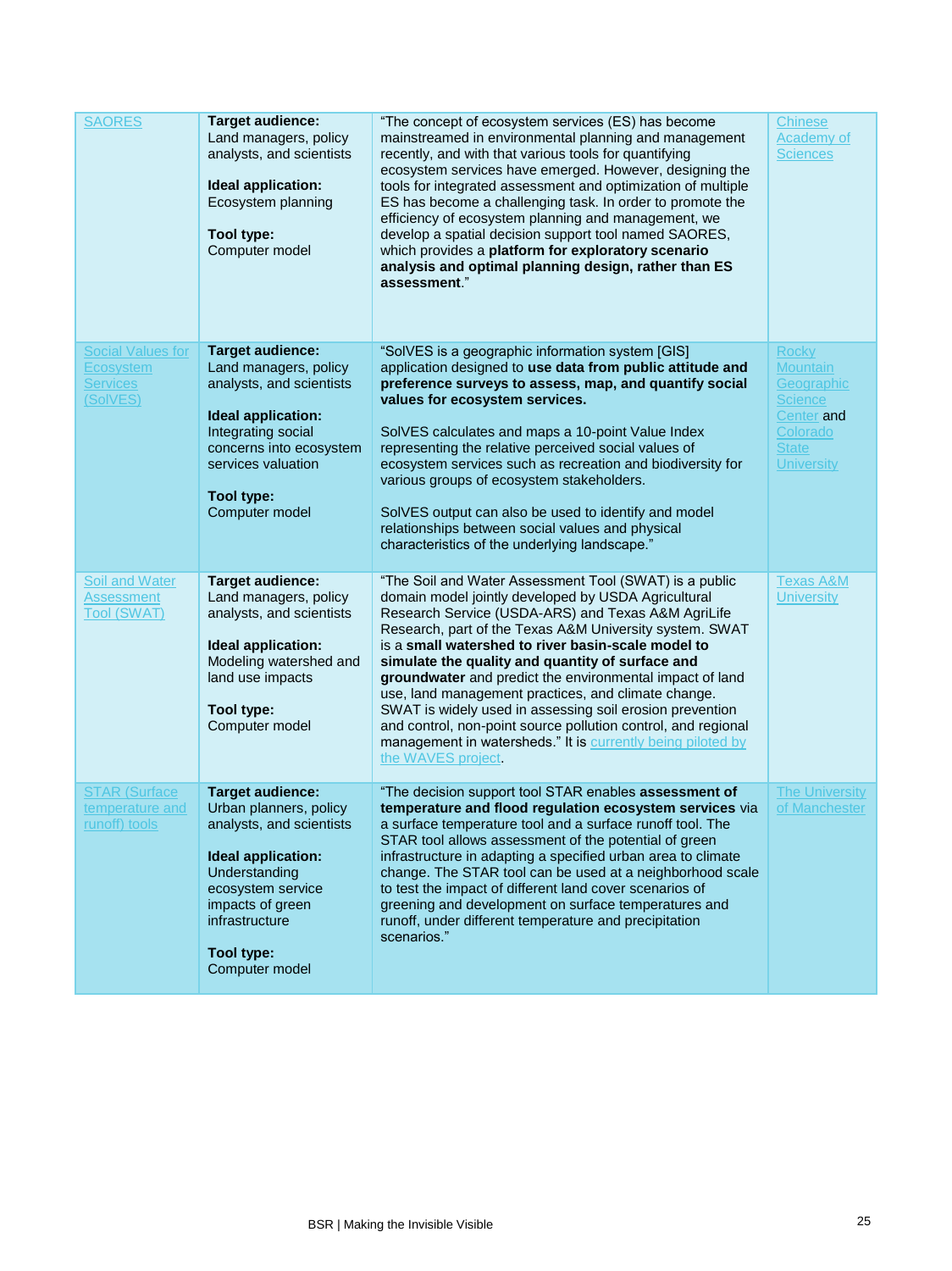| <b>Triple Value</b><br>Model<br>added in 2014 | <b>Target audience:</b><br>Land managers, policy<br>analysts, and scientists<br>Ideal application:<br>Understanding scenarios<br>for watersheds<br>Tool type:<br>Computer model | "The Triple Value Model is an innovative framework that<br>depicts the dynamic linkages and resource flows among<br>industrial, societal, and environmental systems. The U.S.<br>EPA has begun using this model to support transdisciplinary<br>research projects that focus upon water resources,<br>communities, and other broad sustainability themes. One<br>recent application addresses opportunities for mitigation of<br>nutrient impairment in the Narragansett Bay watershed, and<br>has produced a policy simulation tool that enables evaluation<br>of alternative sustainable solutions." | U.S. EPA |
|-----------------------------------------------|---------------------------------------------------------------------------------------------------------------------------------------------------------------------------------|--------------------------------------------------------------------------------------------------------------------------------------------------------------------------------------------------------------------------------------------------------------------------------------------------------------------------------------------------------------------------------------------------------------------------------------------------------------------------------------------------------------------------------------------------------------------------------------------------------|----------|
|                                               |                                                                                                                                                                                 |                                                                                                                                                                                                                                                                                                                                                                                                                                                                                                                                                                                                        |          |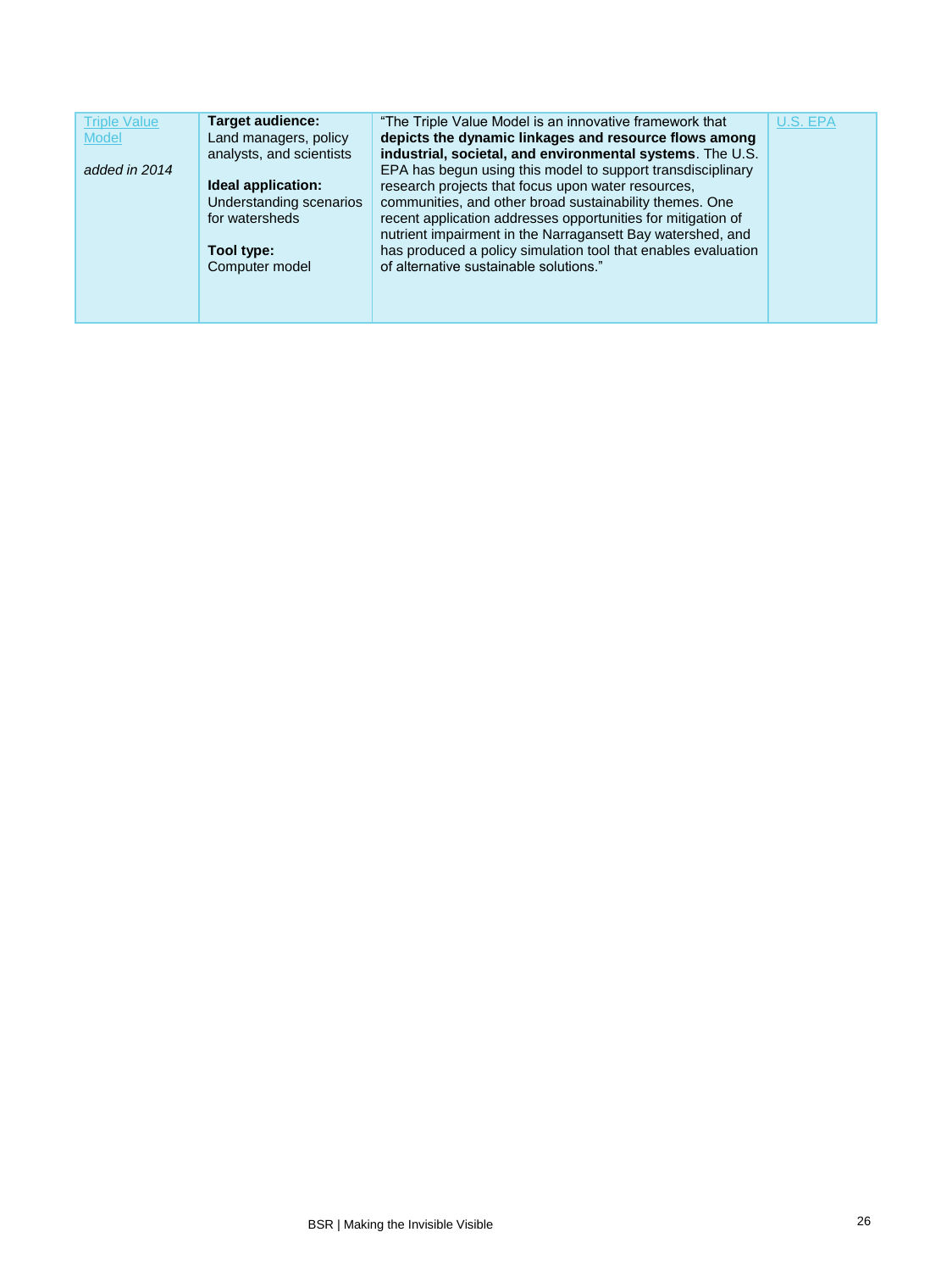# **Table 3:** Site-Specific and Parcel-Level Tools

| <b>Tool Name</b>                                                                                                | <b>Target Audience and</b><br><b>Ideal Application</b>                                                                                                                                                                                                                                                                                            | <b>Description</b>                                                                                                                                                                                                                                                                                                                                                                                                                                                                                                                                                                                                                                                                                          | <b>Tool</b><br><b>Developer</b>                                               |
|-----------------------------------------------------------------------------------------------------------------|---------------------------------------------------------------------------------------------------------------------------------------------------------------------------------------------------------------------------------------------------------------------------------------------------------------------------------------------------|-------------------------------------------------------------------------------------------------------------------------------------------------------------------------------------------------------------------------------------------------------------------------------------------------------------------------------------------------------------------------------------------------------------------------------------------------------------------------------------------------------------------------------------------------------------------------------------------------------------------------------------------------------------------------------------------------------------|-------------------------------------------------------------------------------|
| Ecosystem<br><b>Services</b><br><b>Identification &amp;</b><br><b>Inventory</b><br>(ESII) Tool<br>added in 2014 | <b>Target audience:</b><br><b>Business decision</b><br>makers<br><b>Ideal application:</b><br>Assess the value from<br>nature on lands<br>Tool type:<br>Data collection and<br>land assessment tool                                                                                                                                               | "The Ecosystem Services Identification & Inventory<br>(ESII) Tool will allow businesses to estimate the business<br>value from nature from lands on and adjacent to their sites,<br>as well as the public value from lands on-site."                                                                                                                                                                                                                                                                                                                                                                                                                                                                        | <b>The Dow</b><br>Chemical<br>Company and<br><b>The Nature</b><br>Conservancy |
| <b>EcoMetrix</b>                                                                                                | <b>Target audience:</b><br>Managers in research<br>and development,<br>operations,<br>remediation, and<br>sustainability<br>Ideal application:<br>Provide quantified<br>values related to the<br>potential impacts<br>and/or benefits of<br>decisions on<br>landscapes and<br>affected communities<br>Tool type:<br>Customizable<br>software tool | "EcoMetrix is an environmental measurement and modeling<br>tool that supports sustainable infrastructure, restoration<br>projects, and enterprise-level decision-making. It models and<br>quantifies changes within an ecosystem, enabling users to<br>evaluate the positive or negative effects of different scenarios<br>on ecosystem services."                                                                                                                                                                                                                                                                                                                                                          | <b>EcoMetrix</b><br><b>Solutions</b><br>Group and<br><b>Parametrix</b>        |
| LandServer                                                                                                      | <b>Target audience:</b><br>Landowners<br>Ideal application:<br>Assessing<br>conservation funding<br>opportunities<br>Tool type:<br>Web-based analysis<br>tool                                                                                                                                                                                     | "LandServer is a web-based tool that provides farmers and<br>woodland owners with a quick and easy natural resource<br>assessment and an evaluation of their property's potential to<br>receive payments for implementing conservation actions.<br>LandServer will generate a conservation report specific to your<br>property. LandServer will also evaluate the ecosystem<br>services that your land provides and help determine your<br>eligibility for payments for ecosystems services and other<br>conservation funding opportunities. Currently available to<br>residents in Maryland and Delaware, LandServer will be<br>available in Virginia, Pennsylvania, New York, and West<br>Virginia soon." | Pinchot<br><u>Institute</u> for<br>Conservation                               |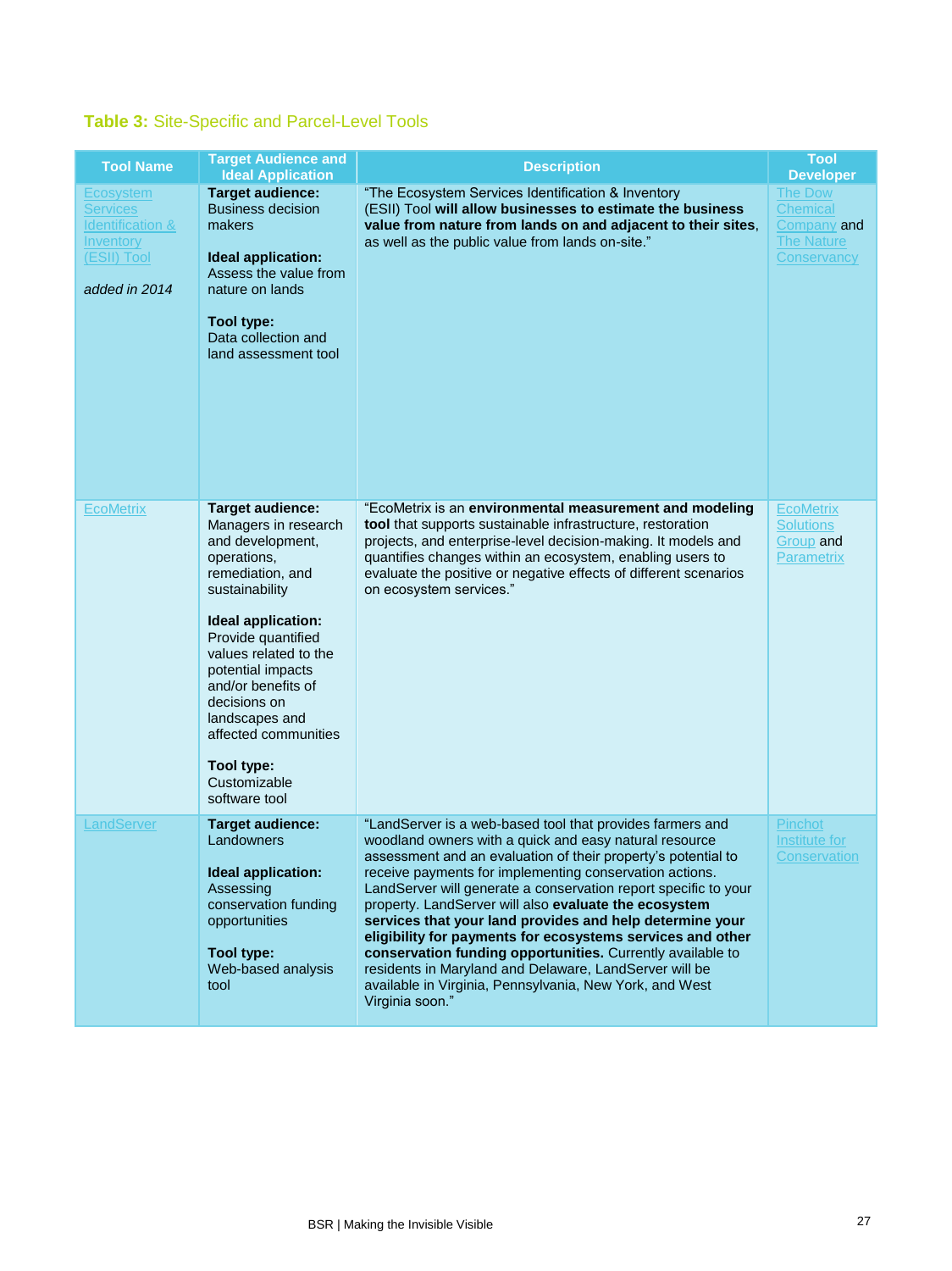#### **Table 4:** Product-Level Tools

| <b>Tool Name</b>                                                                                                                             | <b>Target Audience</b><br>and Ideal<br><b>Application</b>                                                                                                                                                      | <b>Description</b>                                                                                                                                                                                                                                                                                                                                                                                                                                                                                                                                                                                                                                                                                                                                                                                                                                                                                                                                        | <b>Tool</b><br><b>Developer</b>        |
|----------------------------------------------------------------------------------------------------------------------------------------------|----------------------------------------------------------------------------------------------------------------------------------------------------------------------------------------------------------------|-----------------------------------------------------------------------------------------------------------------------------------------------------------------------------------------------------------------------------------------------------------------------------------------------------------------------------------------------------------------------------------------------------------------------------------------------------------------------------------------------------------------------------------------------------------------------------------------------------------------------------------------------------------------------------------------------------------------------------------------------------------------------------------------------------------------------------------------------------------------------------------------------------------------------------------------------------------|----------------------------------------|
| Eco-LCA                                                                                                                                      | <b>Target audience:</b><br>Lifecycle assessment<br>(LCA) professionals<br><b>Ideal application:</b><br>Incorporating<br>ecosystem concerns<br>into LCAs<br>Tool type:<br>Computer model                        | "Eco-LCA is a framework to account for the role of ecosystem<br>goods and services in the lifecycle of economic activities.<br>Conventional LCA focuses mainly on quantifying lifecycle<br>emissions and their impact, and some resources. This approach<br>has at least two shortcomings that Eco-LCA addresses: (a) It<br>does not account for the role of ecosystem goods and services<br>such as the biogeochemical cycles, pollination, carbon<br>sequestration, climate regulation, etc. (b) For interpreting<br>emissions data, conventional LCA uses sophisticated impact<br>assessment methods to reduce dimensionality and assist in<br>decision-making. Similar aggregation and interpretation methods<br>are not commonly used to account for resources. Consequently,<br>despite their crucial role, resource use and the role of nature in<br>making resources available does not receive as much attention<br>as the impact of emissions." | <b>Ohio State</b><br><b>University</b> |
| <b>Land Use</b><br>Impacts on<br><b>Biodiversity and</b><br><b>Ecosystem</b><br>Services in the<br>Life-Cycle<br>Impact<br><b>Assessment</b> | <b>Target audience:</b><br>Scientists and<br>lifecycle assessment<br>(LCA) professionals<br>Ideal application:<br>Incorporating<br>ecosystem concerns<br>into LCAs<br>Tool type:<br>Principles and<br>guidance | "In Phase 1 of the initiative, the working group on lifecycle impact<br>assessment (LCIA) of land use worked out and agreed on set of<br>principles for LCIA of land use. After this long process of<br>consensus building on framing the methodology, the working<br>group has been working out a practicable LCIA method to<br>assess the use of land anywhere on the globe. Output of this<br>group in the second phase will be a handbook on LCIA of global<br>land use and operational characterization factors for biodiversity<br>and ecosystem services impacts."                                                                                                                                                                                                                                                                                                                                                                                 | University of<br><b>Bayreuth</b>       |
| <b>Natural Capital</b><br>Management<br><b>System (NCMS)</b>                                                                                 | <b>Target audience:</b><br>Corporate managers<br>Ideal application:<br>Assessing product<br>and supply chain<br>dependencies on<br>natural capital<br><b>Tool type:</b><br>Service                             | "This system aims to help companies manage natural capital<br>assets by providing them with data on their dependence on<br>natural capital; the hidden costs within their supply chains, in<br>order that they can go beyond natural capital accounting towards<br>action-oriented management.<br>Two methodologies underlie our NCMS technology. The first,<br>multiregional input-output lifecycle assessment (MRIO-LCA),<br>measures the environmental impacts throughout a global supply<br>chain and models the location in the value chain where they<br>occur. The second, natural capital valuation (NCV), allows<br>calculated impacts to be valued, compared, and managed using<br>a consistent unit of measure: the financial value of depleted<br>natural capital."                                                                                                                                                                           | <b>Climate Earth</b>                   |
| Trucosťs LCA<br><b>Valuation</b><br>Methodology                                                                                              | <b>Target audience:</b><br>Corporate managers<br>Ideal application:<br>Increasing the<br>specificity of LCAs<br>Tool type:<br>Service                                                                          | "Trucost's LCA Valuation solution has been created to enhance<br>traditional LCA impact category metrics with region specific<br>natural capital valuations. For example, Trucost's natural<br>capital valuation of smog quantifies the local cost of ozone<br>generating substances to health, crops and ecosystems;<br>Trucost's natural capital valuation of water quantifies the cost of<br>water use to local communities by considering, among other<br>factors, local water scarcity; and Trucost's natural capital<br>valuation of land use quantifies the local cost of environmental<br>services that are lost when land is converted to business use."                                                                                                                                                                                                                                                                                         | <b>Trucost</b>                         |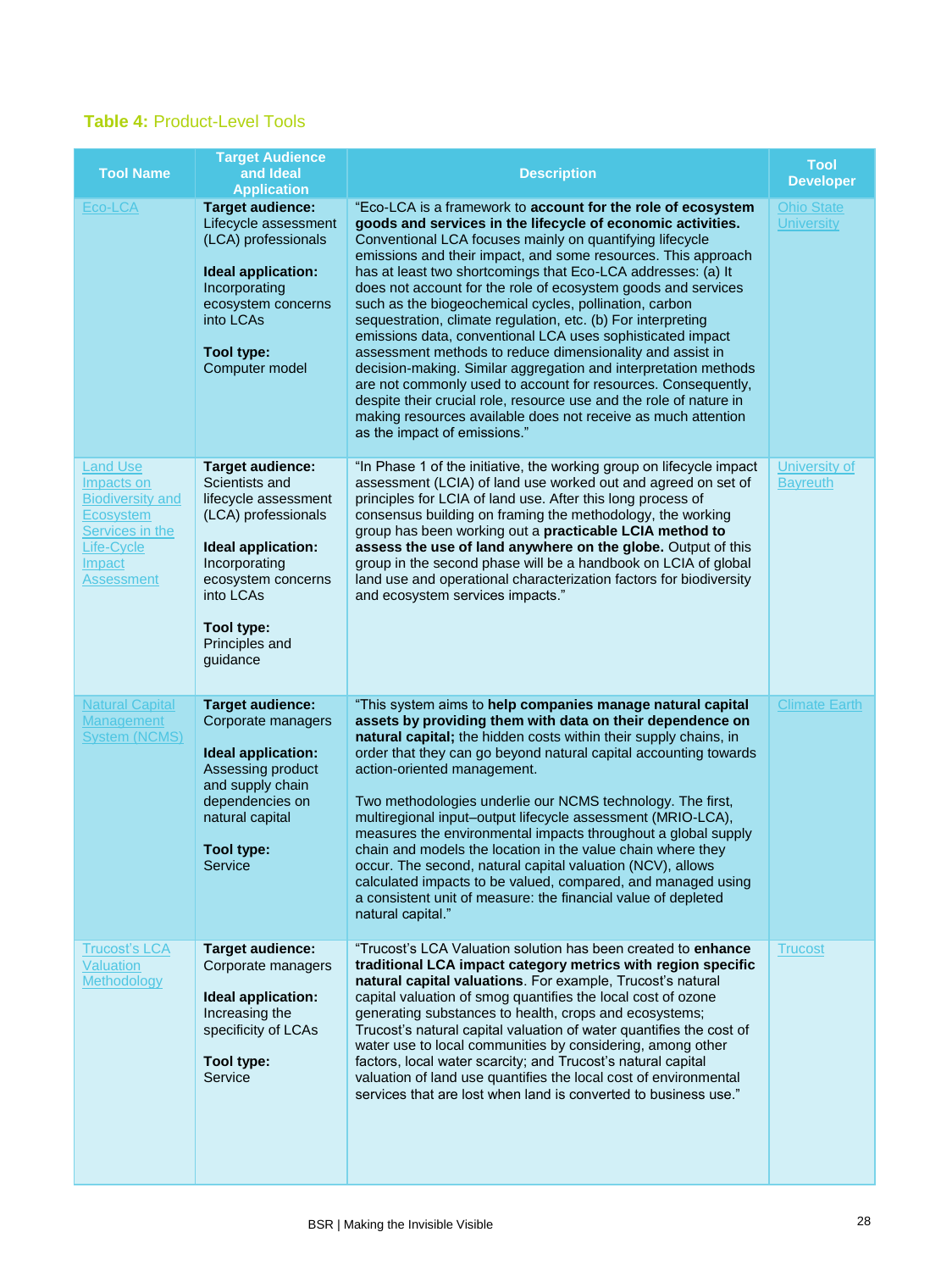#### **Table 5:** Valuation Tools

| <b>Tool Name</b>                                                        | <b>Target Audience</b><br>and Ideal<br><b>Application</b>                                                                                                                                 | <b>Description</b>                                                                                                                                                                                                                                                                                                                                                                                                                                                                                                                                                                                                                                                                                                                                                  | <b>Tool</b><br><b>Developer</b>                                                |
|-------------------------------------------------------------------------|-------------------------------------------------------------------------------------------------------------------------------------------------------------------------------------------|---------------------------------------------------------------------------------------------------------------------------------------------------------------------------------------------------------------------------------------------------------------------------------------------------------------------------------------------------------------------------------------------------------------------------------------------------------------------------------------------------------------------------------------------------------------------------------------------------------------------------------------------------------------------------------------------------------------------------------------------------------------------|--------------------------------------------------------------------------------|
| <b>Coral Reef</b><br><b>Valuation Tool</b>                              | <b>Target audience:</b><br>Marine policy makers<br>and scientists<br><b>Ideal application:</b><br>Valuing coastal<br>ecosystems<br>Tool type:<br>Excel-based valuation<br>tool            | The tool provides "a way for policymakers, civil society, or other<br>interested parties to assess the value to their economies of<br>goods and services provided by coral reefs and to aid in<br>setting coastal management policies." It assesses the value of<br>fisheries and tourism/recreation. Although it was developed for<br>the Caribbean region, it can likely be used in other marine areas.                                                                                                                                                                                                                                                                                                                                                           | World<br><b>Resources</b><br>Institute (WRI)                                   |
| Environmental<br><b>Profit and Loss</b><br>(EPAL)<br>Methodology        | <b>Target audience:</b><br>Corporate<br>accountants and<br>sustainability staff<br>Ideal application:<br>Assessing<br>environmental profit<br>and loss<br>Tool type:<br>Guidance document | "The B Team is a plan with a single purpose: to make business<br>work better. How? By shifting the focus from just financial gains<br>towards environmental and social gains as well.<br>Our founding leaders are Sir Richard Branson (founder of Virgin<br>Group and Virgin Unite) and Jochen Zeitz (director of Kering and<br>chairman of the board's sustainable development committee).<br>One of the issues the B Team is seeking to address is that in the<br>ordinary course of accounting and measurement, business<br>doesn't value 'natural capital'-the planet, nor does it pay for the<br>true cost of its environmental impact. The B Team is currently<br>incubating a consortium to advance a solution-the<br>Environmental Profit and Loss (EP&L)." | <b>B</b> Team                                                                  |
| Green<br>Infrastructure<br><b>Valuation Toolkit</b>                     | <b>Target audience:</b><br>Land managers and<br>planners<br><b>Ideal application:</b><br>Assessing the value<br>of green infrastructure<br><b>Tool type:</b><br><b>Benefit calculator</b> | "The green infrastructure valuation toolkit has been developed<br>to help local stakeholders make good decisions about the value of<br>different options for change. It provides a simple framework that<br>can help identify and broadly assess the benefits of<br>proposed green investments and existing green assets-<br>whether those benefits directly contribute to a local economy, or<br>provide wider nonmarket returns for society and the environment.<br>It provides insight in[to] key evidence and concepts from a wide<br>range of sectors, including economic development and<br>regeneration, public health, [and] nature conservation-providing<br>a strong platform for improved mutual understanding and<br>cooperation."                      | <b>Natural</b><br>Economy<br><b>Northwest</b><br>and Natural<br><b>England</b> |
| Green<br>Infrastructure-<br><b>Valuation Tools</b><br><b>Assessment</b> | <b>Target audience:</b><br>Land managers and<br>planners<br>Ideal application:<br>Assessing the value<br>of green infrastructure<br>Tool type:<br>Compilation of<br>resources             | "There are an increasing number of tools available that aim to<br>value green infrastructure. Many of these focus on specific<br>services provided by the green infrastructure and estimate the<br>economic value of these services. This report was commissioned<br>to draw together a number of the most widely used tools and<br>assess them against research standards for natural science and<br>economics. The aim is to help people wanting to value green<br>infrastructure choose the best tool for them."                                                                                                                                                                                                                                                 | <b>Natural</b><br>England                                                      |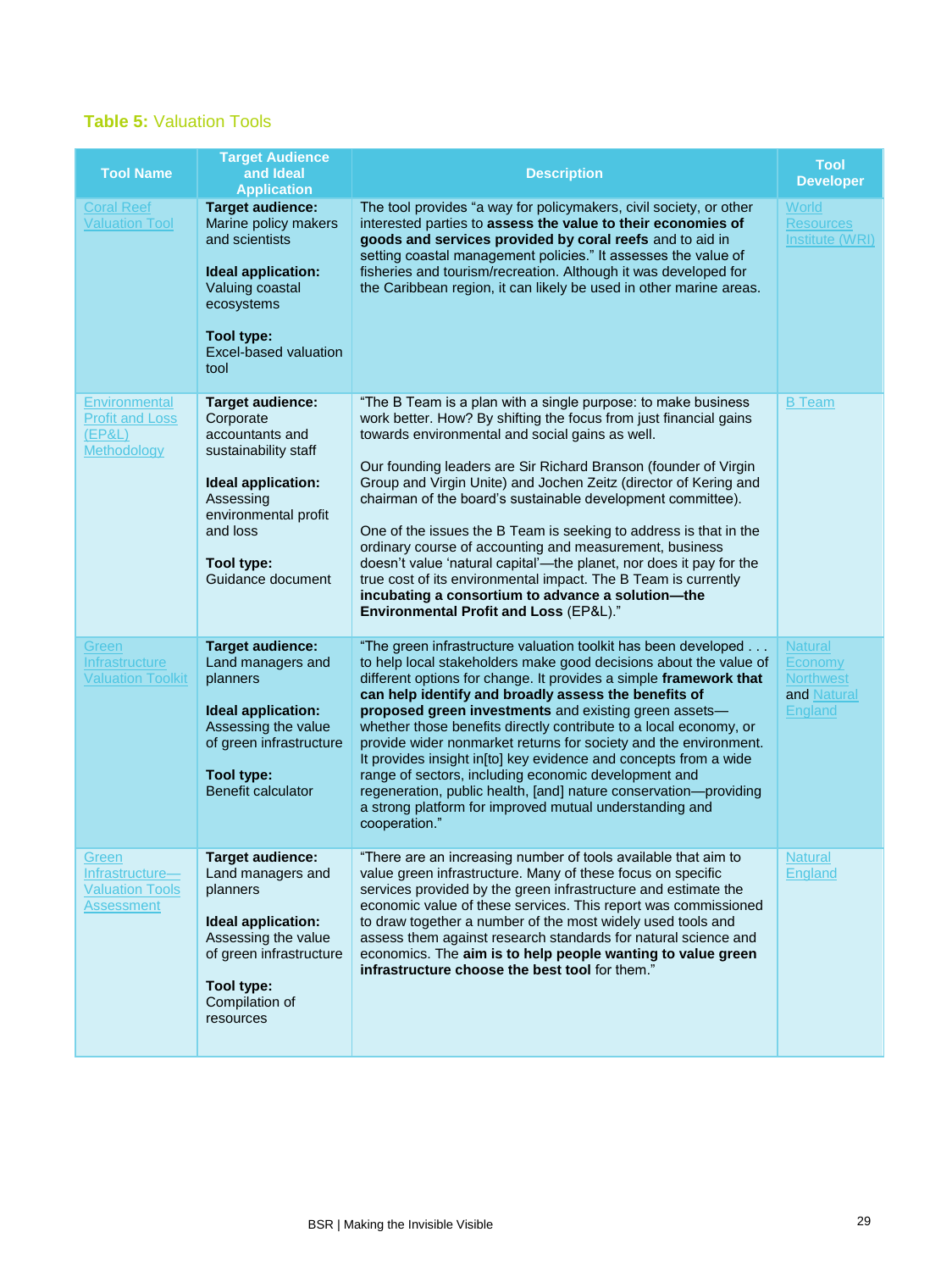| Guidance<br>Manual for the<br><b>Valuation of</b><br><b>Regulating</b><br><b>Services</b>                                   | <b>Target audience:</b><br><b>Valuation experts</b><br>Ideal application:<br>Valuation of<br>ecosystem services<br>Tool type:<br>Guidance document                                             | "The objectives of this manual are:<br>to identify and evaluate different methodologies for valuing<br>$\rightarrow$<br>regulating services in economic terms; to provide guidance<br>on the main issues that need to be considered and<br>addressed when using these different valuation<br>methodologies; and<br>to demonstrate, through case studies, the application of<br>$\rightarrow$<br>these methodologies to the valuation of regulating<br>services and the scope for incorporating these values into<br>decision-making processes."                                                                                                                                                                                                                                                                                                                                                                                                          | <b>UN</b><br><b>Environment</b><br>Programme<br>(UNEP)                                                    |
|-----------------------------------------------------------------------------------------------------------------------------|------------------------------------------------------------------------------------------------------------------------------------------------------------------------------------------------|----------------------------------------------------------------------------------------------------------------------------------------------------------------------------------------------------------------------------------------------------------------------------------------------------------------------------------------------------------------------------------------------------------------------------------------------------------------------------------------------------------------------------------------------------------------------------------------------------------------------------------------------------------------------------------------------------------------------------------------------------------------------------------------------------------------------------------------------------------------------------------------------------------------------------------------------------------|-----------------------------------------------------------------------------------------------------------|
| Guide to<br>Corporate<br>Ecosystem<br><b>Valuation</b>                                                                      | <b>Target audience:</b><br>Corporate decision-<br>makers<br>Ideal application:<br>Understanding<br>whether and how to<br>undertake corporate<br>ecosystem valuation<br>Tool type:<br>Framework | The guide is "a framework for improving corporate decision-<br>making through valuing ecosystem services and a set of<br>resources to navigate through related jargon and techniques."                                                                                                                                                                                                                                                                                                                                                                                                                                                                                                                                                                                                                                                                                                                                                                   | World<br><b>Business</b><br><b>Council for</b><br><b>Sustainable</b><br>Development<br>(WBCSD)            |
| <b>Intrinsic Value</b><br>Exchange (IVE)                                                                                    | <b>Target audience:</b><br>Finance sector<br>Ideal application:<br>Trading natural asset<br>values<br>Tool type:<br>Stock exchange                                                             | "IVE is an online natural asset stock exchange designed to<br>value natural and societal assets-assets like clean air and<br>water, ecosystems, wildlife, human health, and potential. IVE is<br>one part financial exchange and one part social movement. The<br>IVE is a place where inputs are collected from the countless<br>professionals, academics, activists, organizations, and agencies<br>focused on researching these natural assets and producing data<br>with respect to their value. The information we aggregate is then<br>translated into assets and systems, "IVE Elements" that we want<br>to value: for example, Lake Tahoe, blue fin tuna, the Mississippi<br>Delta, and healthy children, and then the public "votes" on the<br>value by investing and trading in these IVE Elements. This<br>system functions much like a traditional stock exchange, where<br>the market digests information and sets prices through trading." | <b>Intrinsic Value</b><br><b>Exchange</b>                                                                 |
| Marine and<br>Coastal<br>Ecosystem<br>Services:<br><b>Valuation</b><br>Methods and<br><b>Their Practical</b><br>Application | <b>Target audience:</b><br>Valuation experts<br>Ideal application:<br>Valuing marine and<br>coastal ecosystem<br>services<br>Tool type:<br>Guidance document                                   | "Economic valuation of marine and coastal ecosystem<br>services is increasingly being considered to be of critical<br>importance for informed decision-making and effective<br>management of marine and coastal resources. This report<br>provides an overview of the main methods of economic<br>valuation, their strengths and weaknesses, and practical<br>applications. Theoretical concepts are illustrated with a number of<br>practical examples throughout this report, to demonstrate how<br>these approaches can be of practical use across all scales, in<br>policy development, decision-making, and communication.<br>Practical guidance on how to implement a valuation exercise and<br>how to overcome common challenges is also provided."                                                                                                                                                                                               | UN<br>Environment<br>Programme<br>World<br>Conservation<br><b>Monitoring</b><br>Centre<br>(UNEP-<br>WCMC) |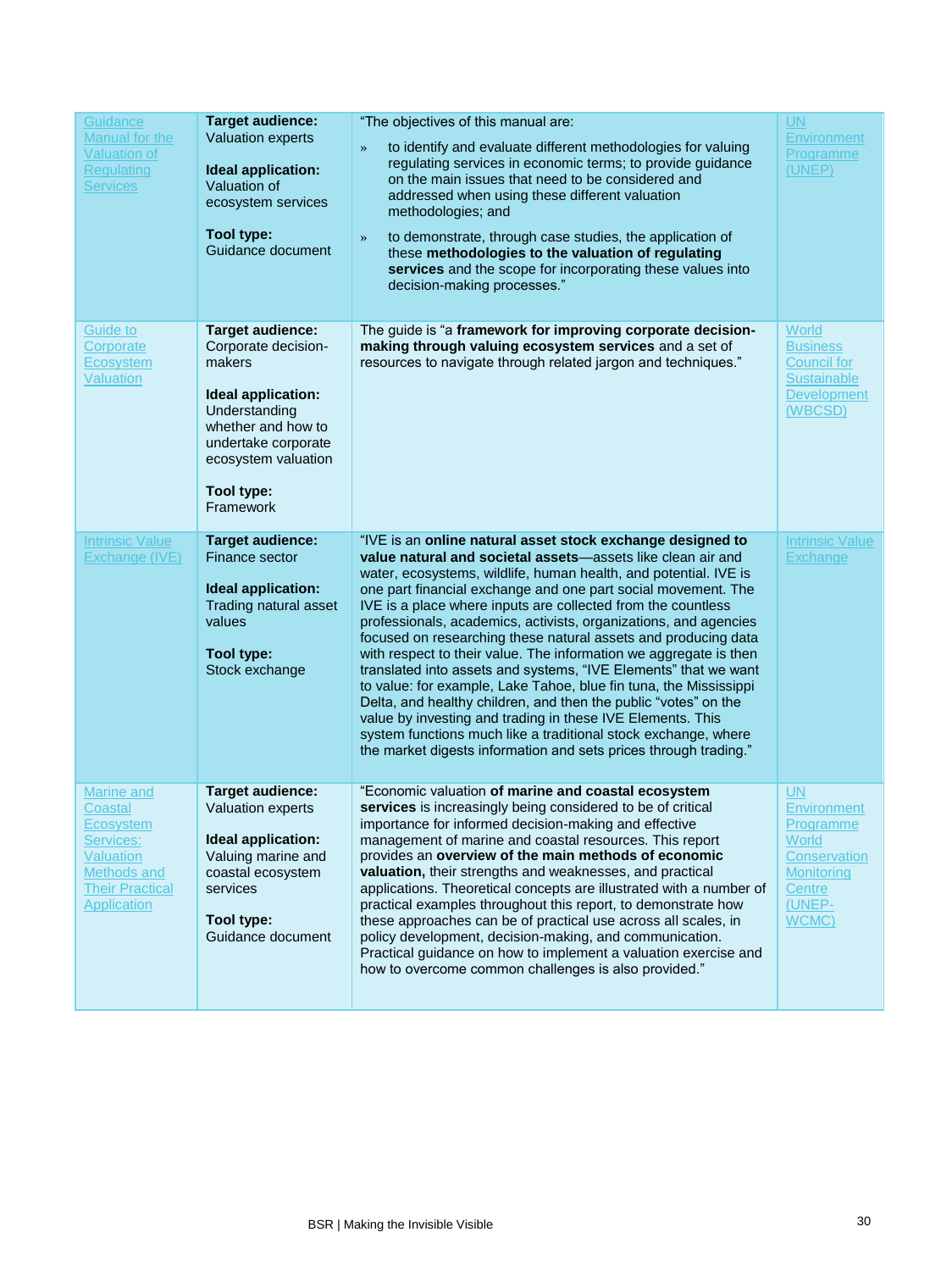| <b>Natural Assets</b><br>Information<br><b>System (NAIS)</b>   | <b>Target audience:</b><br>Land managers<br><b>Ideal application:</b><br>Assessing and<br>valuing ecosystem<br>services<br><b>Tool type:</b><br>Proprietary computer<br>model                                                                  | "The Natural Assets Information System was developed by<br>Spatial Informatics Group, LLC (SIG) to estimate ecosystem<br>service values (ESVs) using state-of-the-art value-transfer<br>methods and geospatial science. Value transfer involves the<br>adaptation of existing valuation information to new policy contexts<br>where valuation data is absent or limited. For ESVs, this involves<br>searching the literature for valuation studies on ecosystem<br>services associated with ecological resource types (e.g., forests,<br>wetlands, etc.) present at the policy site. Value estimates are then<br>transferred from the original study site to the policy site based on<br>the similarity of ecological resources at the policy site. Value<br>transfer is a 'second-best' approach for gathering information<br>about the value to humanity of ecosystem goods and services.<br>However, the alternative, primary valuation research, is extremely<br>costly and is rarely feasible in the context of the policy and<br>planning process. Therefore, value transfer integrated with<br>geospatial science has proven to be a critical tool in decision-<br>making and planning." | <b>Spatial</b><br><b>Informatics</b><br>Group                                                   |
|----------------------------------------------------------------|------------------------------------------------------------------------------------------------------------------------------------------------------------------------------------------------------------------------------------------------|-------------------------------------------------------------------------------------------------------------------------------------------------------------------------------------------------------------------------------------------------------------------------------------------------------------------------------------------------------------------------------------------------------------------------------------------------------------------------------------------------------------------------------------------------------------------------------------------------------------------------------------------------------------------------------------------------------------------------------------------------------------------------------------------------------------------------------------------------------------------------------------------------------------------------------------------------------------------------------------------------------------------------------------------------------------------------------------------------------------------------------------------------------------------------------------------------|-------------------------------------------------------------------------------------------------|
| The OSLO<br>Valuation<br><b>Methodology</b>                    | <b>Target audience:</b><br>Policy analysts and<br>scientists<br>Ideal application:<br>Linking land<br>management and<br>economic<br>development<br>Tool type:<br>Guidance document                                                             | "The aim of this project is to create a methodology capable of<br>illustrating the mechanisms through which sustainable land<br>management can offer significant returns and contribute to<br>economic growth while simultaneously underpinning livelihoods,<br>particularly for the poor, who often rely heavily on ecosystem<br>goods and services."                                                                                                                                                                                                                                                                                                                                                                                                                                                                                                                                                                                                                                                                                                                                                                                                                                          | <b>The Offering</b><br><b>Sustainable</b><br>Land-Use<br><b>Options</b><br>(OSLO)<br>Consortium |
| <b>Total Impact</b><br><b>Measurement</b><br>and<br>Management | <b>Target audience:</b><br>Investors and<br>corporate managers<br><b>Ideal application:</b><br>Assessing and<br>valuing a company's<br>environmental<br>impacts<br><b>Tool type:</b><br>Analytical service for<br>corporate decision<br>making | "TIMM enables management to develop a better<br>understanding of the social, fiscal, environmental, and<br>economic impacts of their activities, while still, of course,<br>making a profit. TIMM gives management the ability to compare<br>strategies and make business decisions such as investment<br>choices using quantified data, and evaluate the total impact of<br>each decision and choice they make. Being able to measure,<br>understand, and compare the trade-offs between different options<br>means decisions can be made with more complete knowledge of<br>the overall impact they will have and a better understanding of<br>which stakeholders will be affected by which decisions."                                                                                                                                                                                                                                                                                                                                                                                                                                                                                       | <b>PwC</b>                                                                                      |
| <b>Trucost</b>                                                 | <b>Target audience:</b><br>Investors and<br>corporate managers<br>Ideal application:<br>Assessing and<br>valuing a company's<br>environmental<br>impacts<br>Tool type:<br>Analytical service for<br>assessing impacts                          | "Trucost has developed a comprehensive approach to<br>calculating environmental impacts across operations, supply<br>chains, and investment portfolios Trucost has built an<br>environmental profile for 464 [global] sectors. These profiles<br>quantify the environmental impacts associated with a sector,<br>based on the nature of its business activities. This data model is<br>the foundation for the assessment that Trucost does of an<br>organization's environmental impacts Trucost also converts<br>quantity data into financial values. The price applied to each<br>impact is formulated by our academic panel and derived from<br>environmental economics literature. The price reflects the<br>damage each environmental impact causes and the<br>consequential costs borne by society."<br>Trucost analyses have been utilized in generating environmental<br>profit and loss (EP&L) statements, such as those produced by<br>Kering.                                                                                                                                                                                                                                        | <b>Trucost</b>                                                                                  |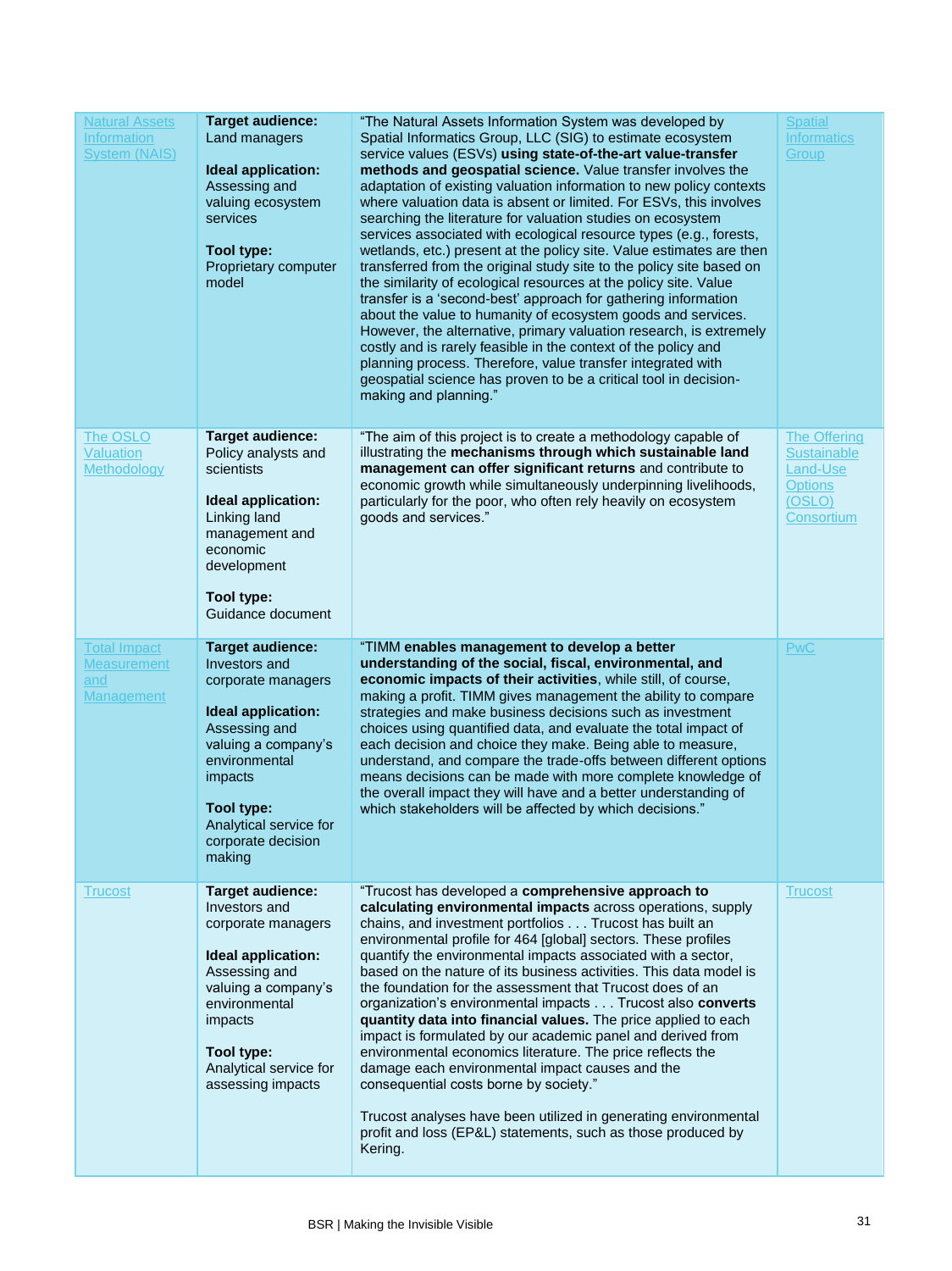| <b>True Price</b><br><b>Method</b><br>(under<br>development)               | <b>Target audience:</b><br>Investors and<br>corporate managers<br>Ideal application:<br>Assessing and<br>valuing corporate and<br>product impacts<br>Tool type:<br>Analytical service for<br>assessing impacts | "We are developing an open-source method: a framework for<br>the valuation of environmental and social impacts at [the]<br>company- and product-level. This process involves our partners<br>from business, the public sector, civil society, and academia. We<br>are looking at impacts that society incurs during production and<br>consumption, but that are not paid for. The most important<br>ecological costs are climate change due to emissions, biodiversity<br>loss, land and water use, depletion of minerals and other<br>materials, and pollution and waste. On the social side, we need to<br>consider underpayment, indecent labor conditions, health risks on<br>the job, insurance gaps, impact on local communities, and health<br>effects on consumers." | <b>True Price</b><br><b>Foundation</b>                                               |
|----------------------------------------------------------------------------|----------------------------------------------------------------------------------------------------------------------------------------------------------------------------------------------------------------|------------------------------------------------------------------------------------------------------------------------------------------------------------------------------------------------------------------------------------------------------------------------------------------------------------------------------------------------------------------------------------------------------------------------------------------------------------------------------------------------------------------------------------------------------------------------------------------------------------------------------------------------------------------------------------------------------------------------------------------------------------------------------|--------------------------------------------------------------------------------------|
| <b>Wildlife Habitat</b><br><b>Benefits</b><br><b>Estimation</b><br>Toolkit | <b>Target audience:</b><br>Land managers,<br>policy analysts, and<br>scientists<br>Ideal application:<br>Valuation of wildlife<br>habitat<br>Tool type:<br>Excel-based valuation<br>tool                       | "The Wildlife Habitat Benefits Estimation Toolkit is a set of user-<br>friendly Excel models that allows users to generate quantitative<br>estimates of the economic values generated by specific<br>natural areas of interest to them."<br>Over the next one to two years, the toolkit, which is also known as<br>the Benefit Transfer and Use Estimating Model Toolkit, will be<br>updated and migrated to the USGS [U.S. Geological Survey]<br>website.                                                                                                                                                                                                                                                                                                                   | Defenders of<br><b>Wildlife and</b><br>Colorado<br><b>State</b><br><b>University</b> |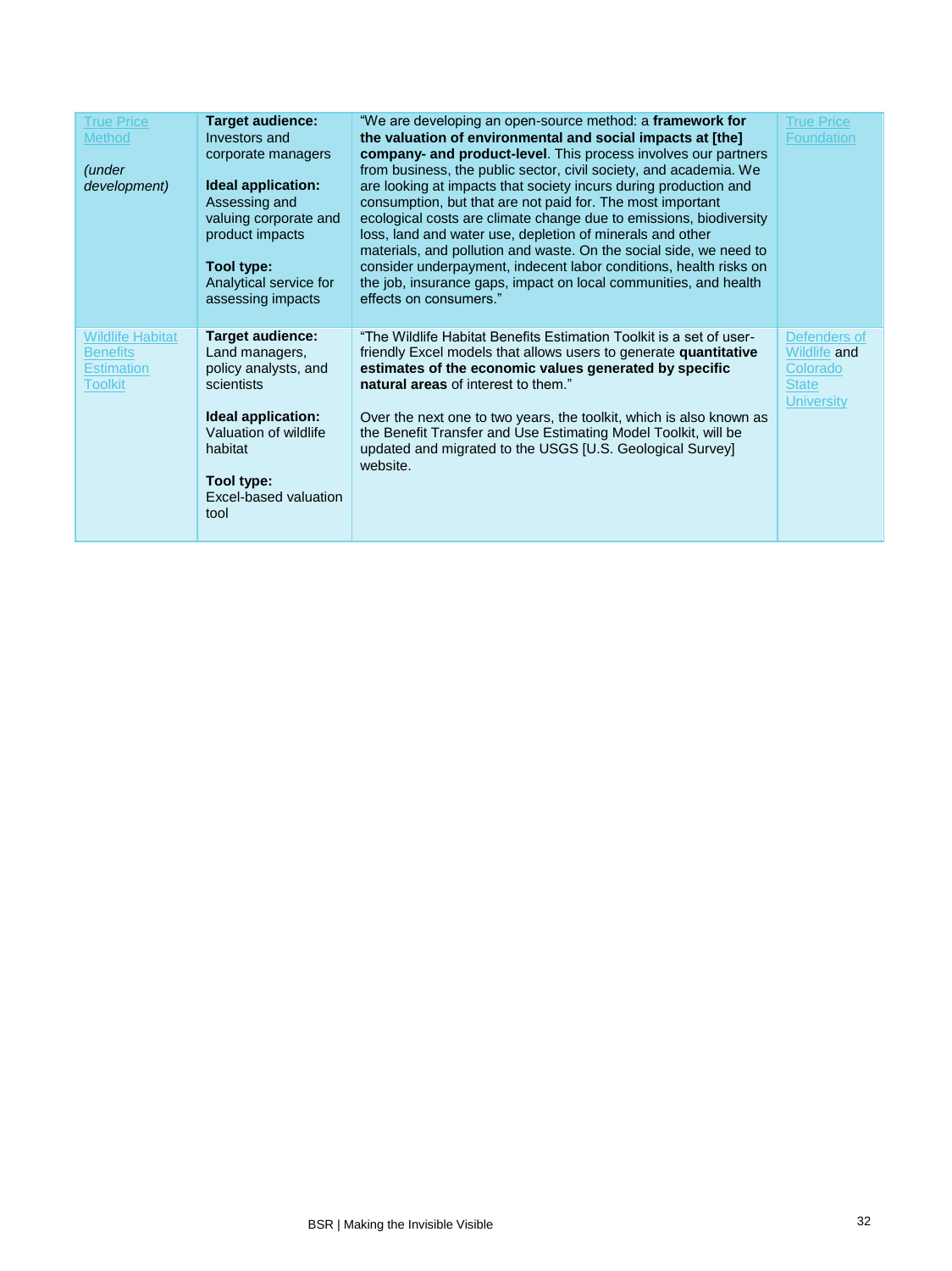### **Table 6:** Classification Systems

| <b>Tool Name</b>                                                                                        | <b>Target Audience and</b><br><b>Ideal Application</b>                                                                                                                                                              | <b>Description</b>                                                                                                                                                                                                                                                                                                                                                                                                                                                                                                                                                                                                                                                                                                                                                                                                                                                                                                                                                                                     | <b>Tool</b><br><b>Developer</b>                            |
|---------------------------------------------------------------------------------------------------------|---------------------------------------------------------------------------------------------------------------------------------------------------------------------------------------------------------------------|--------------------------------------------------------------------------------------------------------------------------------------------------------------------------------------------------------------------------------------------------------------------------------------------------------------------------------------------------------------------------------------------------------------------------------------------------------------------------------------------------------------------------------------------------------------------------------------------------------------------------------------------------------------------------------------------------------------------------------------------------------------------------------------------------------------------------------------------------------------------------------------------------------------------------------------------------------------------------------------------------------|------------------------------------------------------------|
| Common<br><b>International</b><br><b>Classification of</b><br>Ecosystem<br><b>Services (CICES)</b>      | <b>Target audience:</b><br>Policy makers,<br>accountants, and<br>scientists<br>Ideal application:<br>Ecosystem accounting,<br>assessing ecosystem<br>services<br>Tool type:<br>List of indicators                   | "The Common International Classification of Ecosystem<br>Services (CICES) developed from the work on<br>environmental accounting undertaken by the European<br>Environment Agency (EEA). It supports their contribution to<br>the revision of the System of Environmental-Economic<br>Accounting (SEEA), which is currently being led by the<br>United Nations Statistical Division (UNSD).<br>The idea of a common international classification is an<br>important one, because it was recognized that if ecosystem<br>accounting methods were to be developed and<br>comparisons made, then some standardization in the<br>way we describe ecosystem services was needed It<br>has now become clear that in addition to the need for<br>standardization in the context of environmental accounting,<br>work on mapping and valuing ecosystem services and<br>ecosystems assessments more generally would benefit<br>from more systematic approaches to naming and<br>describing ecosystem services." | European<br><b>Environment</b><br><b>Agency (EEA)</b>      |
| <b>Final Ecosystem</b><br>Goods and<br>Services<br><b>Classification</b><br><b>System (FEGS-</b><br>CS) | <b>Target audience:</b><br>Resource managers and<br>land planners<br>Ideal application:<br>Identifying relevant<br>ecosystem services of<br>wetlands, estuaries, and<br>streams<br>Tool type:<br>List of indicators | The FEGS-CS includes metrics for 338 components<br>from nature enjoyed, used, or experienced by humans.<br>The FEGS-CS matrices are being translated into an<br>internet-based tool that allows users to query and<br>customize FEGS information.                                                                                                                                                                                                                                                                                                                                                                                                                                                                                                                                                                                                                                                                                                                                                      | U.S.<br>Environmental<br><b>Protection</b><br>Agency (EPA) |
| <b>Multiple</b><br>ecosystem<br>services<br>landscape index<br>added in 2014                            | <b>Target audience:</b><br>Resource managers and<br>land planners<br>Ideal application:<br>Synthesizing multiple<br>ecosystem services into<br>one indicator<br>Tool type:<br>Indicator                             | "We propose a new integrative environmental indicator<br>based on the ecosystem services provided by the<br>landscape and named "multiple ecosystem services<br>landscape index" (MESLI). Because synergies and trade-<br>offs between ecosystem services are produced at regional<br>or local levels, MESLI was developed at municipality level."                                                                                                                                                                                                                                                                                                                                                                                                                                                                                                                                                                                                                                                     | University of<br>the Basque<br>Country                     |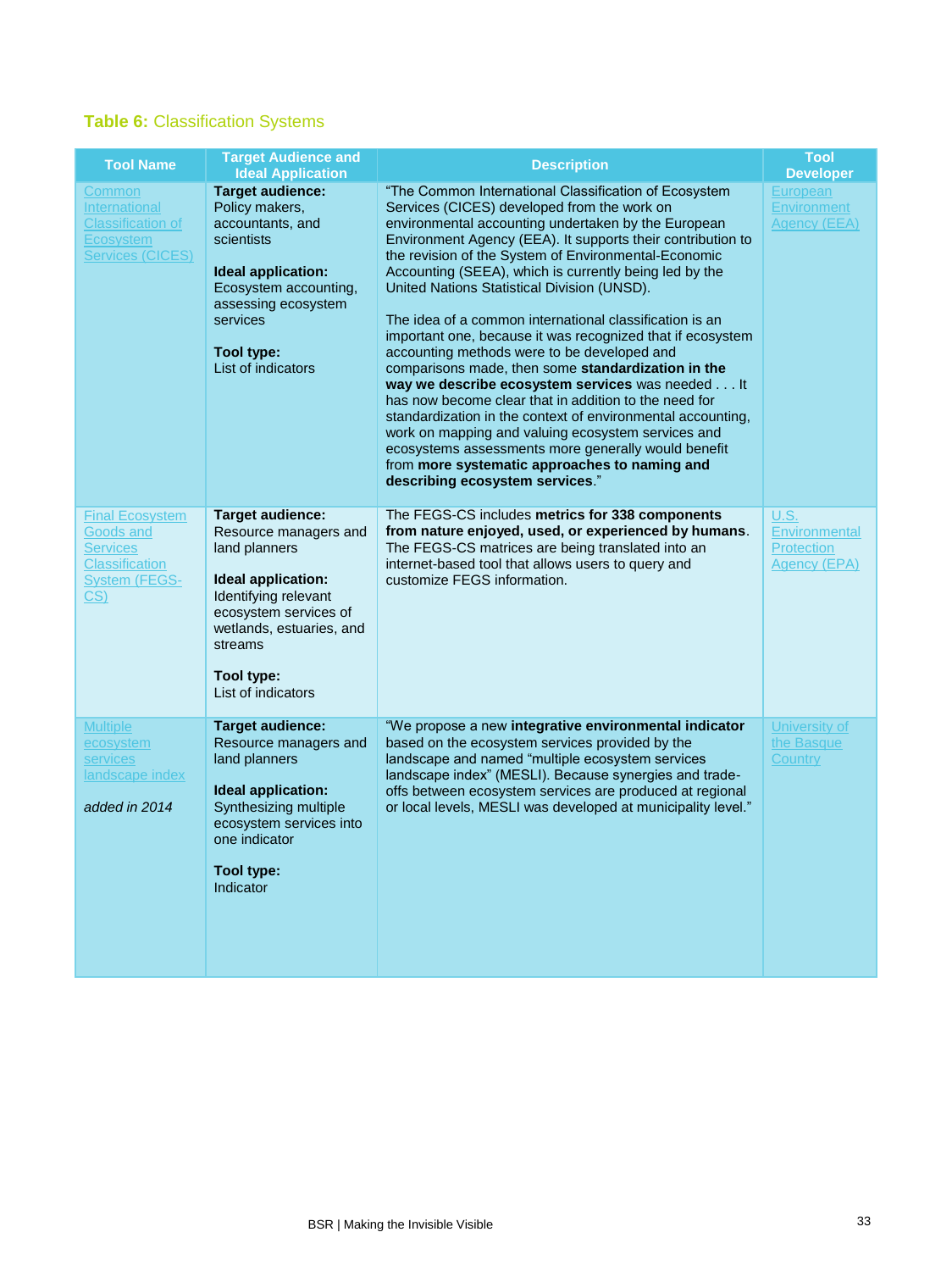| <b>National</b><br><b>Ecosystems</b><br>Goods and<br><b>Services</b><br><b>Classification</b><br><b>System</b><br>(NEGSCS)<br><i>(under</i><br>development) | <b>Target audience:</b><br>Land managers, policy<br>analysts, and scientists<br>Ideal application:<br>Ecosystem assessment<br>Tool type:<br>List of indicators | "[The] EPA is developing the National Ecosystem Goods<br>and Services Classification System (NEGSCS), an online<br>database. In the past, there has been a lack of a system of<br>measurement to compare functions across different<br>geographical locations-an acre of wetland here will not<br>contain the same kinds of natural functions as an acre of<br>wetland there, for example. This research will develop a<br>standardized measurement system for ecosystem<br>goods and services that will allow researchers to compare<br>functions in different environments and better understand<br>the link between ecosystem changes and human health<br>and welfare. In addition, the NEGSCS will quantify lost or<br>impaired natural environments and allow for a form of<br>ecosystem goods and services 'trading,' where one could<br>'make up for' ecosystem damages." | U.S.<br>Environmental<br>Protection<br>Agency (EPA) |
|-------------------------------------------------------------------------------------------------------------------------------------------------------------|----------------------------------------------------------------------------------------------------------------------------------------------------------------|----------------------------------------------------------------------------------------------------------------------------------------------------------------------------------------------------------------------------------------------------------------------------------------------------------------------------------------------------------------------------------------------------------------------------------------------------------------------------------------------------------------------------------------------------------------------------------------------------------------------------------------------------------------------------------------------------------------------------------------------------------------------------------------------------------------------------------------------------------------------------------|-----------------------------------------------------|
|-------------------------------------------------------------------------------------------------------------------------------------------------------------|----------------------------------------------------------------------------------------------------------------------------------------------------------------|----------------------------------------------------------------------------------------------------------------------------------------------------------------------------------------------------------------------------------------------------------------------------------------------------------------------------------------------------------------------------------------------------------------------------------------------------------------------------------------------------------------------------------------------------------------------------------------------------------------------------------------------------------------------------------------------------------------------------------------------------------------------------------------------------------------------------------------------------------------------------------|-----------------------------------------------------|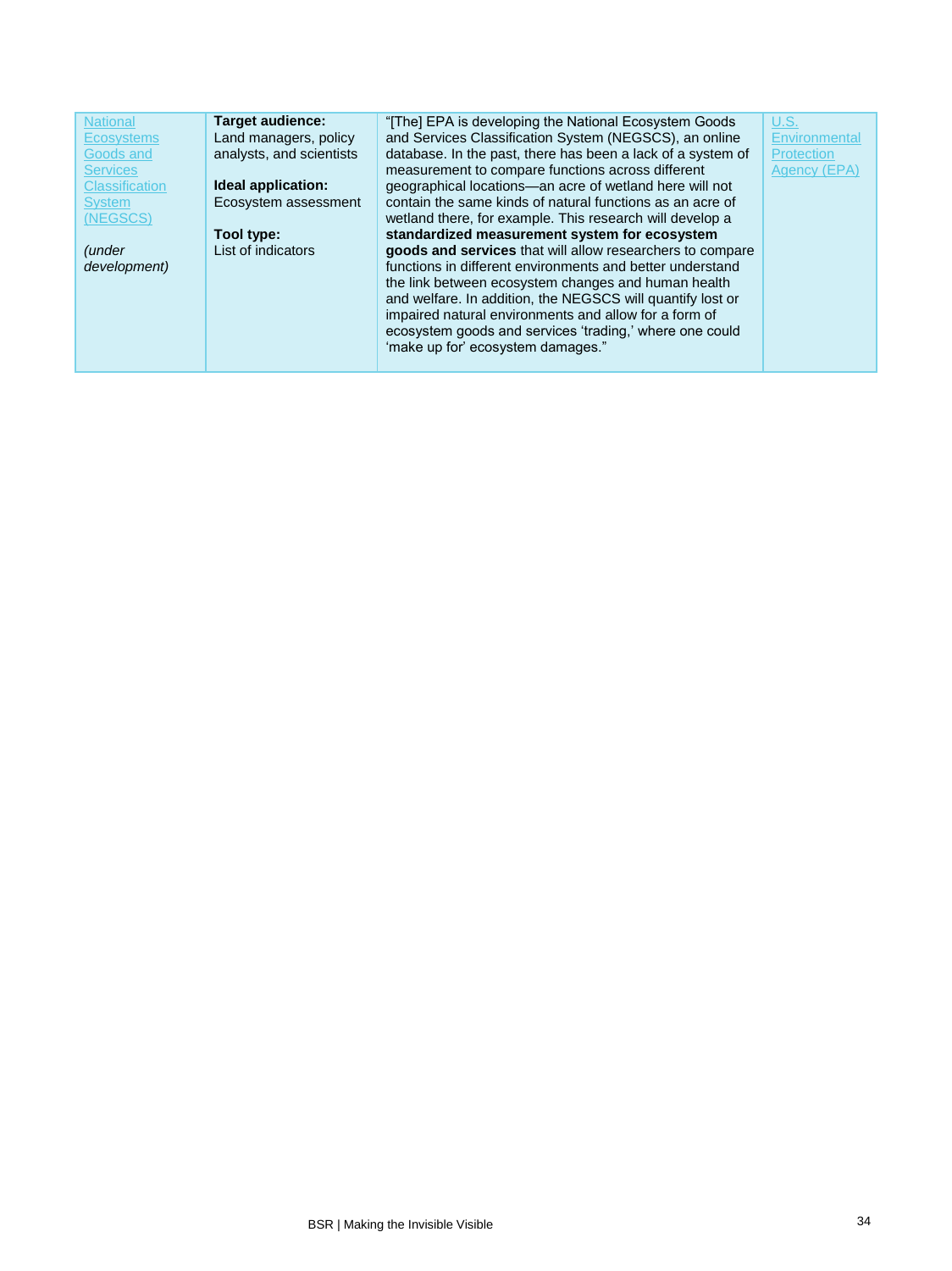### **Table 7:** Data Sources

| <b>Tool Name</b>                                                                                                           | <b>Target Audience and</b><br><b>Ideal Application</b>                                                                                                                                                                                 | <b>Description</b>                                                                                                                                                                                                                                                                                                                                                                                                                                                                                                                                                                                                                                                                                                                                                        | <b>Tool</b><br><b>Developer</b>                                       |
|----------------------------------------------------------------------------------------------------------------------------|----------------------------------------------------------------------------------------------------------------------------------------------------------------------------------------------------------------------------------------|---------------------------------------------------------------------------------------------------------------------------------------------------------------------------------------------------------------------------------------------------------------------------------------------------------------------------------------------------------------------------------------------------------------------------------------------------------------------------------------------------------------------------------------------------------------------------------------------------------------------------------------------------------------------------------------------------------------------------------------------------------------------------|-----------------------------------------------------------------------|
| <b>Data Basin</b>                                                                                                          | <b>Target audience:</b><br>Land managers, policy<br>analysts, and scientists<br><b>Ideal application:</b><br>Spatial analysis of<br>ecosystems<br>Tool type:<br>Spatial data sets                                                      | "Data Basin is a free system that connects you with spatial<br>data sets, nontechnical tools, and a network of<br>scientists and practitioners. You can explore and<br>download a vast library of data sets, connect to external<br>data sources, upload and publish your own data sets,<br>connect to experts, create working groups, and produce<br>customized maps that can be easily shared."                                                                                                                                                                                                                                                                                                                                                                         | Conservation<br><b>Biology</b><br><b>Institute (CBI)</b>              |
| Digital<br>Observatory for<br><b>Protected Areas</b><br>(DOPA) Explorer                                                    | <b>Target audience:</b><br>Protected area<br>managers, policy<br>makers, and scientists<br>Ideal application:<br>Data collection for<br>protected areas<br>Tool type:<br>Data sets                                                     | "DOPA Explorer (beta) is a first web-based assessment<br>tool where global data sets, including 9,000 protected<br>areas covering almost 90 percent of the global protected<br>surface, have been processed automatically to generate a<br>set of indicators on ecosystems, climate, phenology,<br>species, ecosystem services, and pressures. DOPA<br>Explorer can help identify the protected areas with the<br>most unique ecosystems and species and assess the<br>pressures they are exposed to because of human<br>development. Ecological data derived from near real-time<br>earth observations are also made available."                                                                                                                                         | Institute for<br><b>Environment</b><br>and<br>Sustainability<br>(IES) |
| <b>Earth Observation</b><br>(EO) Services for<br><b>Ecosystem</b><br><b>Valuation</b>                                      | <b>Target audience:</b><br>Land managers, policy<br>analysts, and scientists<br>Ideal application:<br>As a data source for<br>valuations based on the<br>benefits-transfer method<br>Tool type:<br>Ecosystem assessment<br>data source | "The EO Services for Ecosystem Valuation project seeks to<br>demonstrate the value of EO-based information<br>products for the emerging sector of ecosystem<br>services valuation."                                                                                                                                                                                                                                                                                                                                                                                                                                                                                                                                                                                       | European<br><b>Space Agency</b><br>(ESA)                              |
| Ecosystem<br>Goods and<br><b>Services</b><br><b>Production</b><br><b>Function Library</b><br><i>(under</i><br>development) | <b>Target audience:</b><br>Land managers, policy<br>analysts, and scientists<br>Ideal application:<br>Assessing ecosystem<br>services<br>Tool type:<br>Ecosystem services data<br>source                                               | "EPA scientists are developing production functions for<br>ecosystem services and benefits for numerous areas in the<br>United States. These production functions are being<br>catalogued so that this information will be easily accessible<br>for [the] EPA, other agencies, NGOs, and others interested<br>in considering the ecosystem services trade-offs<br>associated with changes in environmental conditions or<br>decision alternatives. This work will result in a searchable<br>database, the Ecosystem Goods and Services Production<br>Function Library, that provides the best available<br>information about how to estimate the distribution and<br>value of ecosystem services, including how they might<br>change under alternative future scenarios." | U.S.<br>Environmental<br><b>Protection</b><br>Agency (EPA)            |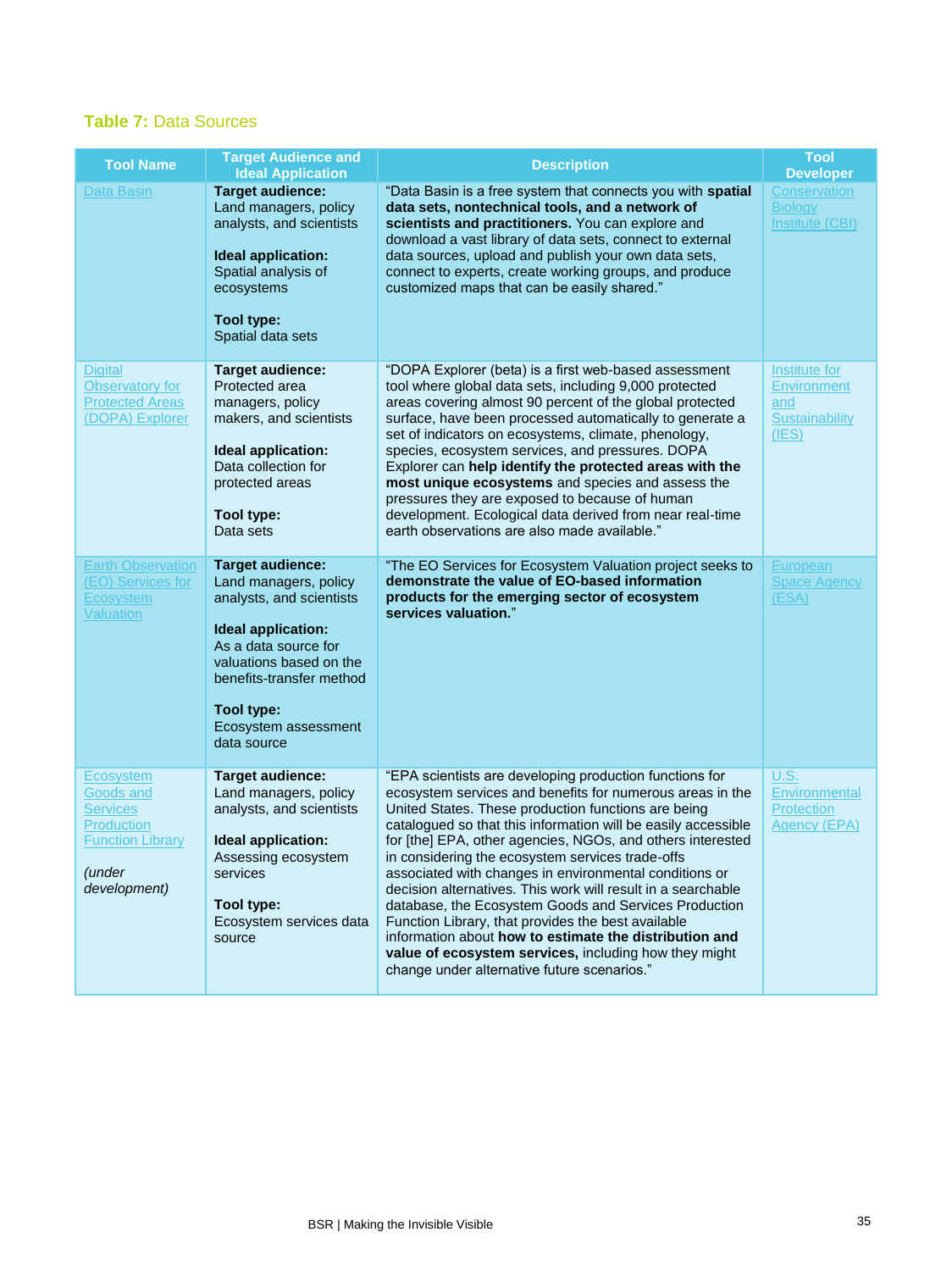| Ecosystem<br><b>Service Indicators</b><br>Database (ESID)                        | <b>Target audience:</b><br>Land managers, policy<br>analysts, and scientists<br>Ideal application:<br>To identify relevant<br>ecosystem services<br>indicators<br>Tool type:<br>Indicators database                   | "The Ecosystem Service Indicators Database [ESID] was<br>created to make ecosystem services metrics and<br>indicators readily available for use in policy dialogues<br>and decisions, in ecosystem assessments, and in natural<br>resource management decisions. ESID is an online<br>searchable database where users can find-and<br>contribute—indicators that have been used to apply<br>ecosystem services approaches or hold promise for doing<br>so. Indicator descriptions and other supporting information<br>about how the indicator has been or could be applied are<br>also provided."                                                                                                                                        | World<br><b>Resources</b><br>Institute (WRI)                                     |
|----------------------------------------------------------------------------------|-----------------------------------------------------------------------------------------------------------------------------------------------------------------------------------------------------------------------|------------------------------------------------------------------------------------------------------------------------------------------------------------------------------------------------------------------------------------------------------------------------------------------------------------------------------------------------------------------------------------------------------------------------------------------------------------------------------------------------------------------------------------------------------------------------------------------------------------------------------------------------------------------------------------------------------------------------------------------|----------------------------------------------------------------------------------|
| <b>Ecosystem</b><br><b>Services</b><br><b>Valuation</b><br><b>Database</b>       | <b>Target audience:</b><br>Land managers, policy<br>analysts, and scientists<br>Ideal application:<br>Ecosystem services<br>valuation<br>Tool type:<br>Valuation database                                             | As part of The Economics of Ecosystems and Biodiversity<br>report, researchers developed the Ecosystem Services<br>Valuation Database, which has continued to be<br>maintained and now contains more than 1350 data-points<br>from 300-plus case studies.<br>The user manual for the database can be found here.                                                                                                                                                                                                                                                                                                                                                                                                                         | The<br>Economics of<br><b>Ecosystems</b><br>and<br><b>Biodiversity</b><br>(TEEB) |
| <b>Ecosystem</b><br><b>Valuation Toolkit</b>                                     | <b>Target audience:</b><br>Land managers, policy<br>analysts, and scientists<br>Ideal application:<br>Ecosystem services<br>valuation<br>Tool type:<br>Valuation database and<br>collaboration platform               | "The Ecosystem Valuation Toolkit offers the world's first<br>global ecosystem services values-exchange platform with a<br>comprehensive library of bibliographic information on<br>published and gray literature, primarily ecosystem service<br>valuation studies.<br>A component of the Ecosystem Valuation Toolkit, SERVES<br>(Simple and Effective Resource for Valuing Ecosystem<br>Services) is "a subscription-based self-service natural<br>capital appraisal tool for natural resource managers to<br>estimate the value of a specific area's ecosystem<br>services." SERVES aims to be the world's first global<br>values exchange platform allowing ecosystem service<br>researchers to see and comment on each other's work. | Earth<br><b>Economics</b>                                                        |
| <b>ENVALUE</b><br>environmental<br>valuation<br>database                         | <b>Target audience:</b><br>Land managers, policy<br>analysts, and scientists<br>Ideal application:<br>Valuation data source<br>Tool type:<br>Ecosystem assessment<br>data source                                      | "The ENVALUE environmental valuation database,<br>developed by the NSW EPA and first released in 1995, is a<br>systematic collection of environmental valuation<br>studies presented in an online database. It is expected<br>that the ENVALUE database will assist decision-makers in<br>government and industry, as well as academics,<br>consultants, and environmental groups, to incorporate<br>environmental values into cost-benefit analyses,<br>environmental impact statements, project appraisals, and<br>overall valuation of changes in environmental quality."                                                                                                                                                             | Department of<br>Environment<br>and Climate<br>Change, New<br><b>South Wales</b> |
| <b>Environmental</b><br><b>Valuation</b><br>Reference<br><b>Inventory (EVRI)</b> | <b>Target audience:</b><br>Land managers, policy<br>analysts, and scientists<br>Ideal application:<br>As a data source for<br>valuations based on the<br>benefits-transfer method<br>Tool type:<br>Valuation database | "The EVRI [Environmental Valuation Reference Inventory]<br>is a searchable storehouse of empirical studies on the<br>economic value of environmental benefits and human<br>health effects. It has been developed as a tool to help<br>policy analysts use the benefits-transfer approach. Using<br>the EVRI to do a benefits-transfer is an alternative to doing<br>new valuation research."                                                                                                                                                                                                                                                                                                                                             | Environment<br>Canada                                                            |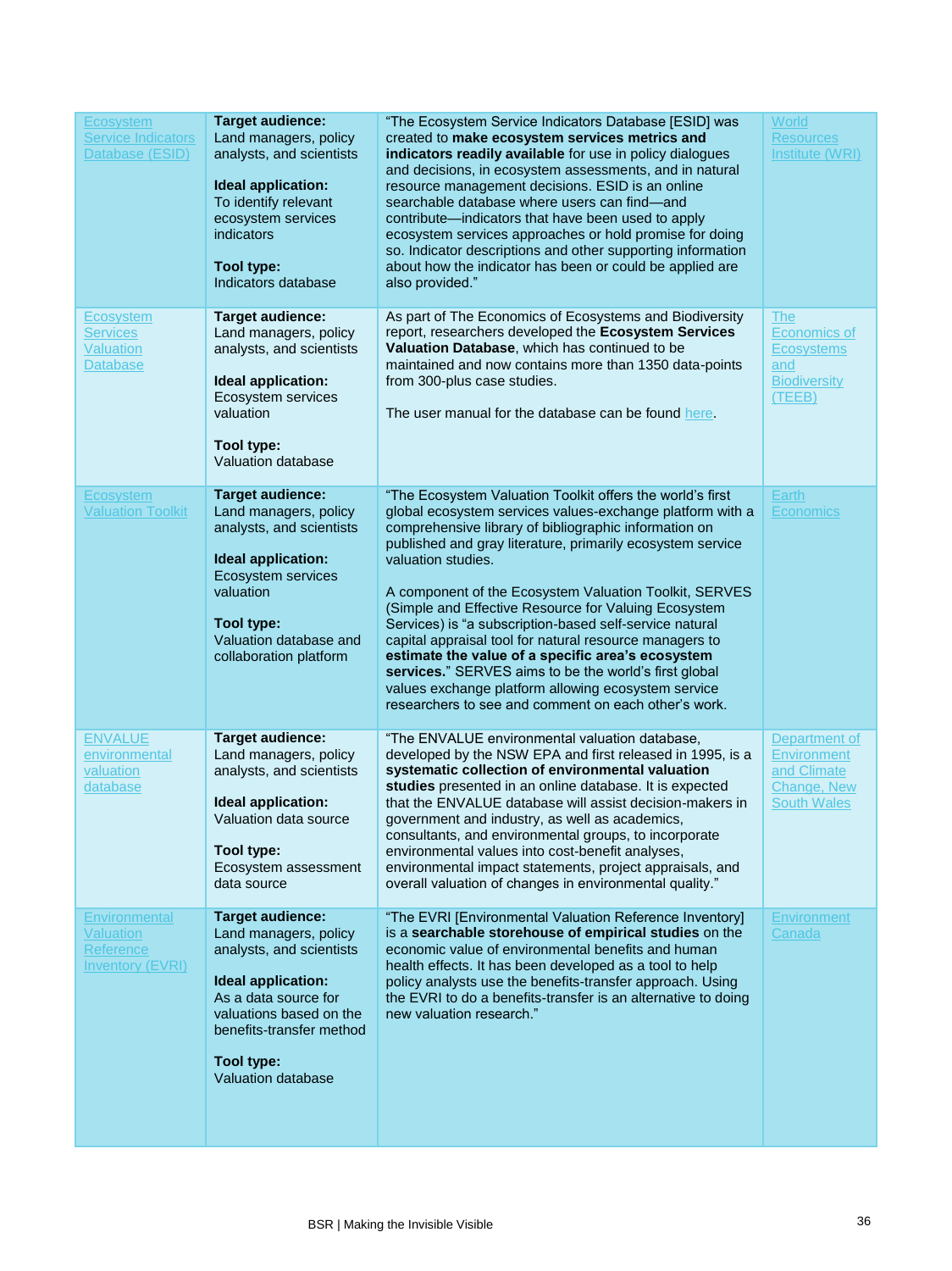| Geographic<br><b>Ecosystem</b><br>Monitoring and<br><b>Assessment</b><br>Service (G-ECO-<br>MON) | <b>Target audience:</b><br>Land managers, policy<br>analysts, and scientists<br>Ideal application:<br>Remote data collection<br>Tool type:<br>Ecosystem assessment<br>data source                                 | "The Geographic Ecosystem Monitoring and Assessment<br>Service (G-ECO-MON) project aims to extend the use of<br>Earth Observation-based information for multiple<br>applications. These could include impact assessments,<br>supply chain management, ecosystem management,<br>payments for ecosystem services, natural wealth<br>accounting, emergency management, or public policy.<br>Demonstration studies are under way; these seek to<br>highlight the efficacy of using remote sensing to measure<br>and monitor ecosystem services." | European<br><b>Space Agency</b><br>(ESA)                                                                        |
|--------------------------------------------------------------------------------------------------|-------------------------------------------------------------------------------------------------------------------------------------------------------------------------------------------------------------------|----------------------------------------------------------------------------------------------------------------------------------------------------------------------------------------------------------------------------------------------------------------------------------------------------------------------------------------------------------------------------------------------------------------------------------------------------------------------------------------------------------------------------------------------|-----------------------------------------------------------------------------------------------------------------|
| <b>Global Map of</b><br><b>Human Impacts</b><br>to Marine<br><b>Ecosystems</b>                   | <b>Target audience:</b><br>Marine managers, policy<br>analysts, and scientists<br>Ideal application:<br>Identifying human<br>impacts on marine<br>ecosystems<br>Tool type:<br>Ecosystem assessment<br>data source | "The goal of the research presented here is to estimate and<br>visualize, for the first time, the global impact humans are<br>having on the ocean's ecosystems."                                                                                                                                                                                                                                                                                                                                                                             | <b>National</b><br><b>Center for</b><br><b>Ecological</b><br><b>Analysis and</b><br><b>Synthesis</b><br>(NCEAS) |
| Global<br>Socioeconomic<br>Monitoring<br>Initiative for<br>Coastal<br><b>Management</b>          | <b>Target audience:</b><br>Marine managers and<br>scientists<br>Ideal application:<br>Data for community-<br>based socioeconomic<br>monitoring<br>Tool type:<br>Data source                                       | "The Global Socioeconomic Monitoring Initiative for Coastal<br>Management (SocMon) works through regional and local<br>partners to facilitate community-based socioeconomic<br>monitoring. Household- and community-level data are<br>collected to inform dependence on coral reef resources,<br>perceptions of resource conditions, threats to marine and<br>coastal resources, and support for marine management<br>strategies such as marine protected areas. To date, over<br>60 assessments have been completed in 30 countries."       | <b>National</b><br>Oceanic and<br>Atmospheric<br>Administration<br>(NOAA) and<br><b>The WorldFish</b><br>Center |
| <b>Marine</b><br>Ecosystem<br><b>Services</b><br>Partnership<br><b>Valuation Library</b>         | <b>Target audience:</b><br>Marine managers, policy<br>analysts, and scientists<br>Ideal application:<br>Valuing marine<br>ecosystems<br>Tool type:<br>Ecosystem valuation<br>data source                          | "The Marine Ecosystem Services Partnership is a virtual<br>center for information and communication on the human<br>uses of marine ecosystems around the world. [We offer an]<br>extensive database of valuation studies."                                                                                                                                                                                                                                                                                                                   | <b>Marine</b><br>Ecosystem<br><b>Services</b><br><b>Partnership</b><br>(MESP)                                   |
| <b>Marinexplore</b>                                                                              | <b>Target audience:</b><br>Marine managers, policy<br>analysts, and scientists<br>Ideal application:<br>Managing marine data<br>Tool type:<br>Ecosystem data source                                               | "Making sense of the increasing volume of complex<br>ocean data is a difficult and time-consuming task.<br>Marinexplore is a 'big data platform' to help offshore<br>industry, marine logistics, scientists, and government<br>organizations reduce data processing time and make<br>informed decisions faster. Marinexplore handles all spatial<br>data types; relates data to location, depth, and time; and<br>allows for visualization and analysis of diverse data types<br>on a single platform."                                      | <b>Marinexplore</b><br>Inc.                                                                                     |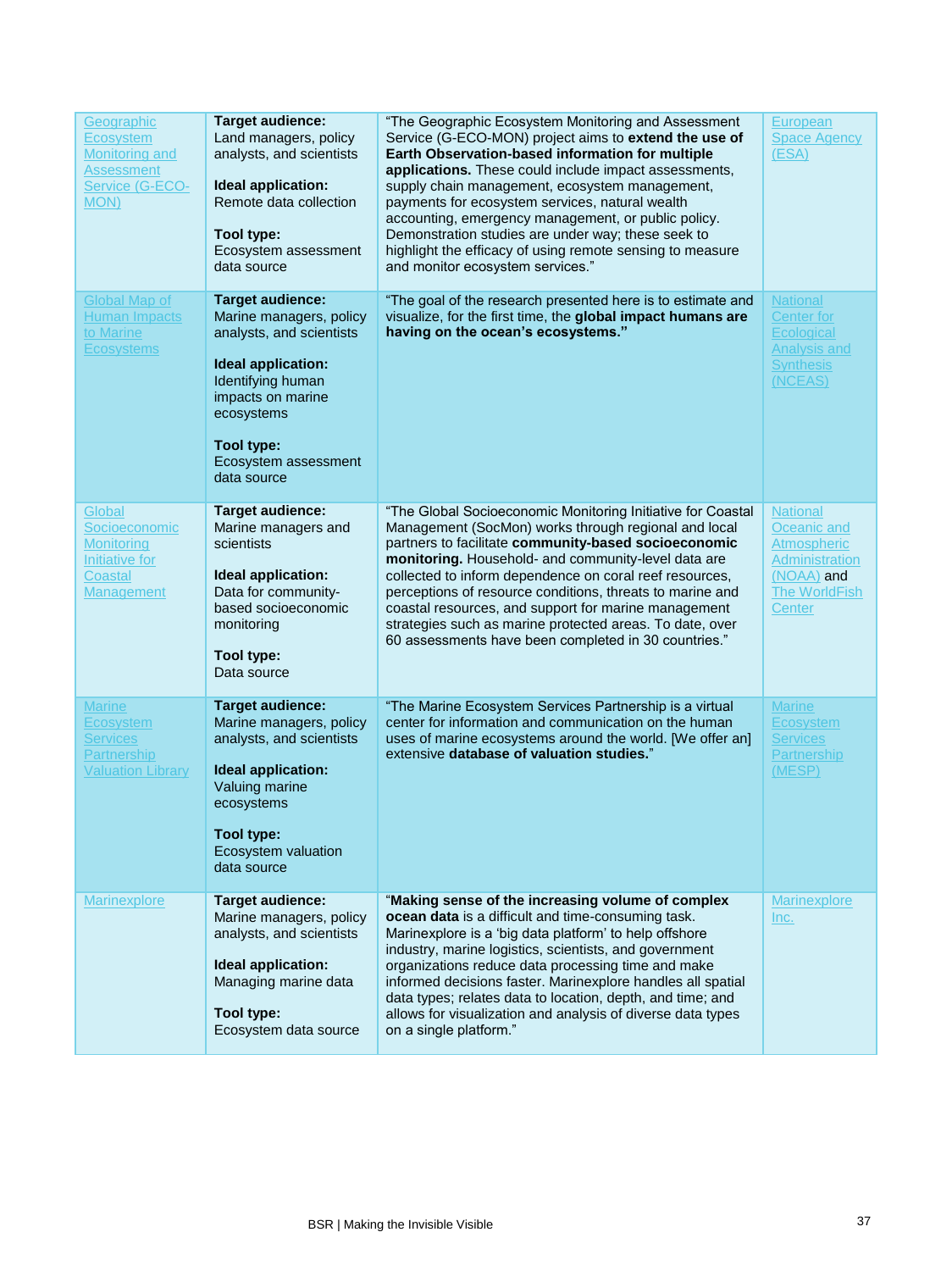| <b>Multipurpose</b><br><b>Marine Cadastre</b>                                                         | <b>Target audience:</b><br>Marine managers, policy<br>analysts, and scientists<br>Ideal application:<br>Assessing marine<br>ecosystems<br><b>Tool type:</b><br>Ecosystem assessment<br>data source | "The Multipurpose Marine Cadastre is an integrated<br>marine information system that provides legal, physical,<br>ecological, and cultural information in a common<br>geographic information system (GIS) framework. All<br>organizations considering an offshore activity can benefit<br>from this comprehensive, visual approach to data analysis."                                                                                                                                                                                                                   | <b>National</b><br>Oceanic and<br>Atmospheric<br>Administration<br>(NOAA)                                                                                                                              |
|-------------------------------------------------------------------------------------------------------|----------------------------------------------------------------------------------------------------------------------------------------------------------------------------------------------------|-------------------------------------------------------------------------------------------------------------------------------------------------------------------------------------------------------------------------------------------------------------------------------------------------------------------------------------------------------------------------------------------------------------------------------------------------------------------------------------------------------------------------------------------------------------------------|--------------------------------------------------------------------------------------------------------------------------------------------------------------------------------------------------------|
| <b>National Ocean</b><br><b>Economics</b><br>Program                                                  | <b>Target audience:</b><br>Marine managers, policy<br>analysts, and scientists<br>Ideal application:<br>Assessing marine<br>ecosystems<br>Tool type:<br>Ecosystem assessment<br>data source        | "The National Ocean Economics Program (NOEP) provides<br>a full range of the most current policy-relevant<br>economic and demographic information available on<br>changes and trends along the U.S. coast, Great Lakes,<br>and coastal waters. NOEP will soon expand to international<br>data sets to support the broader mission of its new host,<br>the Center for the Blue Economy (CBE) to 'promote ocean<br>and coastal sustainability.'"                                                                                                                          | Center for the<br><b>Blue Economy</b>                                                                                                                                                                  |
| <b>ReefBase</b>                                                                                       | <b>Target audience:</b><br>Marine managers and<br>scientists<br>Ideal application:<br>Data for community-<br>based socioeconomic<br>monitoring<br>Tool type:<br>Data source                        | "ReefBase gathers available knowledge about coral<br>reefs into one information repository. It is intended to<br>facilitate analyses and monitoring of coral reef health and<br>the quality of life of reef-dependent people, and to support<br>informed decisions about coral reef use and management."                                                                                                                                                                                                                                                                | <b>Global Coral</b><br><b>Reef</b><br><b>Monitoring</b><br><b>Network</b><br>(GCRMN),<br>International<br><b>Coral Reef</b><br><b>Action Network</b><br>(ICRAN), and<br><b>The WorldFish</b><br>Center |
| <b>The Earth</b><br>Genome<br>added in 2014                                                           | <b>Target audience:</b><br>Land/marine managers,<br>policy analysts, and<br>scientists<br>Ideal application:<br>Assessing ecosystem<br>assets<br>Tool type:<br>Ecosystem assets data<br>source     | "We have identified a need for an integrated global<br>framework of data collection, environmental and<br>economic analytics, and planning centers to rally future<br>conservation, restoration, and development efforts. This<br>project, recently christened The Earth Genome, is in the<br>early stages of planning and software/hardware<br>prototyping."                                                                                                                                                                                                           | <b>The Natural</b><br><b>Capital Project</b>                                                                                                                                                           |
| <b>Towards a Global</b><br><b>Map of Natural</b><br><b>Capital: Key</b><br>Ecosystem<br><b>Assets</b> | <b>Target audience:</b><br>Land/marine managers,<br>policy analysts, and<br>scientists<br>Ideal application:<br>Assessing ecosystem<br>assets<br>Tool type:<br>Ecosystem assets data<br>source     | "The UN Environment Programme World Conservation<br>Monitoring Centre (UNEP-WCMC) has produced a<br>composite map of the marine and terrestrial ecosystem<br>assets of the world. The map, published in the report<br>titled 'Towards a Global Map of Natural Capital: Key<br>Ecosystem Assets,' combines a number of existing spatial<br>data sets to provide physical assessment of stocks in six<br>main areas: freshwater resources, soil quality for plant<br>growth, terrestrial carbon, terrestrial biodiversity, marine<br>biodiversity, and marine fisheries." | UNEP-WCMC                                                                                                                                                                                              |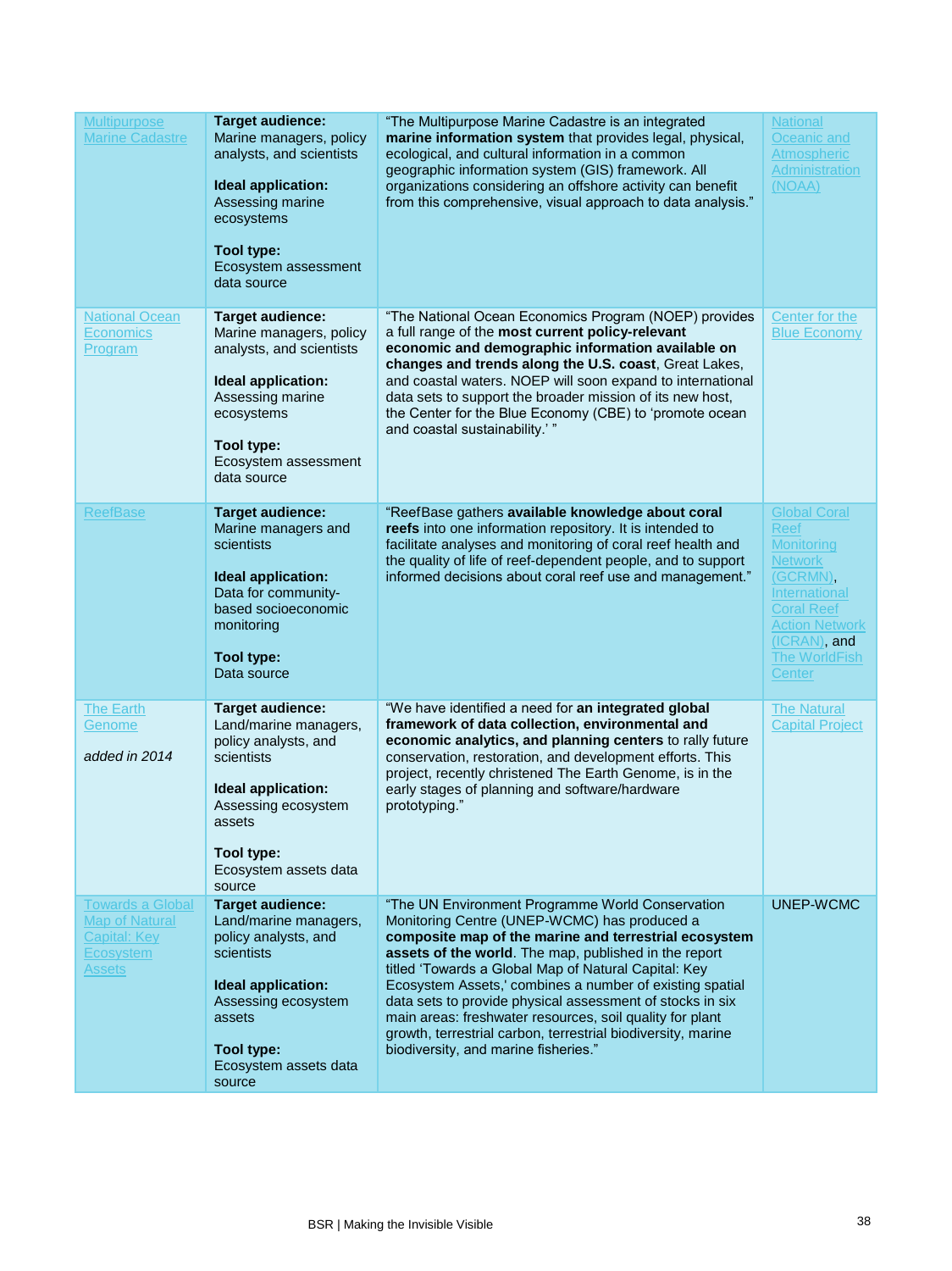### **Table 8:** Data Sources for Specific Regions

| <b>Tool Name</b>                                                                                                        | <b>Description</b>                                                                                                                                                                                                                                                                                                                                                                                                                                                                                                                                                                                                                                                                                                                                                                                                                                                    | <b>Tool Developer</b>                                           |
|-------------------------------------------------------------------------------------------------------------------------|-----------------------------------------------------------------------------------------------------------------------------------------------------------------------------------------------------------------------------------------------------------------------------------------------------------------------------------------------------------------------------------------------------------------------------------------------------------------------------------------------------------------------------------------------------------------------------------------------------------------------------------------------------------------------------------------------------------------------------------------------------------------------------------------------------------------------------------------------------------------------|-----------------------------------------------------------------|
| <b>EcoRegions</b><br>(United States)                                                                                    | "A team of EPA scientists, together with partners from state, federal, and<br>private organizations, is developing a detailed map identifying California<br>"EcoRegions," areas defined by the type, quality, and quantity of their<br>environmental resources. With funding from EPA's Regional Applied<br>Research Effort (RARE), the scientists analyzed spatial patterns of geology,<br>physiology, vegetation, climate, soils, land use, wildlife, and hydrology across<br>California to identify 177 ecoregions. The ecoregions can be used<br>systematically categorize geographically distinct assemblages of natural<br>communities and species and to provide an effective tool to evaluate and<br>predict ecosystem response to disturbance."                                                                                                              | <b>U.S. Environmental</b><br><b>Protection Agency</b>           |
| <b>EcoSpatial</b><br><b>Information</b><br><b>Database</b><br>(under<br>development)                                    | "This project will collate existing sources of information to produce a database<br>containing ecological and spatial information for portions of the Bureau of<br>Ocean Energy Management's Atlantic Region. This database will be the<br>EcoSpatial Information Database (ESID, pronounced EE-sid) and will be<br>designed to accept additional ecological information for all marine and coastal<br>areas of the United States."                                                                                                                                                                                                                                                                                                                                                                                                                                   | <b>Bureau of Ocean Energy</b><br>Management (BOEM)              |
| Ecosystem<br><b>Service</b><br><b>Mapping</b><br>Gateway<br>(United<br>Kingdom)                                         | The new Ecosystem Service Mapping Gateway complies a database of<br>projects focused on mapping United Kingdom ecosystem service delivery<br>at the landscape level.                                                                                                                                                                                                                                                                                                                                                                                                                                                                                                                                                                                                                                                                                                  | <b>Natural Environment</b><br><b>Research Council</b><br>(NERC) |
| <b>ESTIMAP</b><br>(Europe)                                                                                              | "OpenNESS partners recently published a free-access paper entitled<br>'ESTIMAP: a GIS-based model to map ecosystem services in the European<br>Union'. The paper introduces the Ecosystem Services Mapping tool<br>(ESTIMAP), a collection of spatially explicit models to support the mapping<br>and modelling of ecosystem services at European scale. Its main objective is<br>to support EU policies with spatial information on where ecosystem<br>services are provided and consumed."                                                                                                                                                                                                                                                                                                                                                                          | <b>OpenNESS</b>                                                 |
| <b>GecoServ</b><br>(Gulf of Mexico)                                                                                     | "The two main goals of the GecoServ database are to allow for the distribution<br>and sharing of information about ecosystem services valuation studies<br>relevant to the Gulf of Mexico region and to identify current gaps in the ES<br>literature. The studies summarized here are for habitats that are relevant to<br>the gulf region even though they may have been conducted elsewhere."                                                                                                                                                                                                                                                                                                                                                                                                                                                                      | <b>Harte Research Institute</b><br>(HRI)                        |
| Lakes<br>Ecosystem<br><b>Services</b><br>Database and<br><b>Online GIS</b><br>(Northeast USA)<br>(under<br>development) | "The Lakes Ecosystem Services Database provides unique identification<br>numbers for more than 28,000 geographically referenced lakes in the<br>Northeast United States. These data include standard physical-chemical<br>measures of water quality and subjective assessments (e.g., appeal, integrity,<br>etc.) of lakes. These data form the basis of EPA research efforts on lakes<br>ecosystem services."<br>"The Lakes Ecosystem Services Online GIS [geographic information system]<br>provides geospatial visualization, query, and analysis tools. With the various<br>tools provided in the Online GIS, users can make and print maps from the<br>data sets provided, query and display data with different cut points, conduct<br>buffer analyses around lakes, summarize key data sets, and generate<br>multivariate radar graphs of water-quality data." | <b>U.S. Environmental</b><br><b>Protection Agency (EPA)</b>     |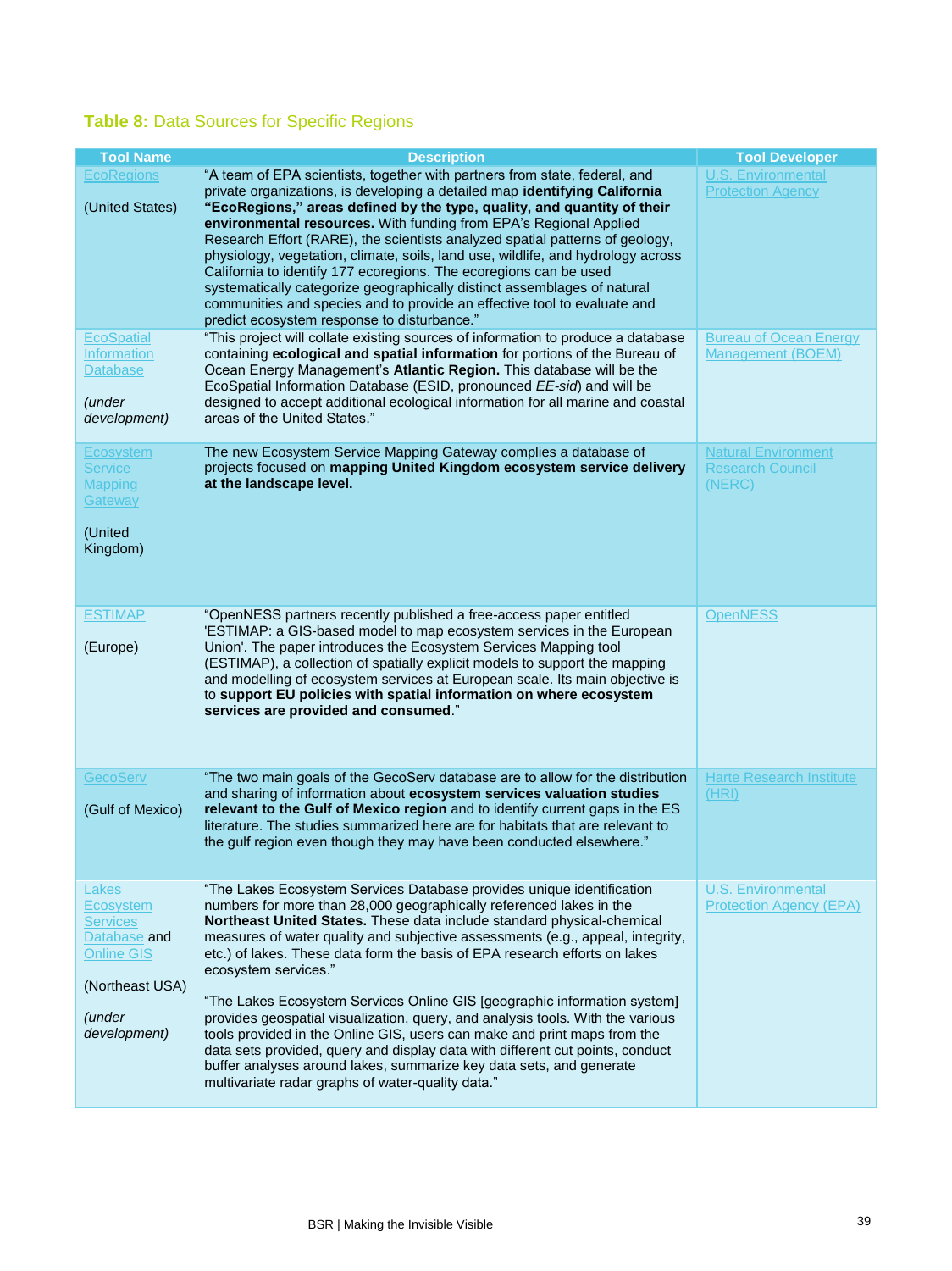| <b>The National</b><br><b>Atlas for</b><br><b>Sustainability</b><br>and The Urban<br><b>Atlas</b><br>(under<br>development) | "The National Atlas for Sustainability is a web-based, easy-to-use, mapping<br>application that allows users to view and analyze multiple ecosystem services<br>in a specific region. The atlas will provide users with a visual method for<br>interpreting ecosystem services and understanding how they can be<br>conserved and enhanced for a sustainable future."<br>"The Urban Atlas component of the National Atlas will provide fine-scale<br>information linking human health and well-being to environmental conditions,<br>such as urban heat islands, near-road pollution, resource use, access to<br>recreation, drinking water quality, and other quality-of-life indicators.<br>Researchers are working to develop the Urban Atlas initially for 50 cities and<br>towns of varying size, location, demographic makeup, and environmental and<br>health risks. The first version of the Urban Atlas will be released in 2013, with<br>subsequent releases following as more data become available. In future<br>years, an additional 100 to 200 cities will be included, dependent upon<br>available funding and program success." | <b>U.S. Environmental</b><br><b>Protection Agency (EPA)</b>                                                                                 |
|-----------------------------------------------------------------------------------------------------------------------------|-------------------------------------------------------------------------------------------------------------------------------------------------------------------------------------------------------------------------------------------------------------------------------------------------------------------------------------------------------------------------------------------------------------------------------------------------------------------------------------------------------------------------------------------------------------------------------------------------------------------------------------------------------------------------------------------------------------------------------------------------------------------------------------------------------------------------------------------------------------------------------------------------------------------------------------------------------------------------------------------------------------------------------------------------------------------------------------------------------------------------------------------------|---------------------------------------------------------------------------------------------------------------------------------------------|
| <b>Ocean Data</b><br><b>Viewer</b>                                                                                          | "The purpose of this Ocean Data Viewer is to provide an overview and<br>access to a range of data and relevant conventions, which are available<br>to help inform decisions that are important for the conservation of marine<br>and coastal biodiversity."                                                                                                                                                                                                                                                                                                                                                                                                                                                                                                                                                                                                                                                                                                                                                                                                                                                                                     | <b>UN Environment</b><br><b>Programme World</b><br><b>Conservation Monitoring</b><br>Centre (UNEP-WCMC)                                     |
| <b>SERVIR</b>                                                                                                               | "SERVIR will improve environmental management and resilience to climate<br>change by strengthening the capacity of governments and other key<br>stakeholders to integrate earth observations and geospatial technologies into<br>decision-making for sustainable development. SERVIR is a platform for<br>collaboration and cross-agency coordination, international partnerships, and<br>delivery of web-based information services and applications."<br>It is a regional visualization and monitoring system for Mesoamerica, East<br>Africa, and the Himalayas.                                                                                                                                                                                                                                                                                                                                                                                                                                                                                                                                                                             | <b>National Aeronautics and</b><br><b>Space Administration</b><br>(NASA) and U.S. Agency<br>for International<br><b>Development (USAID)</b> |
| Sistema de<br>Informação<br>sobre a<br><b>Biodiversidade</b><br><b>Brasileira</b><br>(SiBBr)<br>(Brazil)                    | "The online survey, a program of Brazil's Ministry of Science, Technology, and<br>Innovation, aims to integrate diverse biological, cartographic, and<br>bibliographic data into a format useful for research and policy formulation."                                                                                                                                                                                                                                                                                                                                                                                                                                                                                                                                                                                                                                                                                                                                                                                                                                                                                                          | Ministério da Ciência,<br>Tecnologia e Inovação                                                                                             |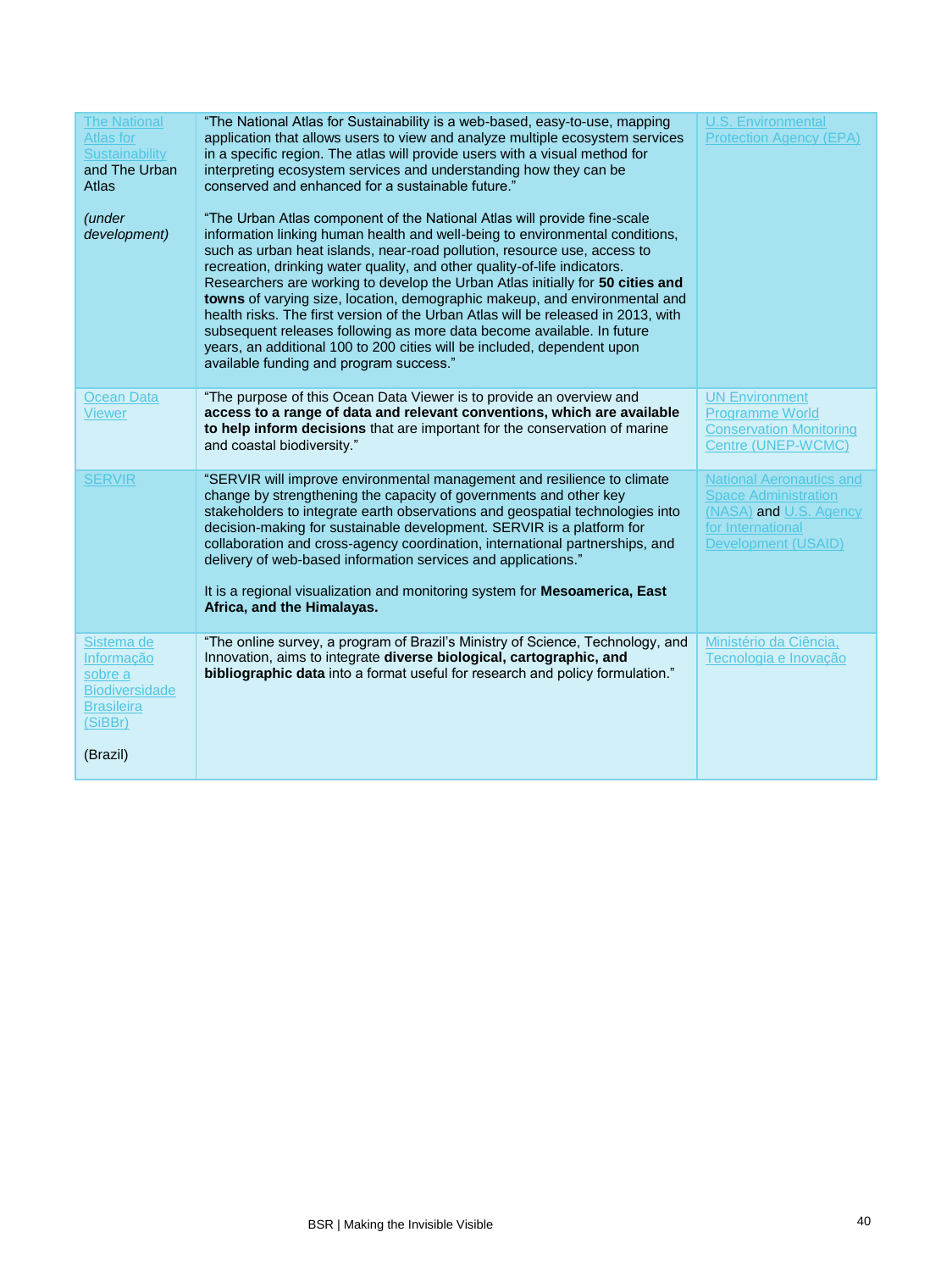# **Table 9:** Tools for Specific Types of Ecosystems

| <b>Tool Name</b><br><b>Forests</b>                                                                                                                  | <b>Target Audience</b><br>and Ideal<br><b>Application</b>                                                                                                                   | <b>Description</b>                                                                                                                                                                                                                                                                                                                                                                                                                                                           | <b>Tool</b><br><b>Developer</b>                                                 |
|-----------------------------------------------------------------------------------------------------------------------------------------------------|-----------------------------------------------------------------------------------------------------------------------------------------------------------------------------|------------------------------------------------------------------------------------------------------------------------------------------------------------------------------------------------------------------------------------------------------------------------------------------------------------------------------------------------------------------------------------------------------------------------------------------------------------------------------|---------------------------------------------------------------------------------|
| High<br>Conservation<br>Value (HCV)<br><b>Forest Toolkit</b>                                                                                        | <b>Target audience:</b><br>Government, NGOs,<br>and land managers<br>Ideal application:<br>Forest management<br>planning<br>Tool type:<br>Framework and<br>process overview | This toolkit provides a framework for assessing whether<br>forests are of high conservation value, including their<br>ecological and economic benefits.                                                                                                                                                                                                                                                                                                                      | High<br><b>Conservation</b><br>Value (HCV)<br><b>Resource</b><br><b>Network</b> |
| <b>Global Forest</b><br>Watch 2.0                                                                                                                   | <b>Target audience:</b><br>Government, NGOs,<br>and land managers<br>Ideal application:<br>Forest management<br>planning<br>Tool type:<br>Remote monitoring<br>system       | The interactive, real-time forest monitoring system will use<br>satellite technology, data collected with remote sensors, and<br>human observation to aid forest management efforts. While not<br>directly framed in an ecosystem services lens, these types of<br>tools will likely have a significant impact on companies' abilities<br>to measure and manage ecosystem impacts.                                                                                           | Google and<br>World<br><b>Resources</b><br>Institute (WRI)                      |
| <b>Natural</b><br>Infrastructure:<br>Investing in<br>Forested<br>Landscapes for<br><b>Source Water</b><br>Protection in the<br><b>United States</b> | <b>Target audience:</b><br>Government, NGOs,<br>and land managers<br>Ideal application:<br>Water planning<br>Tool type:<br>Guidance document                                | "Staff in water utilities, municipalities, businesses, and local<br>conservation groups can use this reference and guidance<br>document to advance important dialogue around investing in<br>forests for source water protection in their watersheds and<br>to guide early design and implementation efforts like convening<br>stakeholders, identifying sources of finance, and prioritizing<br>investments across the landscape."                                          | World<br><b>Resources</b><br><b>Institute (WRI)</b>                             |
| OpenTreeMap                                                                                                                                         | <b>Target audience:</b><br>Government, NGOs,<br>and land managers<br>Ideal application:<br><b>Urban forestry</b><br>management<br>Tool type:<br>Interactive mapping<br>tool | "OpenTreeMap is a collaborative platform for crowdsourced<br>tree inventory, ecosystem services calculations, urban<br>forestry analysis, and community engagement. To calculate<br>the ecosystem benefits generated by the trees, we use the i-<br>Tree Streets software developed by the U.S. Forest Service. i-<br>Tree Streets calculates ecosystem benefits using the species<br>and diameter of the tree and the i-Tree climate zone in which<br>the tree is located." | Azavea                                                                          |
| <b>Oceans and Coasts</b>                                                                                                                            |                                                                                                                                                                             |                                                                                                                                                                                                                                                                                                                                                                                                                                                                              |                                                                                 |
| Coastal<br>Resilience 2.0                                                                                                                           | <b>Target audience:</b><br>Coastal planners,<br>policy makers, and<br>scientists<br>Ideal application:<br>Coastal planning<br>Tool type:<br>Online interactive<br>resource  | "Coastal Resilience 2.0 is a suite of tools that enables<br>decision-makers to assess risk and identify nature-based<br>solutions to reduce socioeconomic vulnerability to coastal<br>hazards. These tools allow you to interactively examine storm<br>surge, sea level rise, natural resources, vulnerable communities,<br>and assets and to develop risk reduction and restoration<br>solutions."                                                                          | <b>The Nature</b><br>Conservancy                                                |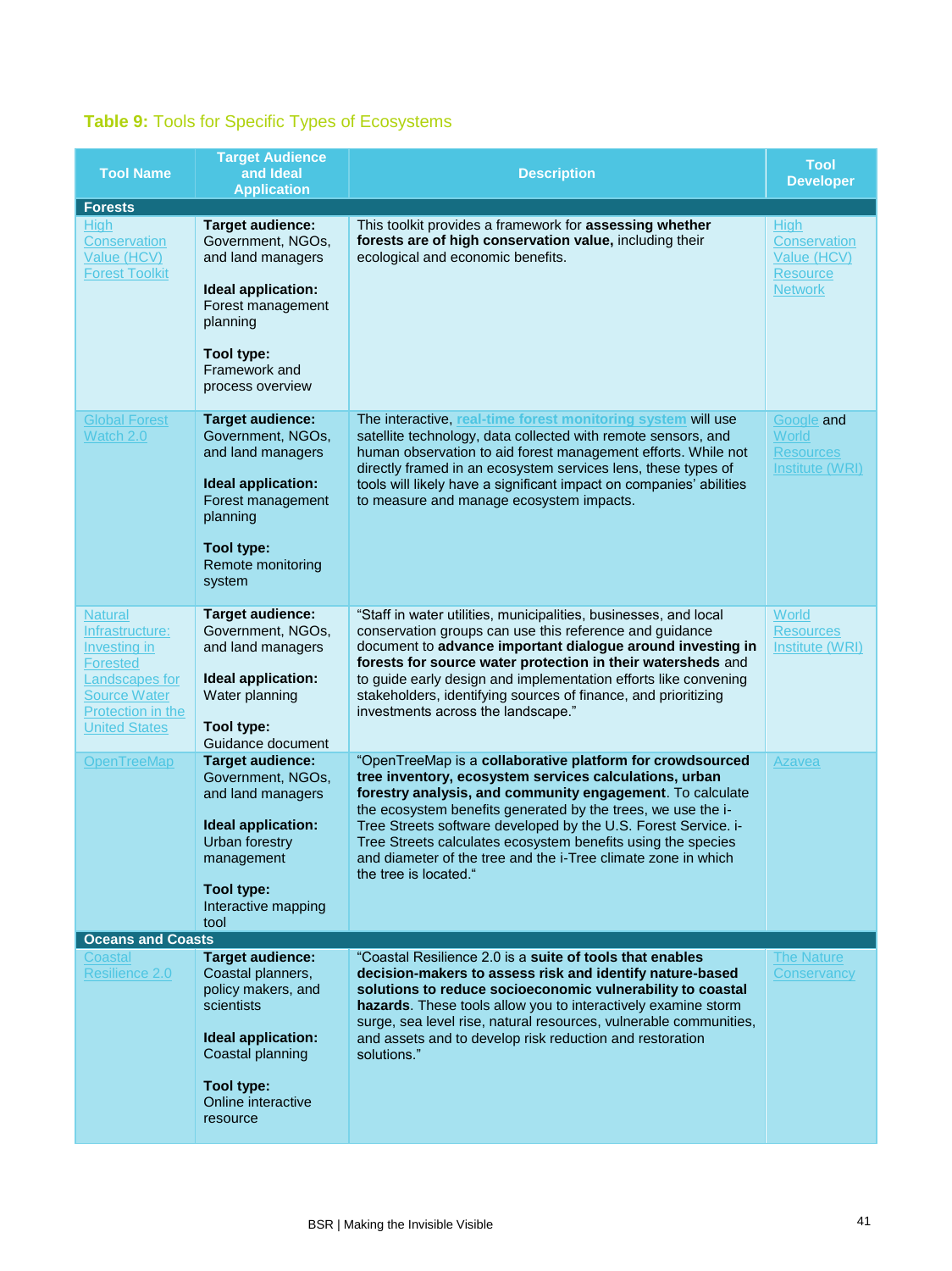| <b>Global Survey</b><br>of Tools Used<br>for Marine<br><b>Spatial Planning</b>                                                                                                            | <b>Target audience:</b><br>Marine managers,<br>scientists, and policy<br>makers<br>Ideal application:<br>Understanding<br>available tools<br>Tool type:<br>Resource list                                                            | The EBM Tools Network and OpenChannels conducted a<br>survey of marine spatial planning practitioners worldwide to<br>learn what tools they are using in the field and how well those<br>tools are working. They've published the results as a blog<br>series: "Global Survey of Tools Used for Marine Spatial<br>Planning."                                                                                                                                                                                                                                                                                                                                                                                                                                                                                                                                                                                                                                                                 | <b>EBM</b><br>(Ecosystem-<br><b>Based</b><br>Management)<br><b>Tools Network</b><br>and<br>OpenChannels |
|-------------------------------------------------------------------------------------------------------------------------------------------------------------------------------------------|-------------------------------------------------------------------------------------------------------------------------------------------------------------------------------------------------------------------------------------|----------------------------------------------------------------------------------------------------------------------------------------------------------------------------------------------------------------------------------------------------------------------------------------------------------------------------------------------------------------------------------------------------------------------------------------------------------------------------------------------------------------------------------------------------------------------------------------------------------------------------------------------------------------------------------------------------------------------------------------------------------------------------------------------------------------------------------------------------------------------------------------------------------------------------------------------------------------------------------------------|---------------------------------------------------------------------------------------------------------|
| <b>TEEB Oceans</b><br>and Coasts<br>Knowledge<br>Portal                                                                                                                                   | <b>Target audience:</b><br>Marine managers,<br>scientists, and policy<br>makers<br>Ideal application:<br>Ocean and coastal<br>ecosystem services<br>assessment and<br>valuation<br>Tool type:<br>Data source and<br>resource portal | "The Knowledge Portal will consist of a web-based platform to<br>monitor, over the long term, the changes in value of ocean<br>and coastal ecosystem services around the world. It will also<br>promote information and knowledge sharing, assist capacity-<br>building facilitation, and provide a platform for continued<br>knowledge development. The aim of the portal is to help provide<br>end-users with a resource to explore, evaluate, synthesize, and<br>learn about ocean and coastal ecosystem valuation at multiple<br>levels of details."<br>"The Knowledge Portal will contain environmental,<br>natural/physical scientific, socioeconomic, and social-ecological<br>data sets amongst others. It will also contain synthesis products<br>of the TEEB for Oceans and Coasts study, tailored for specific<br>user-focused functions for a particular country, region, site, or<br>business. The portal will also provide intelligent links to other<br>resources and tools." | <b>GRID-Arendal</b><br>and the UN<br>Environmental<br>Programme<br>(UNEP)                               |
| Tools for<br><b>Coastal Climate</b><br><b>Adaptation</b><br>Planning: A<br><b>Guide for</b><br><b>Selecting Tools</b><br>to Assist with<br>Ecosystem-<br><b>Based Climate</b><br>Planning | <b>Target audience:</b><br>Marine managers and<br>policy makers<br><b>Ideal application:</b><br>Climate adaptation<br>planning<br>Tool type:<br>Data source and<br>resource portal                                                  | "The purpose of Tools for Coastal Climate Adaptation Planning<br>is to provide the information necessary for coastal natural<br>resource managers and community planners to select<br>appropriate tools for their projects. This guide focuses on<br>spatially explicit solutions for climate-related planning. It<br>provides detailed information on a set of key tools that either<br>alone or used in conjunction with other tools can facilitate<br>multisector climate adaptation planning (i.e., climate adaptation<br>planning that incorporates elements of ecosystem health and<br>social well-being) and describes the utility and role of tools in<br>relevant planning processes."                                                                                                                                                                                                                                                                                              | <b>NatureServe</b>                                                                                      |
| U.S. map of<br>coastal<br>protection from<br>natural habitats                                                                                                                             | <b>Target audience:</b><br>Marine managers and<br>policy makers<br>Ideal application:<br>Assessing coastal<br>protection<br>Tool type:<br>Coastal data and<br>model                                                                 | The Natural Capital Project published a study offering the first<br>comprehensive U.S. map of coastal protection from different<br>natural habitats. The map covers the entire U.S. coastline<br>down to a 1-kilometer-square resolution. The hazard model<br>takes account ecosystem data, projected climate scenarios,<br>socioeconomic data, and property values to identify where<br>habitats offer the greatest coastal protection.                                                                                                                                                                                                                                                                                                                                                                                                                                                                                                                                                     | <b>Natural Capital</b><br><b>Project</b><br>(NatCap)                                                    |
| <b>Global Wetland</b>                                                                                                                                                                     | Water, Wetlands, Estuaries, and Streams<br><b>Target audience:</b>                                                                                                                                                                  | "Information about the geographic extent, status (e.g., land                                                                                                                                                                                                                                                                                                                                                                                                                                                                                                                                                                                                                                                                                                                                                                                                                                                                                                                                 | <b>Wetlands</b>                                                                                         |
| <b>Observing</b><br><b>System</b><br>(GWOS)<br><i>(under</i><br>development)                                                                                                              | Resource managers<br>and land planners<br>Ideal application:<br>Wetlands planning<br>Tool type:<br>Resource center and<br>database                                                                                                  | cover, hydrology, and biodiversity), and use of wetlands is<br>scattered, difficult to locate, and more difficult to incorporate into<br>multidisciplinary analyses that can inform conservation and<br>management strategies. To address this problem, the Ramsar<br>Convention on Wetlands has proposed the development of a<br>Global Wetland Observing System (GWOS)-a network and<br>portal for organizing information on wetlands and their wise<br>use."                                                                                                                                                                                                                                                                                                                                                                                                                                                                                                                              | International                                                                                           |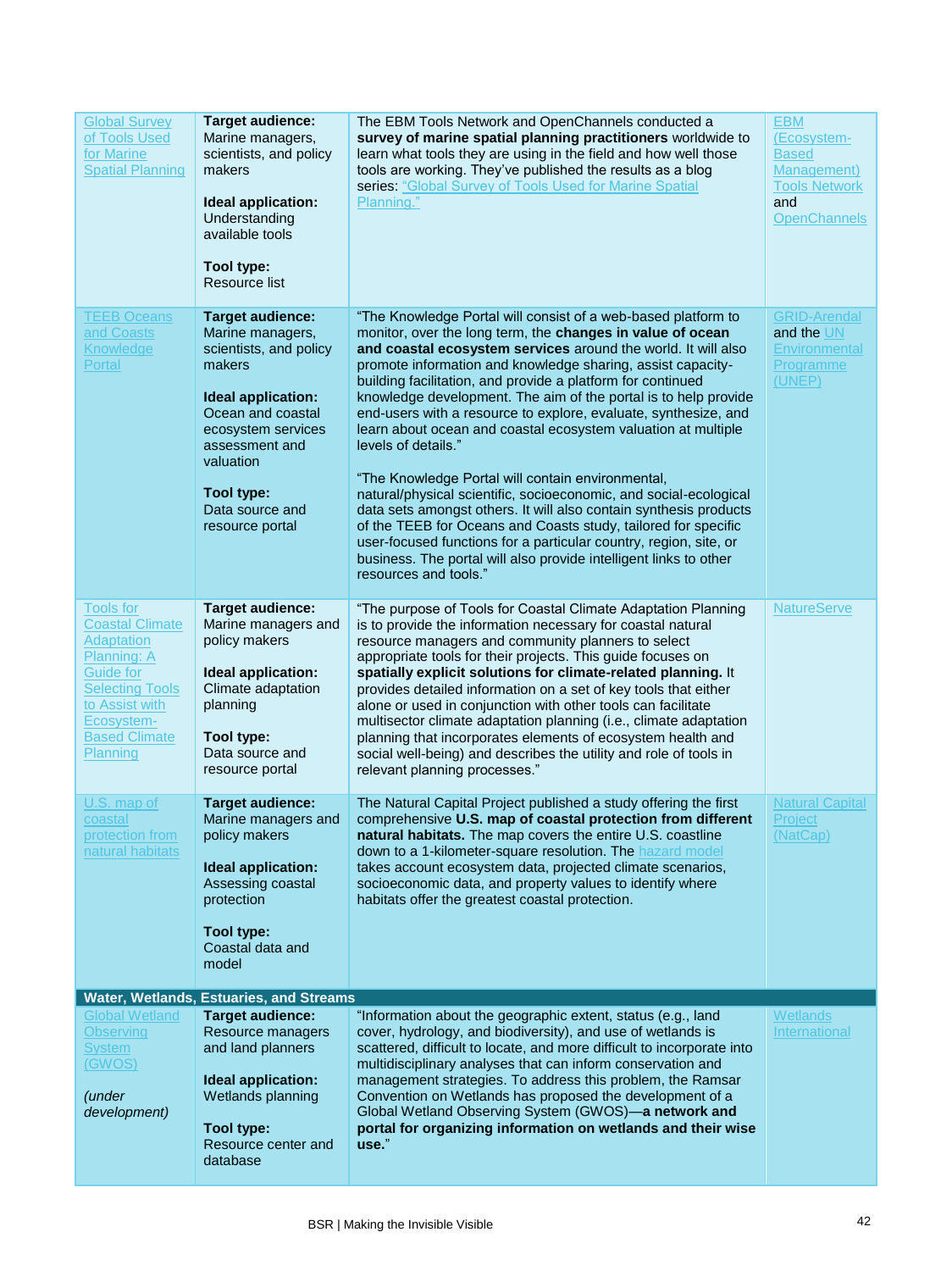| Integrated<br>Wetland<br><b>Assessment</b><br><b>Toolkit</b>                                                                   | <b>Target audience:</b><br>Resource managers<br>and land planners<br>Ideal application:<br>Wetlands planning<br>Tool type:<br>Framework and<br>process overview                 | "This toolkit sets out a process for integrated assessment and<br>provides a set of methods that can be used to investigate the<br>links among biodiversity, economics, and livelihoods in wetlands<br>and to identify and address potential conflicts of interest<br>between conservation and development objectives. The<br>integrated approach presented in the toolkit also enables<br>practitioners to assess a wetland in terms of its combined<br>biodiversity, economic, and livelihood values. It has a<br>particular focus on strengthening pro-poor approaches to<br>wetland management."<br>"It is intended to help overcome the current methodological and<br>information gaps in wetland assessment, thereby facilitating the<br>factoring of wetland values into conservation and development<br>decision-making and management planning. It can be applied to<br>all sorts of wetlands and at all scales." | International<br>Union for<br>Conservation<br>of Nature<br>(IUCN)                                                       |
|--------------------------------------------------------------------------------------------------------------------------------|---------------------------------------------------------------------------------------------------------------------------------------------------------------------------------|----------------------------------------------------------------------------------------------------------------------------------------------------------------------------------------------------------------------------------------------------------------------------------------------------------------------------------------------------------------------------------------------------------------------------------------------------------------------------------------------------------------------------------------------------------------------------------------------------------------------------------------------------------------------------------------------------------------------------------------------------------------------------------------------------------------------------------------------------------------------------------------------------------------------------|-------------------------------------------------------------------------------------------------------------------------|
| <b>Wetlands-At-</b><br><b>Risk Protection</b><br>Tool (WARPT)                                                                  | <b>Target audience:</b><br>Local government<br>and NGOs<br>Ideal application:<br>Wetlands planning<br>Tool type:<br>Framework and<br>process overview                           | The Wetlands-At-Risk Protection Tool [WARPT] helps users<br>assess local wetlands and develop a plan for protecting at-risk<br>wetlands and their functions. The basic steps of the process<br>include quantifying the extent of at-risk wetlands, documenting<br>the benefits they provide at various scales, and using the results<br>to select the most effective protection mechanisms.                                                                                                                                                                                                                                                                                                                                                                                                                                                                                                                                | U.S.<br>Environmental<br><b>Protection</b><br><b>Agency (EPA)</b><br>and Center for<br>Watershed<br>Protection<br>(CWP) |
|                                                                                                                                |                                                                                                                                                                                 |                                                                                                                                                                                                                                                                                                                                                                                                                                                                                                                                                                                                                                                                                                                                                                                                                                                                                                                            |                                                                                                                         |
| <b>Urban Environments</b>                                                                                                      |                                                                                                                                                                                 |                                                                                                                                                                                                                                                                                                                                                                                                                                                                                                                                                                                                                                                                                                                                                                                                                                                                                                                            |                                                                                                                         |
| <b>Creating Value</b><br>through<br>Ecosystem<br><b>Service</b><br>Management in<br><b>Urban and</b><br>Suburban<br>Landscapes | <b>Target audience:</b><br>Urban and suburban<br>land managers and<br>planners<br>Ideal application:<br>Landscape planning<br>and management<br>Tool type:<br>Guidance document | "The document describes the ecosystem services approach<br>and how it relates to managed landscapes. It reviews the<br>economic, environmental, and social benefits derived from<br>managed landscapes with a focus on seven ecosystem<br>services: aesthetic and recreation opportunities, water quality,<br>air quality, carbon sequestration, local climate control, water<br>retention, and soil retention. These services can be quantified<br>and economically valued using existing methods. The document<br>proposes a conceptual ecosystem service framework for<br>managed landscapes to aid in operationalizing and eventually<br>standardizing these considerations into landscape<br>management."<br>The Nature of Mainstreaming Toolkit provides important                                                                                                                                                   | World<br><b>Resources</b><br>Institute (WRI)<br>and Cardno<br><b>ENTRIX</b>                                             |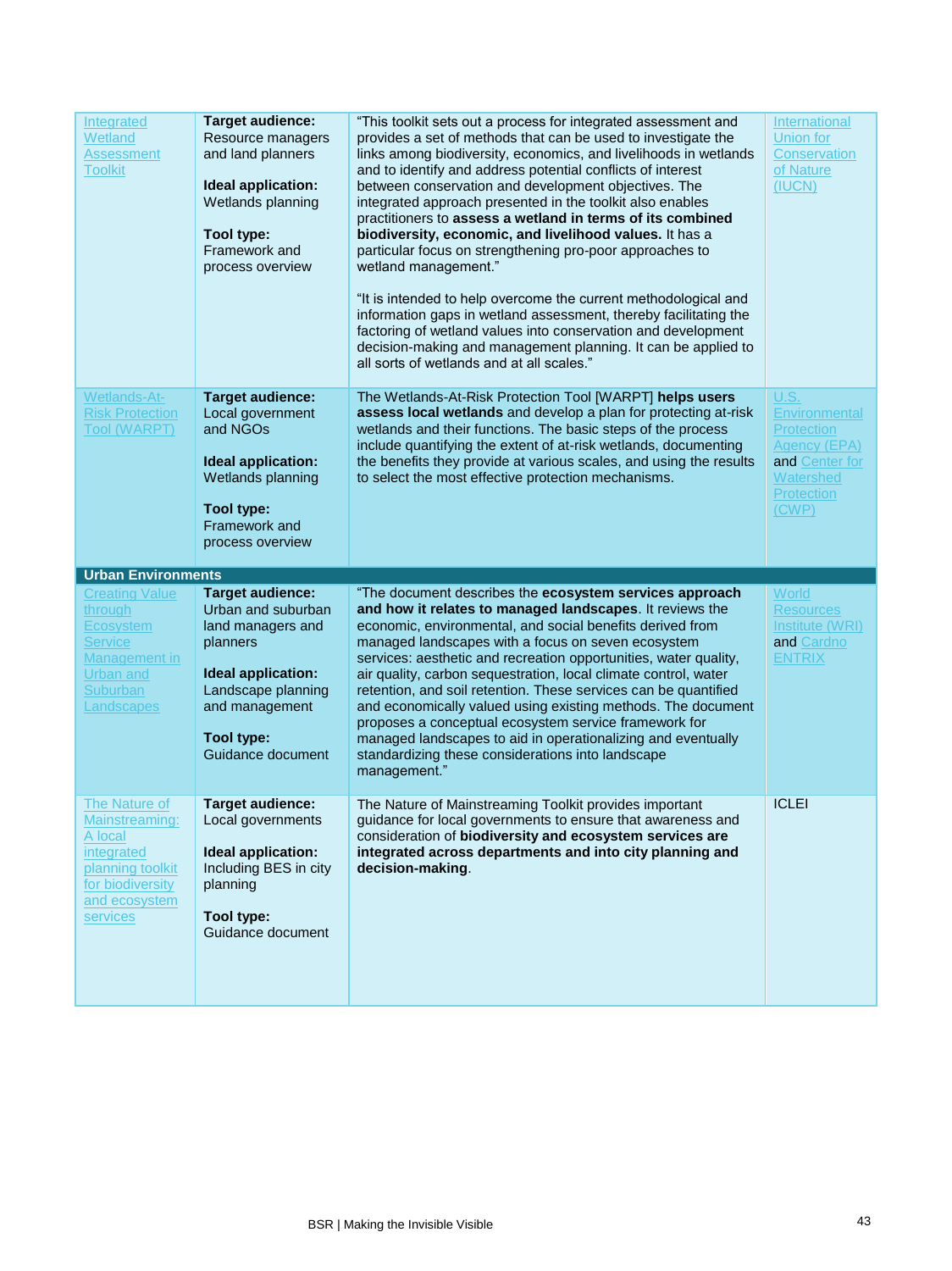### **Table 10:** Sector-Specific Tools

| <b>Tool Name</b>                                                                                                                         | <b>Target Audience and</b><br><b>Ideal Application</b>                                                                                                                                        | <b>Description</b>                                                                                                                                                                                                                                                                                                                                                                                                                                                                                                                                                                                           | <b>Tool</b><br><b>Developer</b>                     |
|------------------------------------------------------------------------------------------------------------------------------------------|-----------------------------------------------------------------------------------------------------------------------------------------------------------------------------------------------|--------------------------------------------------------------------------------------------------------------------------------------------------------------------------------------------------------------------------------------------------------------------------------------------------------------------------------------------------------------------------------------------------------------------------------------------------------------------------------------------------------------------------------------------------------------------------------------------------------------|-----------------------------------------------------|
| <b>Chemicals</b>                                                                                                                         |                                                                                                                                                                                               |                                                                                                                                                                                                                                                                                                                                                                                                                                                                                                                                                                                                              |                                                     |
| "Biodiversity<br>and<br><u>Ecosystem</u><br>Services:<br><b>What Are They</b><br>All About?"                                             | <b>Target audience:</b><br>Companies in the<br>chemical sector<br>Ideal application:<br>Understanding<br>ecosystem services<br>impacts and<br>dependencies<br>Tool type:<br>Guidance document | "This guide aims to help both large and small companies in the<br>chemicals sector to get started in integrating biodiversity<br>and ecosystem services in their strategy and daily<br>operations."                                                                                                                                                                                                                                                                                                                                                                                                          | <b>CEFIC</b>                                        |
|                                                                                                                                          | <b>Construction and Land Development</b>                                                                                                                                                      |                                                                                                                                                                                                                                                                                                                                                                                                                                                                                                                                                                                                              |                                                     |
| Leadership in<br><b>Energy and</b><br>Environmental<br>Design for<br><b>Building</b><br>Design and<br><b>Construction</b><br>(LEED BD&C) | <b>Target audience:</b><br><b>Building designers</b><br>Ideal application:<br><b>Building construction</b><br>Tool type:<br>Rating system                                                     | LEED BD&C version 4 includes draft credits encouraging<br>sourcing from "manufacturers that have publicly released<br>a report from their raw material suppliers, including the<br>following:<br>raw material supplier extraction locations,<br>$\rightarrow$<br>a commitment to long-term ecologically responsible land<br>$\gg$<br>use,<br>a commitment to reducing environmental harms from<br>$\gg$<br>extraction and/or manufacturing processes, [and]<br>a commitment to meeting applicable standards or<br>$\gg$<br>programs voluntarily that address responsible sourcing<br>criteria."              | U.S. Green<br><b>Building</b><br>Council<br>(USGBC) |
| <b>Offset Portfolio</b><br><b>Analyzer and</b><br>Locator<br>added in 2014                                                               | <b>Target audience:</b><br>Infrastructure<br>developers<br><b>Ideal application:</b><br>Assessing ecosystem<br>service impacts and<br>potential offsets<br><b>Tool type:</b><br>Software tool | "OPAL (Offset Portfolio Analyzer and Locator) enables users to<br>estimate the impacts of development activities on<br>terrestrial ecosystems and several of the services they<br>provide, and then to select offsets to efficiently mitigate losses.<br>OPAL tracks how people are affected by the environmental<br>impacts of development and mitigation activities, making the<br>consequences of development more transparent and enabling<br>mitigation portfolios to be designed in a way that maintains or<br>restores environmental benefits in a socially equitable manner."                        | <b>Natural Capital</b><br>Project                   |
| <b>QuickScan</b>                                                                                                                         | <b>Target audience:</b><br>Policy makers<br>Ideal application:<br>Assessing policies<br>regarding green<br>infrastructure<br>Tool type:<br><b>GIS tool</b>                                    | "It is a flexible and modular modeling environment currently<br>being developed in the European Environment Agency. It<br>allows the users to explore the different implications and<br>trade-offs that occur when developing and implementing<br>policy options for Europe. Green infrastructure can be<br>explored either as a purely structural theme, by looking at<br>different land cover types and administrative declarations, or it<br>can be explored with a more functional approach, which seeks<br>to identify areas and networks that might not be measured<br>using purely mechanical means." | European<br>Environment<br>Agency (EEA)             |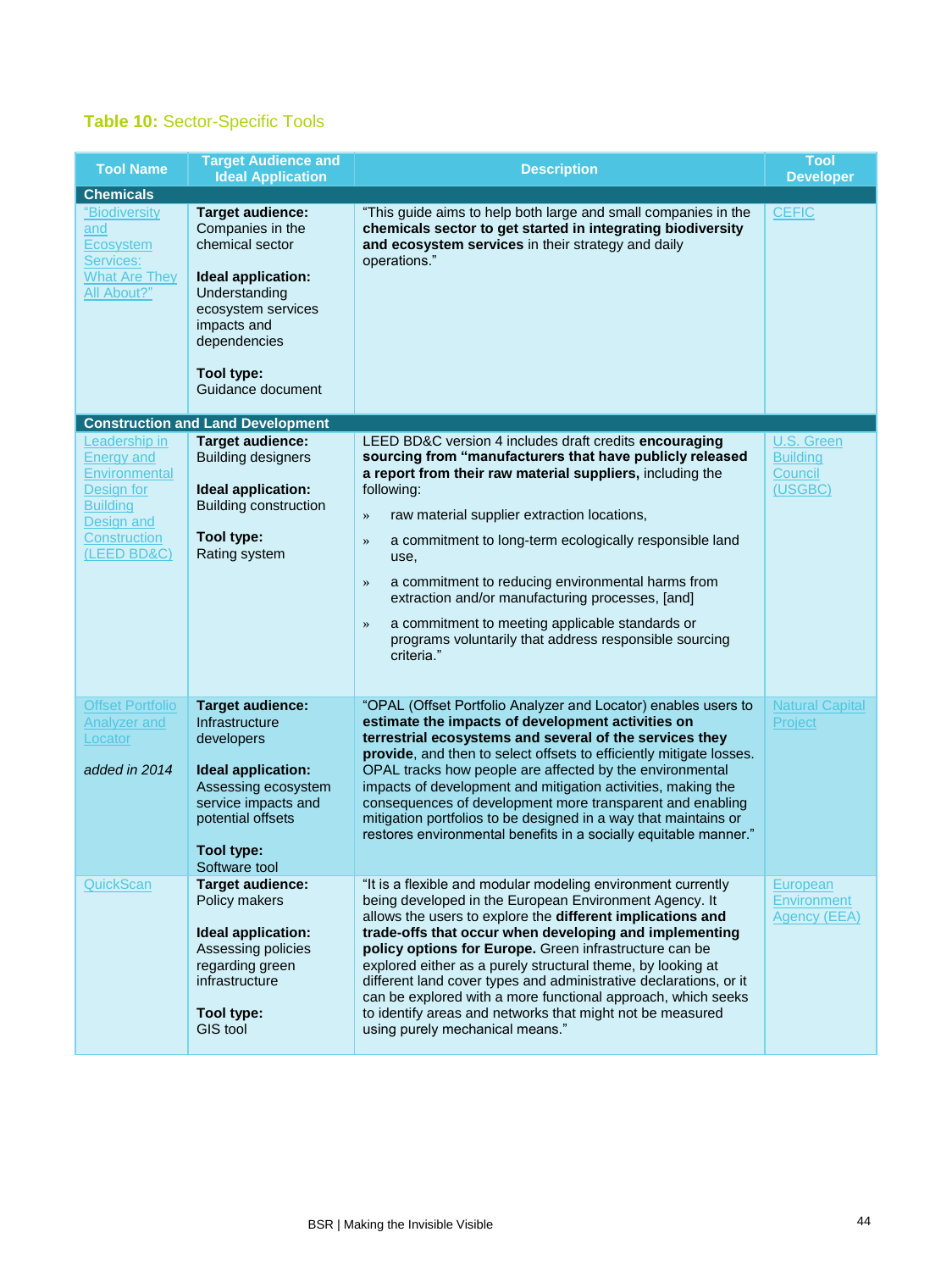| <b>Target audience:</b><br><b>Sustainable</b><br><b>Sites Initiative</b><br>Land developers<br>Ideal application:<br>Implementing<br>sustainable land<br>development and site<br>management practices<br>Tool type:<br>Rating system | "The Sustainable Sites Initiative is dedicated to fostering a<br>transformation in land development and management<br>practices that will bring the essential importance of ecosystem<br>services to the forefront. For the purposes of the initiative, land<br>practices are defined as sustainable if they enable natural and<br>built systems to work together to 'meet the needs of the<br>present without compromising the ability of future generations<br>to meet their own needs." | Sustainable<br><b>Sites Initiative</b> |
|--------------------------------------------------------------------------------------------------------------------------------------------------------------------------------------------------------------------------------------|--------------------------------------------------------------------------------------------------------------------------------------------------------------------------------------------------------------------------------------------------------------------------------------------------------------------------------------------------------------------------------------------------------------------------------------------------------------------------------------------|----------------------------------------|
|--------------------------------------------------------------------------------------------------------------------------------------------------------------------------------------------------------------------------------------|--------------------------------------------------------------------------------------------------------------------------------------------------------------------------------------------------------------------------------------------------------------------------------------------------------------------------------------------------------------------------------------------------------------------------------------------------------------------------------------------|----------------------------------------|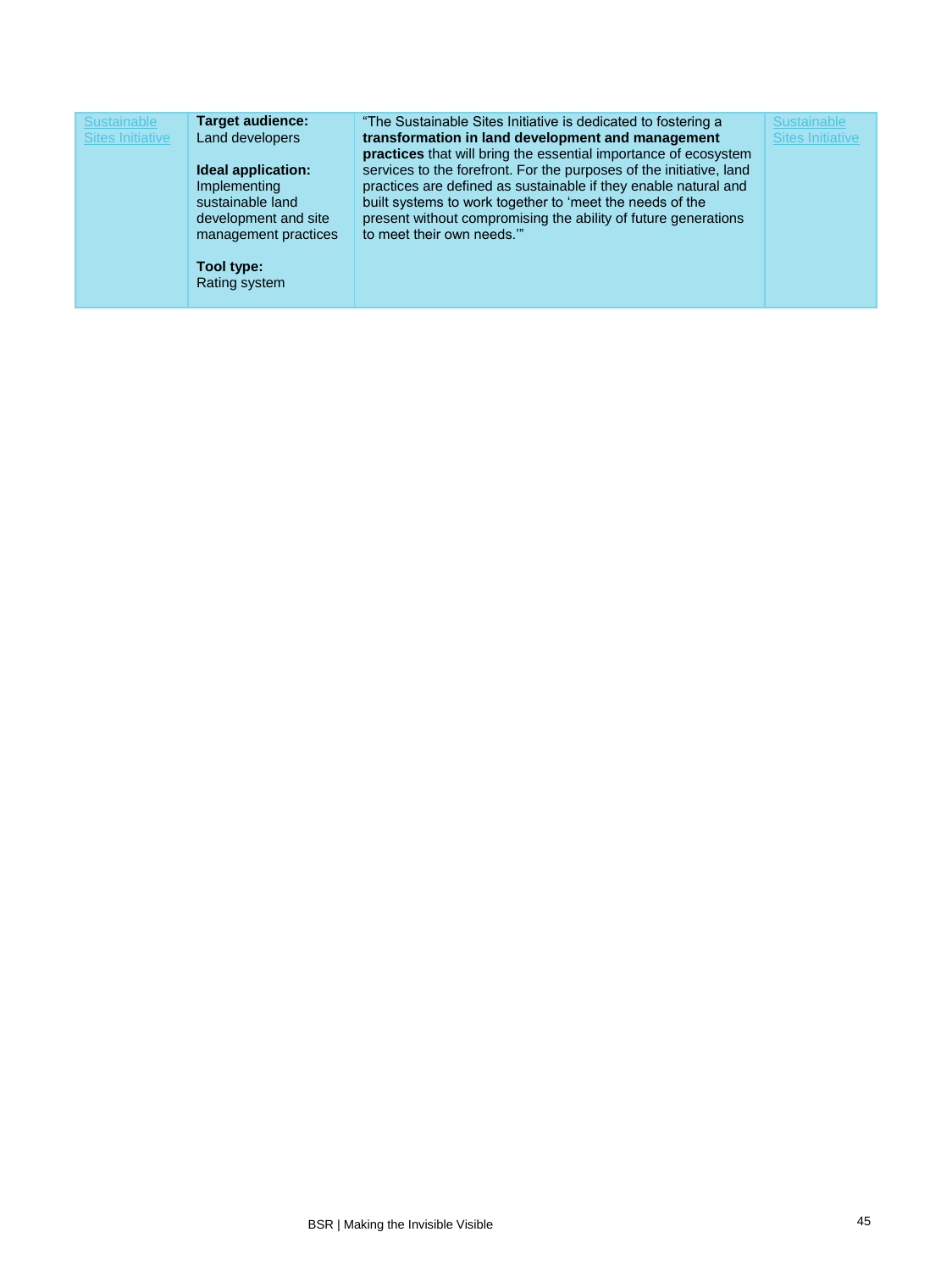| <b>Energy and Extractives</b>                                                                                      |                                                                                                                                                                                                                                                   |                                                                                                                                                                                                                                                                                                                                                                                                                                                                                                                                                                                                                                                                                                                                                                                                                     |                                                                                                                                                     |  |
|--------------------------------------------------------------------------------------------------------------------|---------------------------------------------------------------------------------------------------------------------------------------------------------------------------------------------------------------------------------------------------|---------------------------------------------------------------------------------------------------------------------------------------------------------------------------------------------------------------------------------------------------------------------------------------------------------------------------------------------------------------------------------------------------------------------------------------------------------------------------------------------------------------------------------------------------------------------------------------------------------------------------------------------------------------------------------------------------------------------------------------------------------------------------------------------------------------------|-----------------------------------------------------------------------------------------------------------------------------------------------------|--|
| <b>Cross Sector</b><br><b>Biodiversity</b><br><u>Initiative</u><br>(CSBI)<br><b>Timeline Tool</b><br>added in 2014 | <b>Target industries:</b><br><b>Extractives companies</b><br>Ideal application:<br>Project planning<br><b>Tool type:</b><br>Guidance document                                                                                                     | "The Cross Sector Biodiversity Initiative (CSBI) Timeline Tool<br>has been designed to assist project planning in the<br>extractives industries to better align project development,<br>biodiversity impact management, and financial timelines and<br>milestones."                                                                                                                                                                                                                                                                                                                                                                                                                                                                                                                                                 | <b>IPIECA</b> , the<br>International<br>Council on<br>Mining and<br><b>Metals</b><br>(ICMM), and<br>the Equator<br><b>Principles</b><br>Association |  |
| <b>EcoNomics</b>                                                                                                   | <b>Target industries:</b><br>Utilities, minerals and<br>metals, hydrocarbons,<br>infrastructure, and<br>environment<br>Ideal application:<br>Project selection and<br>design<br>Tool type:<br>Proprietary computer<br>model                       | "The EcoNomics assessment process allows users to quantify<br>and monetize relevant environmental, social, and financial<br>project factors across the asset lifecycle, allowing project<br>options to be compared on a like-for-like dollar-value basis over<br>a range of possible future conditions. This allows decision-<br>makers to identify optimal solutions for profit and sustainability."                                                                                                                                                                                                                                                                                                                                                                                                               | <b>WorleyParsons</b>                                                                                                                                |  |
| <b>IPIECA</b><br><b>Biodiversity</b><br>and Ecosystem<br><b>Services Guide</b>                                     | <b>Target audience:</b><br>Decision-makers in oil<br>and gas companies<br>Ideal application:<br>Identify risks and<br>opportunities related to<br>ecosystem services for<br>oil and gas<br>developments<br><b>Tool type:</b><br>Guidance document | "The aim of this guide is threefold. Firstly, it explains the<br>relationship among biodiversity, ecosystem services, and the<br>oil and gas industry. Secondly, it provides a set of checklists<br>to help identify the main ecosystem service dependencies<br>and impacts of oil and gas developments. Thirdly, it<br>highlights key associated risks and opportunities for oil and gas<br>companies and provides guidance on potential measures for<br>managing them."<br>The guide is supplemented by Managing Biodiversity &<br>Ecosystem Services (BES) issues along the asset lifecycle: 10<br>Tips for Success in the Oil and Gas Industry.                                                                                                                                                                 | <b>IPIECA</b><br>(International<br>Petroleum<br>Industry<br>Environmental<br>Conservation<br>Association)                                           |  |
| <b>Finance</b>                                                                                                     |                                                                                                                                                                                                                                                   |                                                                                                                                                                                                                                                                                                                                                                                                                                                                                                                                                                                                                                                                                                                                                                                                                     |                                                                                                                                                     |  |
| E-RISC:<br><b>Environmental</b><br><b>Risk</b><br>Integration in<br>Sovereign<br><b>Credit Analysis</b>            | <b>Target audience:</b><br><b>Investors</b><br>Ideal application:<br>Identify natural capital<br>risks relevant to<br>sovereign credit<br>analysis<br><b>Tool type:</b><br>Guidance document                                                      | "The E-RISC (Environmental Risk in Sovereign Credit Analysis)<br>methodology focuses on the development of metrics and<br>methods for quantifying natural resource and<br>environmental risks so they can be incorporated into<br>sovereign credit risk assessments. The methodology relies<br>on the Ecological Footprint and biocapacity metrics to assess a<br>country's resource situation in order to identify how these risks<br>might affect sovereign credit risk. The traditional focus on<br>renewable biological resources by Global Footprint Network<br>(such as fisheries, forests, cropland, and grazing land) is<br>supplemented with data on nonrenewable natural resources,<br>including fossil fuels, metals, and minerals, to provide a more<br>comprehensive definition of natural resources." | UN<br><b>Environment</b><br>Programme<br>(UNEP)<br>Finance<br>Initiative and<br>Global<br>Footprint<br><b>Network</b>                               |  |
|                                                                                                                    | Food, Beverage, and Agriculture                                                                                                                                                                                                                   |                                                                                                                                                                                                                                                                                                                                                                                                                                                                                                                                                                                                                                                                                                                                                                                                                     |                                                                                                                                                     |  |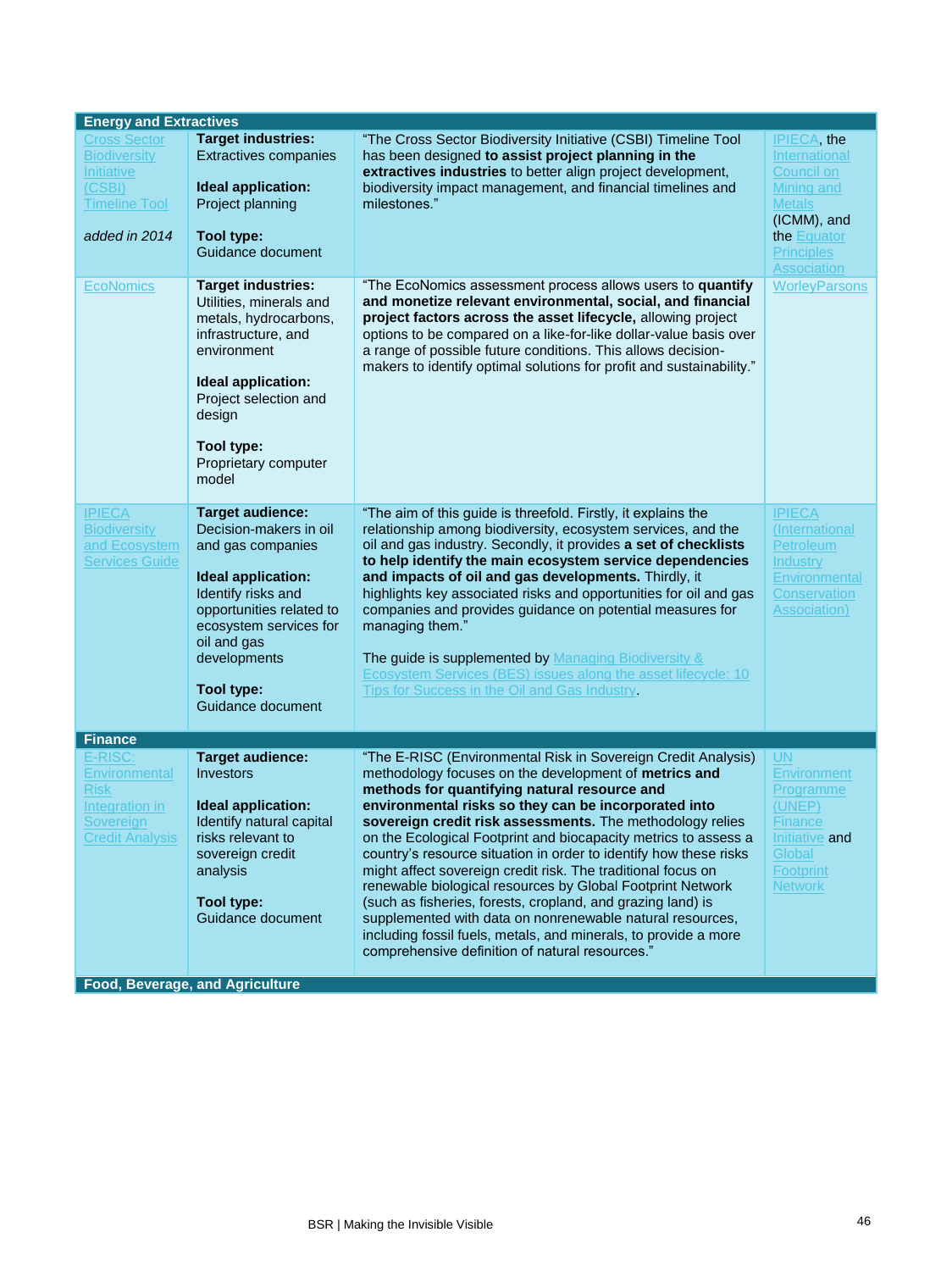| <b>Biodiversity</b><br><b>Risk and</b><br><b>Opportunity</b><br><b>Assessment</b><br>(BROA) Tool    | <b>Target audience:</b><br>Corporate risk<br>managers and<br>sustainability managers<br>Ideal application:<br>Identification of site-<br>specific risks and<br>opportunities and the<br>creation of action plans<br>Tool type:<br>Excel-based<br>assessment and<br>tracking tool | "It allows a business to identify and assess its impacts and<br>dependencies on biodiversity and ecosystem services<br>(BES), to prioritize and to create action and monitoring plans<br>that address risks and opportunities both for BES conservation<br>and to build greater resilience in [the] agricultural landscape.<br>Because tobacco is grown in mixed agricultural landscapes<br>and is commonly rotated with a variety of crops, including rice,<br>barley, beans, and oats, BROA is not a tool specific to the<br>tobacco crop-it deals with issues generic to many agricultural<br>landscapes."                                                                                                                                                                                                                                                                                                                                            | <b>British</b><br>American<br>Tobacco<br><b>Biodiversity</b><br>Partnership |
|-----------------------------------------------------------------------------------------------------|----------------------------------------------------------------------------------------------------------------------------------------------------------------------------------------------------------------------------------------------------------------------------------|----------------------------------------------------------------------------------------------------------------------------------------------------------------------------------------------------------------------------------------------------------------------------------------------------------------------------------------------------------------------------------------------------------------------------------------------------------------------------------------------------------------------------------------------------------------------------------------------------------------------------------------------------------------------------------------------------------------------------------------------------------------------------------------------------------------------------------------------------------------------------------------------------------------------------------------------------------|-----------------------------------------------------------------------------|
| <b>Fieldprint</b><br>Calculator<br>(United States<br>only)                                          | <b>Target audience:</b><br>Farm managers<br>Ideal application:<br>Assessment of<br>environmental impacts<br>of farming and<br>comparison with<br>baselines and<br>alternative scenarios<br>Tool type:<br>Web-based<br>assessment tool                                            | "The Fieldprint Calculator is meant to be an educational<br>resource to get growers thinking about their operations and<br>how their practices relate to natural-resource management<br>and sustainability. It will not provide you with a precise<br>evaluation, but [instead will] allow you to generally benchmark<br>your performance against county, state, and national averages.<br>It also helps you to look at different scenarios of practices and<br>see how those changes may affect your overall outcomes."<br>The calculator does not discuss ecosystem services directly,<br>but it allows users to see the impact of different management<br>practices on land use, soil conservation, soil carbon, GHG<br>[greenhouse gas] emissions, energy use, and water use.<br>Additional indicators are under development. The calculator<br>addresses a variety of common crops, including corn, cotton,<br>potatoes, rice, soybeans, and wheat. | <b>Field to Market</b>                                                      |
| <b>Reducing Risk:</b><br>Landscape<br><b>Approaches to</b><br><b>Sustainable</b><br><b>Sourcing</b> | <b>Target audience:</b><br>Sustainability managers<br>and sourcing managers<br>Ideal application:<br>Informing sourcing<br>decisions<br>Tool type:<br>Guidance document                                                                                                          | "This report demonstrates that when sourcing areas are<br>threatened by a constellation of risks that cannot be mitigated<br>solely on-farm or via supply chain programs, landscape<br>approaches offer solutions. Landscape approaches provide<br>a framework to deliberately work beyond the farm-scale to<br>support food production, ecosystem conservation, and<br>rural livelihoods across entire landscapes in an integrated<br>manner. The research looked specifically at what<br>agribusinesses stand to gain from a landscape approach and<br>explored the benefits and trade-offs early adopters have<br>experienced. Findings are based on a scoping assessment of<br>27 landscape approaches and three in-depth case studies."                                                                                                                                                                                                             | <b>EcoAgriculture</b><br><b>Partners</b>                                    |
| <b>Forestry</b><br><b>Natural Forest</b><br><b>Standard</b>                                         | <b>Target audience:</b><br>Forestry managers<br>Ideal application:<br>Certification of forest<br>conservation and<br>restoration<br>Tool type:<br>Standard                                                                                                                       | "The Natural Forest Standard (NFS) aims to conserve and<br>restore natural forests through actions that benefit local<br>communities and indigenous people. In addition to avoiding<br>[carbon] emissions the NFS offers a framework for the<br>protection of a range of other ecosystem services,<br>including provisioning, cultural, and regulating services. It is<br>aimed specifically at certifying the carbon benefits and<br>biodiversity impacts of medium- to large-scale projects aimed<br>at conservation and restoration of natural forests at risk of<br>deforestation and degradation."                                                                                                                                                                                                                                                                                                                                                  | Ecosystem<br>Certification<br>Organisation<br>(ECO)                         |
| <b>Tourism</b>                                                                                      |                                                                                                                                                                                                                                                                                  |                                                                                                                                                                                                                                                                                                                                                                                                                                                                                                                                                                                                                                                                                                                                                                                                                                                                                                                                                          |                                                                             |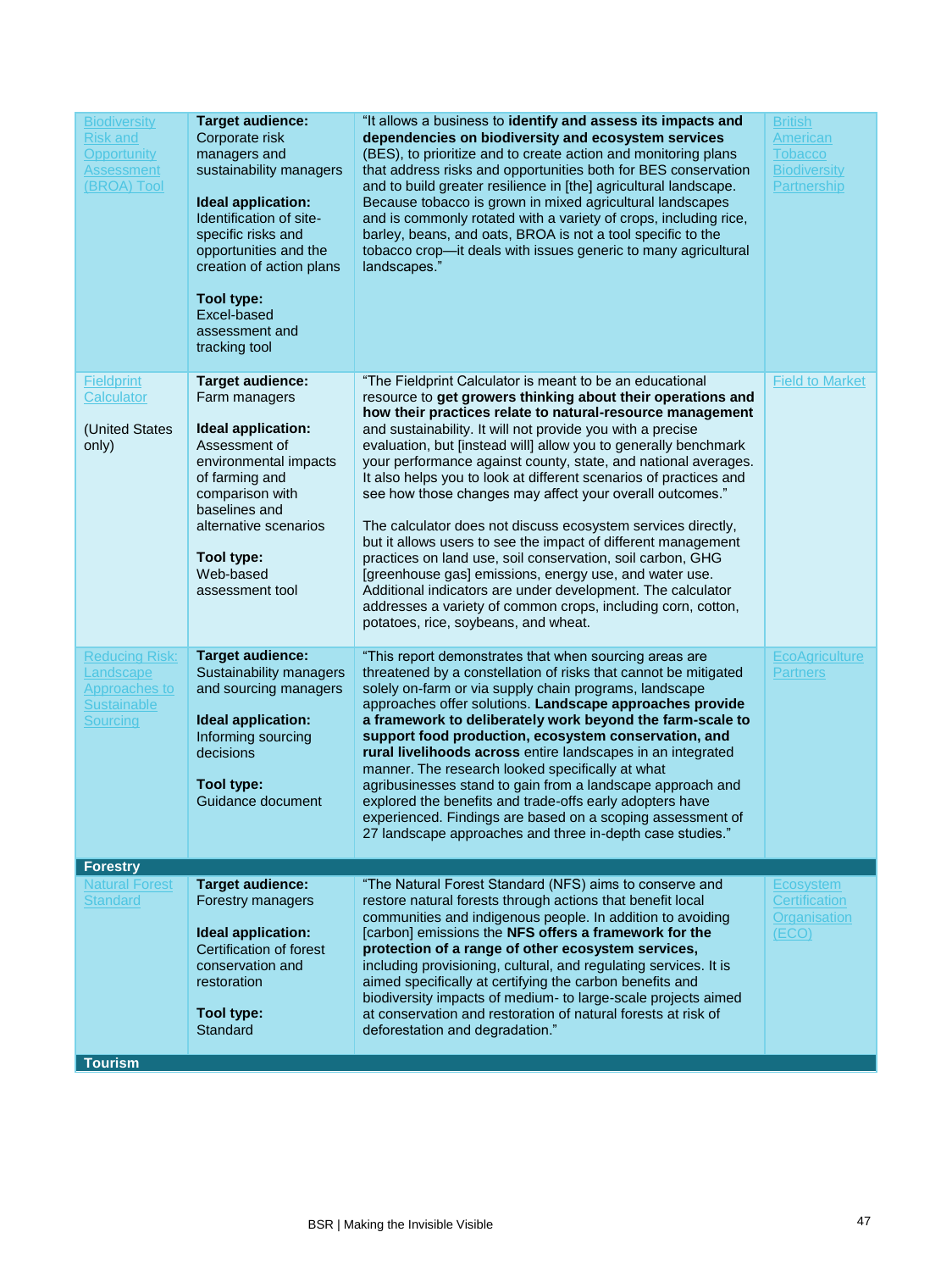| <b>Target audience:</b><br>"The ToBeWell project is based on bringing together principles<br><b>COST</b><br>Tourism,<br>of ecosystem services, which focus on life support systems,<br>Tourism firms and<br>Wellbeing, and<br>(European<br>with more nonmaterial services such as culture, health, and<br><b>Cooperation in</b><br>Ecosystem<br><b>researchers</b><br>well-being through tourism. It aims to link research on well-<br>Science and<br><b>Services</b><br>being provided by ecosystems and their use via tourism,<br>Ideal application:<br>Technology)<br>Linking tourism and<br>leisure, and recreation activities. The underpinning issue of<br>this project is to produce new and collaborative research on<br>ecosystems<br>how and in what way can tourism be a catalyst for improving<br>human health and well-being, by using in a symbiotic and<br>Tool type:<br>sustainable way natural resources and services provided by<br>Research initiative<br>ecosystems, as well as exploring the challenges of [e]valuation<br>of such services." |  |
|--------------------------------------------------------------------------------------------------------------------------------------------------------------------------------------------------------------------------------------------------------------------------------------------------------------------------------------------------------------------------------------------------------------------------------------------------------------------------------------------------------------------------------------------------------------------------------------------------------------------------------------------------------------------------------------------------------------------------------------------------------------------------------------------------------------------------------------------------------------------------------------------------------------------------------------------------------------------------------------------------------------------------------------------------------------------|--|
|--------------------------------------------------------------------------------------------------------------------------------------------------------------------------------------------------------------------------------------------------------------------------------------------------------------------------------------------------------------------------------------------------------------------------------------------------------------------------------------------------------------------------------------------------------------------------------------------------------------------------------------------------------------------------------------------------------------------------------------------------------------------------------------------------------------------------------------------------------------------------------------------------------------------------------------------------------------------------------------------------------------------------------------------------------------------|--|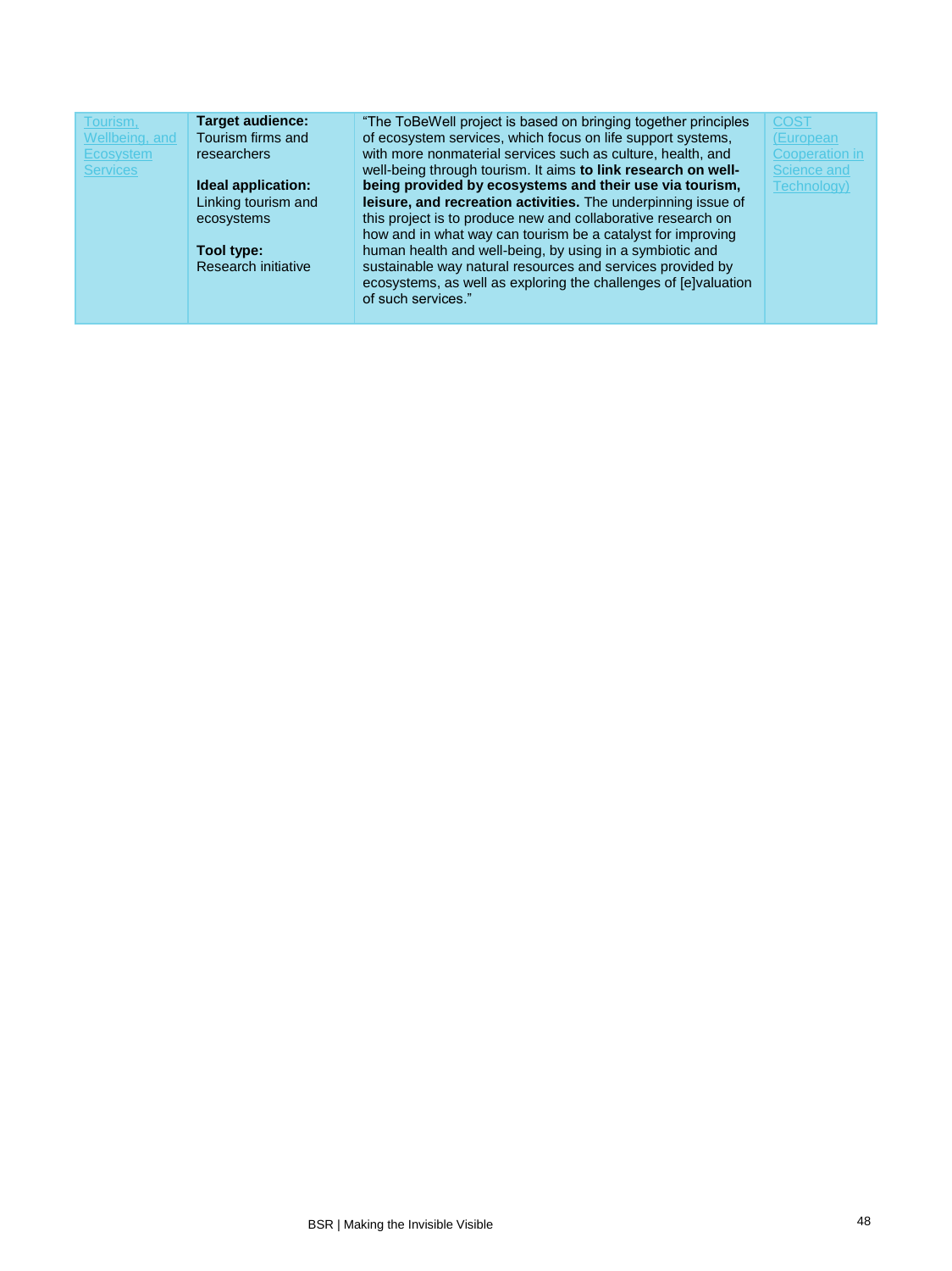#### **Table 11:** Assessment Resources

| <b>Tool Name</b>                                                                                      | <b>Target Audience and</b><br><b>Ideal Application</b>                                                                                                                                           | <b>Description</b>                                                                                                                                                                                                                                                                                                                                                                                                                                                                      | <b>Tool</b><br><b>Developer</b>                                                                                         |
|-------------------------------------------------------------------------------------------------------|--------------------------------------------------------------------------------------------------------------------------------------------------------------------------------------------------|-----------------------------------------------------------------------------------------------------------------------------------------------------------------------------------------------------------------------------------------------------------------------------------------------------------------------------------------------------------------------------------------------------------------------------------------------------------------------------------------|-------------------------------------------------------------------------------------------------------------------------|
| "Ecosystems<br>and Human<br>Well-Being: A<br><b>Manual</b> for<br><b>Assessment</b><br>Practitioners" | <b>Target audience:</b><br>Land managers, policy<br>analysts, and scientists<br>Ideal application:<br>Ecosystem assessment<br><b>Tool type:</b><br>Guidance document                             | "This manual, "Ecosystems and Human Well-Being: A<br>Manual for Assessment Practitioners," allows for the<br>wider adoption of the Millennium Ecosystem Assessment<br>[MEA] conceptual framework and methods. The manual,<br>which contains numerous case studies of best practice,<br>offers a practical guide for undertaking ecosystem<br>assessments and includes tools and approaches that can<br>assess options for better managing ecosystems."                                  | <b>UN</b><br><b>Environment</b><br>Programme<br>World<br>Conservation<br><b>Monitoring</b><br>Centre<br>(UNEP-<br>WCMC) |
| Integrating<br><b>Ecosystem</b><br>Services into<br><b>Development</b><br>Planning                    | <b>Target audience:</b><br>Development professionals<br>Ideal application:<br>Development planning<br>Tool type:<br>Guidance document                                                            | "This guide on Integrating Ecosystem Services into<br>Development Planning aims to assist advisors, project<br>staff, and development planners in partner countries in<br>recognizing the links between nature and<br>development. It considers the environmental and<br>economic trade-offs associated with development<br>measures and helps to systematically incorporate<br>ecosystem services-related opportunities and risks into<br>the planning and development of strategies." | <b>Deutsche</b><br>Gesellschaft<br>für<br>Internationale<br>Zusammen-<br>arbeit                                         |
| MonitoringResou<br>rces.org                                                                           | <b>Target audience:</b><br>Marine resource managers,<br>policy analysts, and<br>scientists<br>Ideal application:<br>Ecosystem monitoring<br><b>Tool type:</b><br><b>Compilation of resources</b> | MonitoringResources.org is a suite of tools that helps<br>investigators plan and implement effective, efficient, high-<br>quality monitoring projects. The tools provide guidance<br>and support for design and documentation of a<br>monitoring project from the early design stage through<br>implementation and generation of descriptive statistics.                                                                                                                                | Pacific<br><b>Northwest</b><br>Aquatic<br><b>Monitoring</b><br>Partnership<br>(PNAMP)                                   |
| <b>Toolkit for</b><br>Ecosystem<br><b>Service Site-</b><br>based<br><b>Assessment</b><br>(TESSA)      | <b>Target audience:</b><br>Land managers, policy<br>analysts, and scientists<br>Ideal application:<br>Ecosystem services<br>assessment<br>Tool type:<br>Guidance document                        | "TESSA is a toolkit for rapid assessment of ecosystem<br>services at sites of biodiversity conservation<br>importance. It has been developed for use by local<br>nonspecialists, enabling the identification of which<br>ecosystem services may be important at a site, and for<br>evaluating the magnitude of benefits that people obtain<br>from them currently, compared with those expected under<br>alternative land uses."                                                        | <b>Birdlife</b><br>International                                                                                        |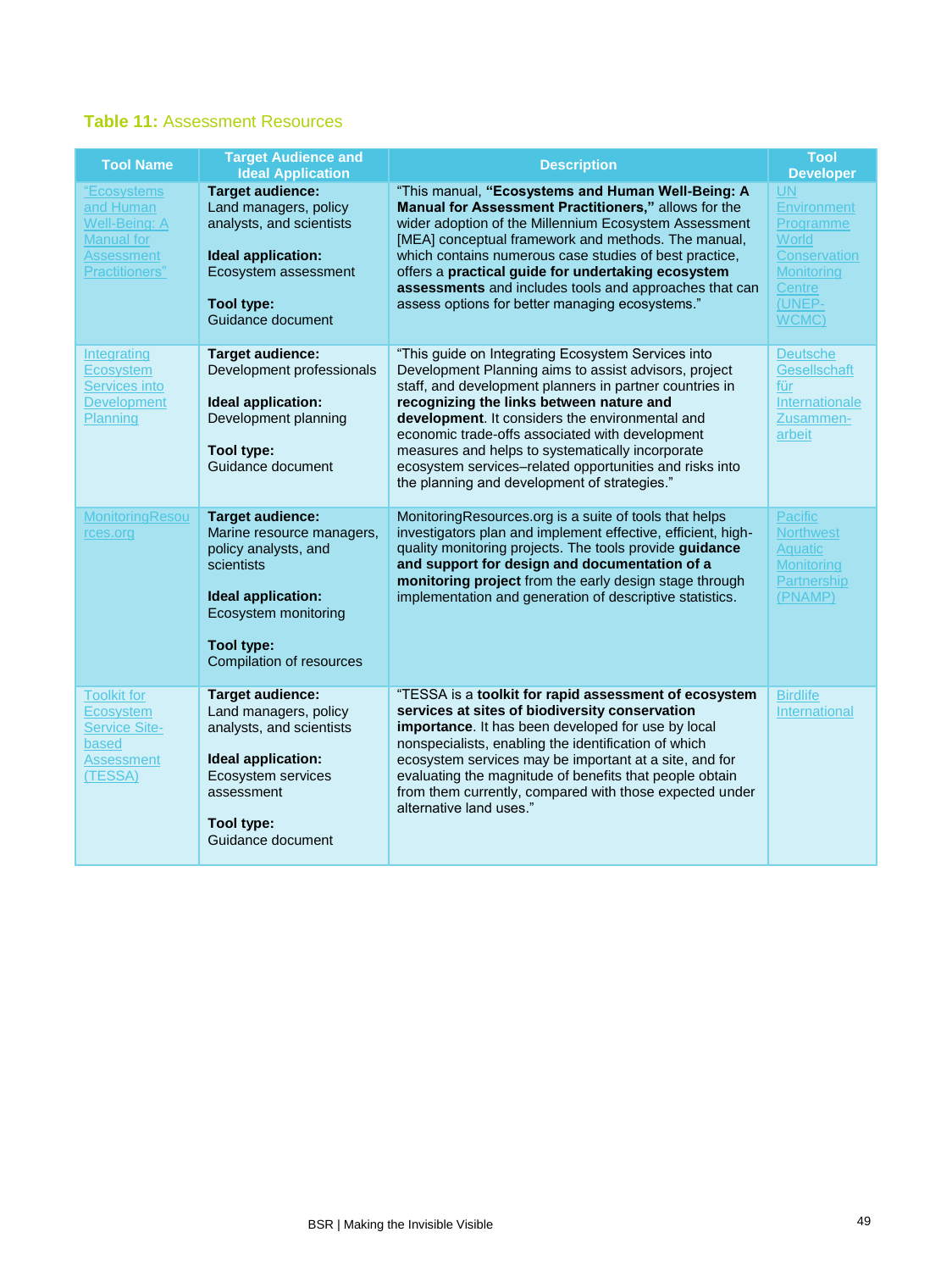### **Table 12:** Training Resources

| <b>Tool Name</b>                                                                                                     | <b>Target Audience and</b><br><b>Ideal Application</b>                                                                                                            | <b>Description</b>                                                                                                                                                                                                                                                                                                                                                                                                                                                                                                                                                                                                                                                                                                  | <b>Tool</b><br><b>Developer</b>                                                                                          |
|----------------------------------------------------------------------------------------------------------------------|-------------------------------------------------------------------------------------------------------------------------------------------------------------------|---------------------------------------------------------------------------------------------------------------------------------------------------------------------------------------------------------------------------------------------------------------------------------------------------------------------------------------------------------------------------------------------------------------------------------------------------------------------------------------------------------------------------------------------------------------------------------------------------------------------------------------------------------------------------------------------------------------------|--------------------------------------------------------------------------------------------------------------------------|
| <b>BES and Climate</b><br>Change<br><b>Teaching</b><br><b>Materials</b>                                              | <b>Target audience:</b><br><b>Conservation practitioners</b><br>and business leaders<br>Ideal application:<br>Training<br>Tool type:<br><b>Training materials</b> | "To foster a greater understanding of the links between<br>biodiversity conservation, ecosystem services, and climate<br>change, this project aims to develop training materials<br>and tools to effectively bridge the knowledge gap of<br>early and mid-career conservation practitioners and<br>business leaders with the potential to facilitate change at<br>a local level, where the greatest impacts of climate<br>change are felt. Training topics focus on climate change<br>impacts on ecosystem services and natural solutions to<br>climate change adaptation and mitigation."                                                                                                                          | <b>Birdlife</b><br>International                                                                                         |
| <b>Business</b><br><b>Ecosystems</b><br><b>Training (BET)</b>                                                        | <b>Target audience:</b><br><b>Business leaders</b><br>Ideal application:<br>Training<br>Tool type:<br><b>Training materials</b>                                   | "Business Ecosystems Training (BET) course is a freely-<br>available capacity-building program to increase the<br>knowledge and understanding of the links between<br>ecosystems and business. The objective of BET course<br>is to equip companies with the skills they need to better<br>manage their impacts and dependencies on ecosystems<br>and the services that they provide."                                                                                                                                                                                                                                                                                                                              | World<br><b>Business</b><br><b>Council for</b><br><b>Sustainable</b><br><b>Development</b><br>(WBCSD)                    |
| E.Valu.A.Te: the<br>Game<br>added in 2014                                                                            | <b>Target audience:</b><br><b>Business leaders</b><br>Ideal application:<br>Training<br>Tool type:<br>Online game                                                 | "A new game produced by the Cambridge-hosted Natural<br>Capital Leaders Platform introduces natural capital<br>valuation and shows how it can inform commercial<br>decisions that mitigate risk, reduce negative<br>environmental impacts, and create value. Evaluate: the<br>Game challenges players to manage their business risks<br>by making strategic decisions around a limited budget and<br>bank the value created by reducing environmental impact.<br>Those who play the game can not only increase their<br>understanding of how valuation can help make better<br>business decisions but it can also give them confidence<br>to explore the business trade-offs that can be informed by<br>valuation." | <b>Natural</b><br>Capital<br>Leaders<br>Platform                                                                         |
| <b>Natural Capital</b><br><b>Business Hub</b><br>added in 2014                                                       | <b>Target audience:</b><br><b>Business leaders</b><br>Ideal application:<br>Training<br>Tool type:<br>Case studies                                                | "The Hub is a collaborative, open, and dynamic online<br>platform that aims to help diverse companies at<br>varying stages of maturity on natural capital issues to<br>evaluate and make the business case for action,<br>benchmark against other companies and evolving best<br>practices, learn from curated company case studies, etc."                                                                                                                                                                                                                                                                                                                                                                          | <b>Corporate Eco</b><br>Forum, The<br><b>Nature</b><br>Conservancy,<br>and the<br><b>Natural</b><br>Capital<br>Coalition |
| <b>Valuation and</b><br><b>Mainstreaming</b><br>of Biodiversity<br>and Ecosystem<br><u>Services</u><br>added in 2014 | <b>Target audience:</b><br>General audience<br>Ideal application:<br>Training<br>Tool type:<br>Training                                                           | "The goal of this training is to provide you with an<br>overview of the process of biodiversity valuation and<br>mainstreaming. This training has three topic areas:<br>valuing biodiversity and ecosystem services-an<br>introduction; valuation and approaches to valuing<br>biodiversity and ecosystem services; and ecosystem<br>services valuation: A step-by-step guide."                                                                                                                                                                                                                                                                                                                                     | <b>The Nature</b><br>Conservancy                                                                                         |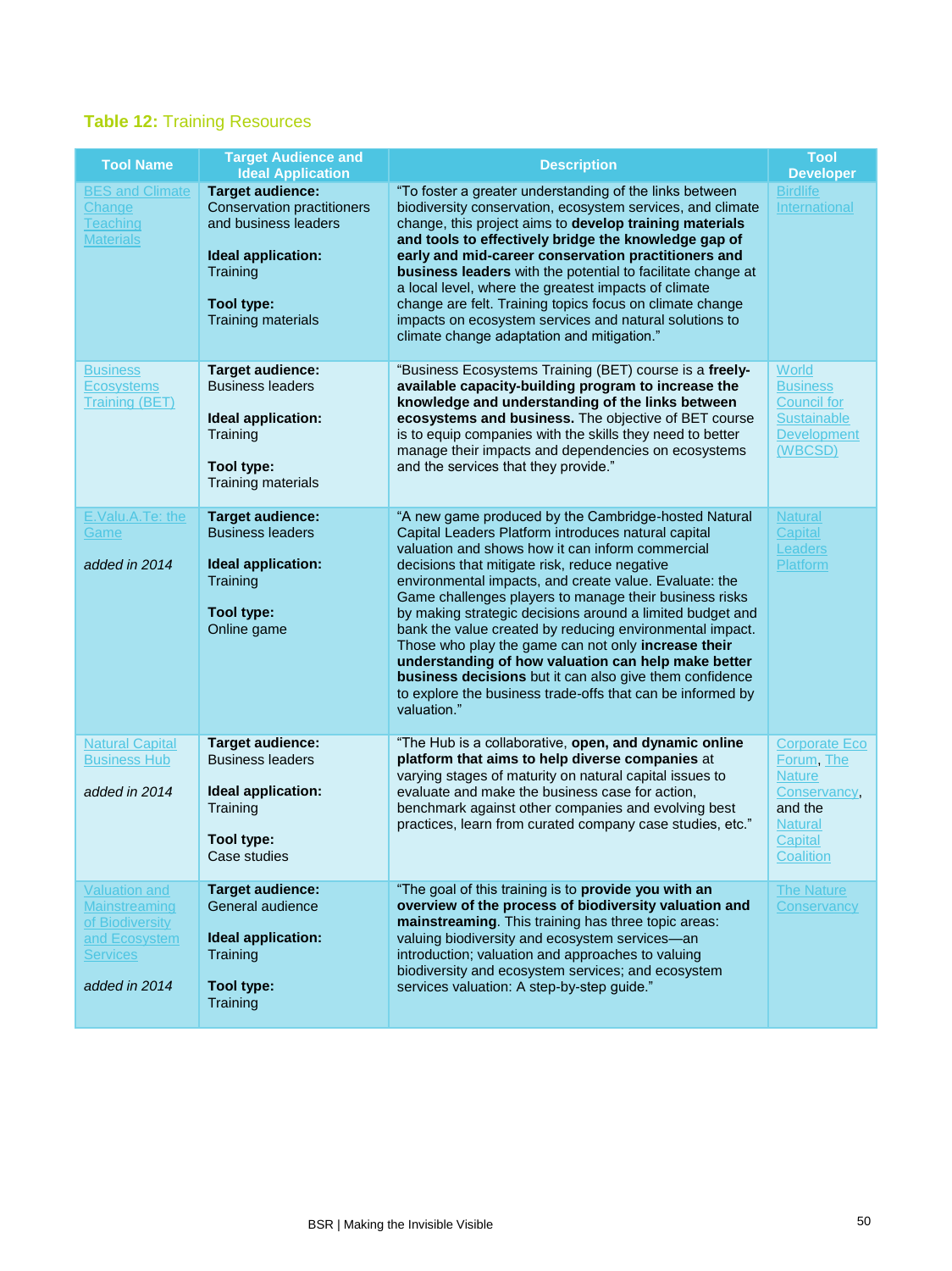### **Table 13:** Other Resources

| <b>Tool Name</b>                                                                                           | <b>Target Audience and</b><br><b>Ideal Application</b>                                                                                                                                                          | <b>Description</b>                                                                                                                                                                                                                                                                                                                                                                                                                                                                                                                            | <b>Tool</b><br><b>Developer</b>                                                          |
|------------------------------------------------------------------------------------------------------------|-----------------------------------------------------------------------------------------------------------------------------------------------------------------------------------------------------------------|-----------------------------------------------------------------------------------------------------------------------------------------------------------------------------------------------------------------------------------------------------------------------------------------------------------------------------------------------------------------------------------------------------------------------------------------------------------------------------------------------------------------------------------------------|------------------------------------------------------------------------------------------|
| <b>Climate Tools</b><br>(data.gov)<br>added in 2014                                                        | <b>Target audience:</b><br>Governments, nonprofit,<br>business, communities<br>Ideal application:<br>Identifying resources for<br>understanding climate<br>change impacts<br>Tool type:<br>Compilation of tools | "Government and non-government software tools to help<br>coastal communities and others analyze and assess<br>vulnerabilities of sea level rise, storm surges, and sinking<br>lands."                                                                                                                                                                                                                                                                                                                                                         | Data.gov                                                                                 |
| Ecosystem<br><b>Services</b><br><b>Partnership</b><br>Resource<br>Catalog                                  | <b>Target audience:</b><br>Ecosystem services<br>practitioners<br>Ideal application:<br>Identifying ecosystem<br>services resources<br>Tool type:<br>Compilation of tools and<br>indicators                     | The Ecosystem Services Partnership has developed a<br>repository for data and models on ecosystem services<br>and a source for reports and lists of ES indicators.                                                                                                                                                                                                                                                                                                                                                                            | Ecosystem<br><b>Services</b><br>Partnership<br>(ESP)                                     |
| <b>EPA</b><br><b>Ecosystems</b><br>Research:<br>Methods,<br>Models, Tools,<br>and Databases                | <b>Target audience:</b><br>Ecosystem services<br>practitioners<br>Ideal application:<br>Identifying ecosystem<br>services resources<br>Tool type:<br>Compilation of tools and<br>resources                      | Resources from the EPA's ecosystems research<br>department.                                                                                                                                                                                                                                                                                                                                                                                                                                                                                   | <b>U.S.</b><br>Environmental<br>Protection<br><b>Agency (EPA)</b>                        |
| <b>Exploring the</b><br><b>Future: Review</b><br>of Spatial<br><b>Decision Support</b><br>Tools            | <b>Target audience:</b><br>Ecosystem services<br>practitioners<br>Ideal application:<br>Identifying ecosystem<br>services resources<br>Tool type:<br>Review of tools                                            | The document aims "to undertake a brief review of<br>existing spatial decision support tools (sDST),<br>including applications relevant to terrestrial and aquatic<br>systems."                                                                                                                                                                                                                                                                                                                                                               | <b>Department</b><br>for<br>Environment,<br>Food, and<br><b>Rural Affairs</b><br>(Defra) |
| <b>Payments for</b><br>Ecosystem<br>Services:<br>Catalog of<br><b>Online Tools and</b><br><b>Resources</b> | <b>Target audience:</b><br>Landowners and<br>ecosystem services<br>practitioners<br>Ideal application:<br>Identifying ecosystem<br>services resources<br>Tool type:<br>Compilation of tools and<br>resources    | "As the concepts of ecosystem services and payments for<br>ecosystem services (PES) have gained in popularity,<br>numerous web-based resources have been created to 1)<br>provide and exchange information about ecosystem<br>services, and 2) facilitate transactions between buyers<br>and sellers, or those who provide ecosystem services and<br>those who wish to compensate those providers. We have<br>made a catalog of these resources available for others<br>working in the field of ecosystem services, including<br>landowners." | <b>Sustainable</b><br><b>Northwest</b>                                                   |